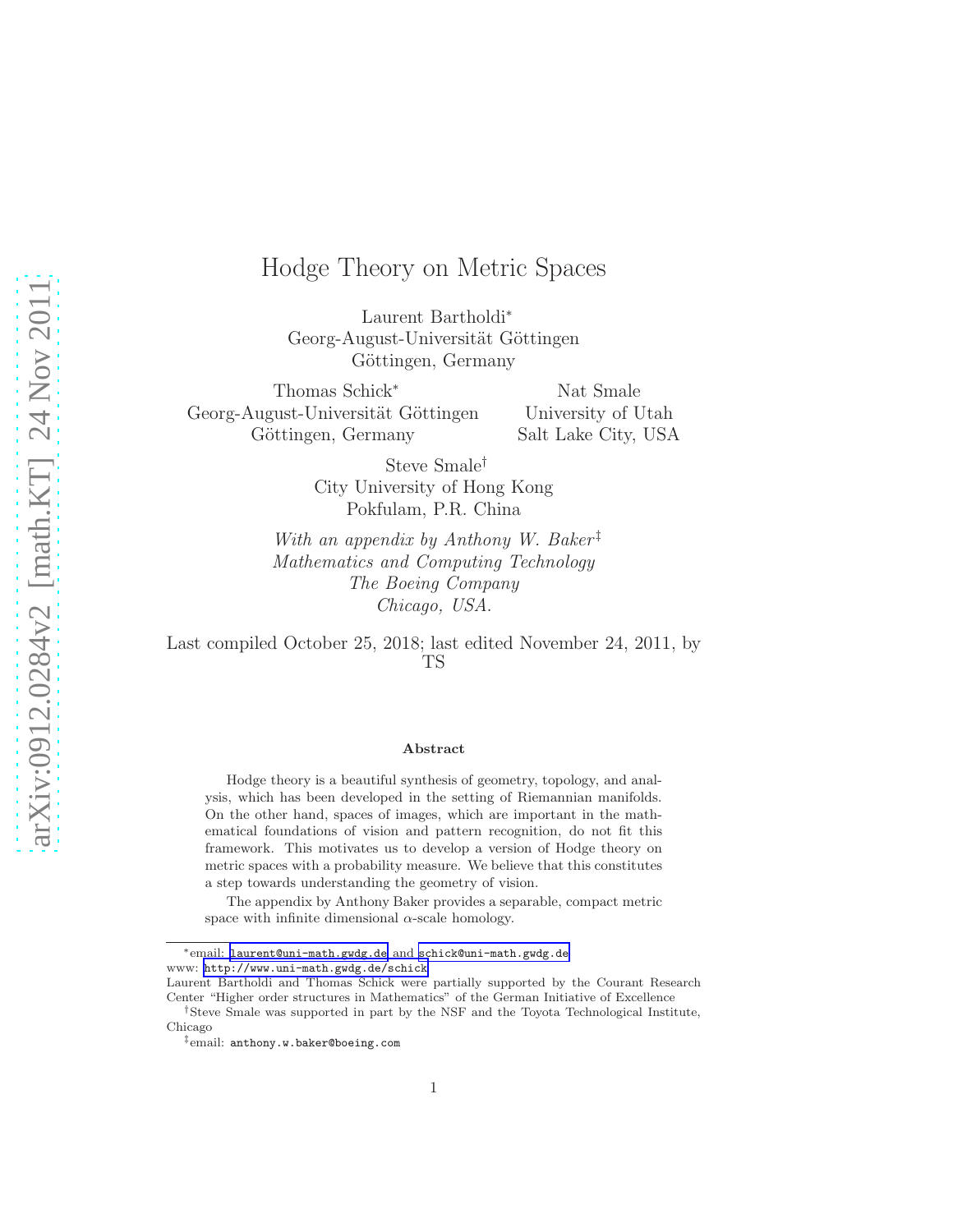### 1 Introduction

Hodge Theory [\[22](#page-48-0)] studies the relationships of topology, functional analysis and geometry of a manifold. It extends the theory of the Laplacian on domains of Euclidean space or on a manifold.

However, there are a number of spaces, not manifolds, which could benefit from an extension of Hodge theory, and that is the motivation here. In particular we believe that a deeper analysis in the theory of vision could be led by developments of Hodge type. Spaces of images are important for developing a mathematics of vision (see e.g. Smale, Rosasco, Bouvrie, Caponnetto, and Poggio[[34\]](#page-49-0)); but these spaces are far from possessing manifold structures. Other settings include spaces occurring in quantum field theory, manifolds with singularities and/or non-uniform measures.

A number of previous papers have given us inspiration and guidance. For example there are those in combinatorial Hodge theory of Eckmann [[16\]](#page-48-0), Dodziuk[[13\]](#page-47-0), Friedman [\[19](#page-48-0)], and more recently Jiang, Lim, Yao, and Ye[[23\]](#page-48-0). Recent decades have seen extensions of the Laplacian from its classical setting to that of combinatorial graph theory. See e.g. Fan Chung [\[9\]](#page-47-0). Robin Forman [[18\]](#page-48-0) has useful extensions from manifolds. Further extensions and relationships to the classical settings are Belkin, Niyogi [\[2](#page-47-0)], Belkin, De Vito, and Rosasco[[3\]](#page-47-0), Coifman, Maggioni[[10\]](#page-47-0), and Smale, Zhou [\[35](#page-49-0)].

Our approach starts with a metric space  $X$  (complete, separable), endowed with a probability measure. For  $\ell \geq 0$ , an  $\ell$ -form is a function on  $(\ell + 1)$ -tuples of points in X. The coboundary operator  $\delta$  is defined from  $\ell$ -forms to  $(\ell + 1)$ forms in the classical way following Čech, Alexander, and Spanier. Using the  $L^2$ -adjoint  $\delta^*$  of  $\delta$  for a boundary operator, the  $\ell$ th order Hodge operator on  $\ell$ -forms is defined by  $\Delta_{\ell} = \delta^* \delta + \delta \delta^*$ . The harmonic  $\ell$ -forms on X are solutions of the equation  $\Delta_{\ell}(f) = 0$ . The  $\ell$ -harmonic forms reflect the  $\ell$ th homology of  $X$  but have geometric features. The harmonic form is a special representative of the homology class and it may be interpreted as one satisfying an optimality condition. Moreover, the Hodge equation is linear and by choosing a finite sample from X one can obtain an approximation of this representative by a linear equation in finite dimension.

There are two avenues to develop this Hodge theory. The first is a kernel version corresponding to a Gaussian or a reproducing kernel Hilbert space. Here the topology is trivial but the analysis gives a substantial picture. The second version is akin to the adjacency matrix of graph theory and corresponds to a threshold at a given scale  $\alpha$ . When X is finite this picture overlaps with that of the combinatorial Hodge theory referred to above.

For passage to a continuous Hodge theory, one encounters:

**Problem 1** (Poisson Regularity Problem). If  $\Delta_{\ell}(f) = g$  is continuous, under what conditions is f continuous?

It is proved that a positive solution of the Poisson Regularity Problem implies a complete Hodge decomposition for continuous  $\ell$ -forms in the "adjacency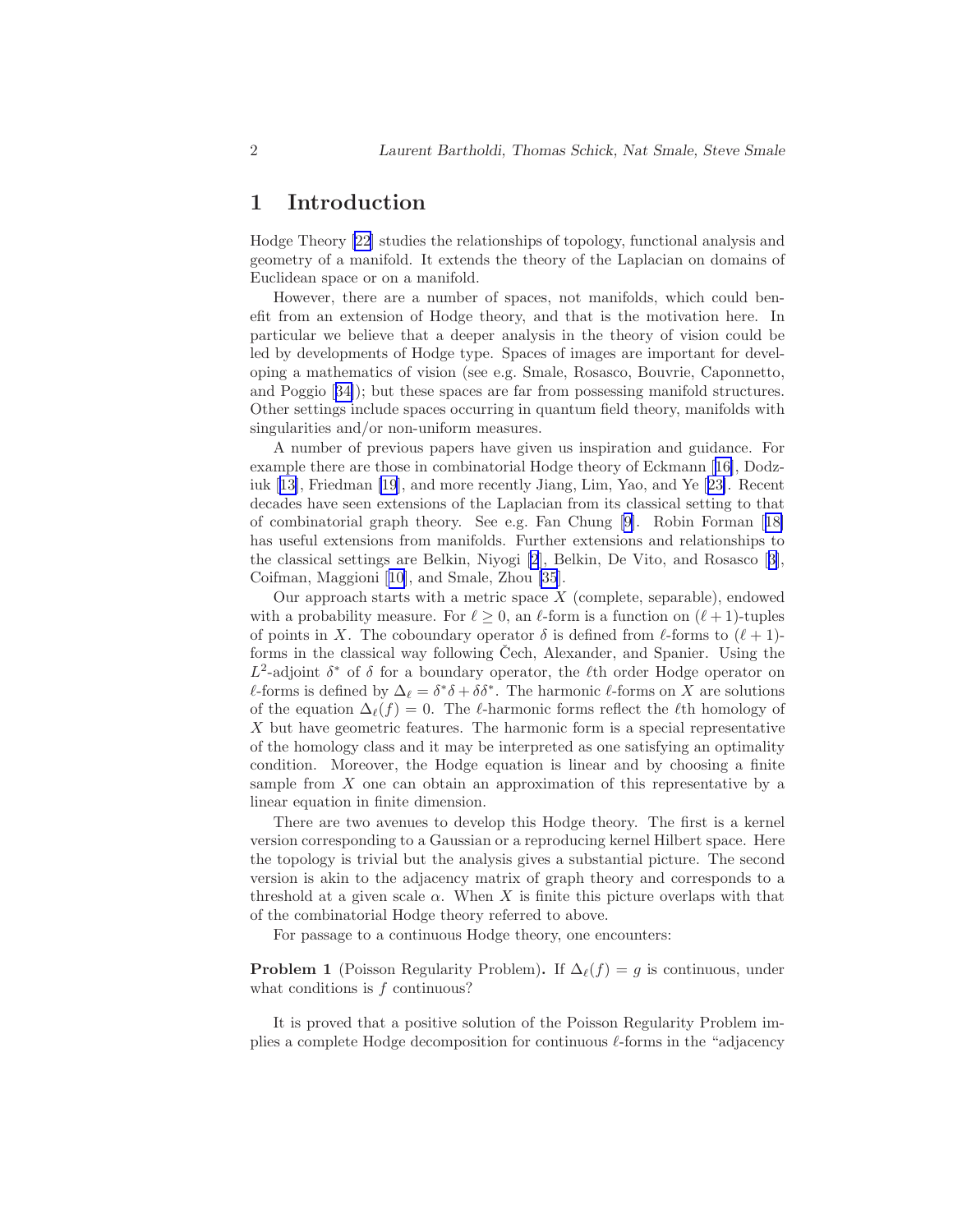matrix" setting (at any scale  $\alpha$ ), provided the  $L^2$ -cohomology is finite dimensional. The problem is solved affirmatively for some cases as  $\ell = 0$ , or X is finite. One special case is

**Problem 2.** Under what conditions are harmonic  $\ell$ -forms continuous?

Here we have a solution for  $\ell = 0$  and  $\ell = 1$ .

The solution of these regularity problems would be progress toward the important cohomology identification problem: To what extent does the  $L^2$ cohomology coincide with the classical cohomology? We have an answer to this question, as well as a full Hodge theory in the special, but important case of Riemannian manifolds. The following theorem is proved in Section [9](#page-27-0) of this paper.

Theorem 1. Suppose that M is a compact Riemannian manifold, with strong convexity radius r and that  $k > 0$  is an upper bound on the sectional curvatures. Then, if  $0 < \alpha < \max\{r, \sqrt{\pi}/2k\}$ , our Hodge theory holds. That is, we have a Hodge decomposition, the kernel of  $\Delta_{\ell}$  is isomorphic to the  $L^2$ -cohomology, and to the de Rham cohomology of M in degree  $\ell$ .

More general conditions on a metric space  $X$  are given in Section [9.](#page-27-0)

Certain previous studies show how topology questions can give insight into the study of images. Lee, Pedersen, and Mumford [\[25](#page-48-0)] have investigated  $3 \times 3$ pixel images from real world data bases to find the evidence for the occurrence of homology classes of degree 1. Moreover, Carlsson, Ishkhanov, de Silva, and Zomorodian [\[5](#page-47-0)] have found evidence for homology of surfaces in the same data base. Here we are making an attempt to give some foundations to these studies. Moreover, this general Hodge theory could yield optimal representatives of the homology classes and provide systematic algorithms.

Note that the problem of recognizing a surface is quite complex; in particular, the cohomology of a non-oriented surface has torsion, and it may seem naive to attempt to recover such information from computations over R. Nevertheless, we shall argue that Hodge theory provides a rich set of tools for object recognition, going strictly beyond ordinary real cohomology.

Related in spirit to our  $L^2$ -cohomology, but in a quite different setting, is the $L^2$ -cohomology as introduced by Atiyah [[1\]](#page-47-0). This is defined either via  $L^2$ -differentialforms [[1\]](#page-47-0) or combinatorially [[14\]](#page-47-0), but again with an  $L^2$  condition. Questions like the Hodge decomposition problem also arise in this setting, and its failure gives rise to additional invariants, the Novikov-Shubin invariants. This theory has been extensively studied, compare e.g.[[8,](#page-47-0) [27](#page-48-0), [32,](#page-49-0) [26\]](#page-48-0) for important properties and geometric as well as algebraic applications. In[[28,](#page-48-0) [33,](#page-49-0) [15](#page-48-0)] approximation of the  $L^2$ -Betti numbers for infinite simplicial complexes in terms of associated finite simplicial complexes is discussed in increasing generality. Complete calculations of the spectrum of the associated Laplacian are rarely possible, but compare[[11\]](#page-47-0) for one of these cases. The monograph [[29\]](#page-49-0) provides rather complete information about this theory. Of particular relevance for the presentpaper is Pansu's [[31\]](#page-49-0) where in Section 4 he introduces an  $L^2$ -Alexander-Spanier complex similar to ours. He uses it to prove homotopy invariance of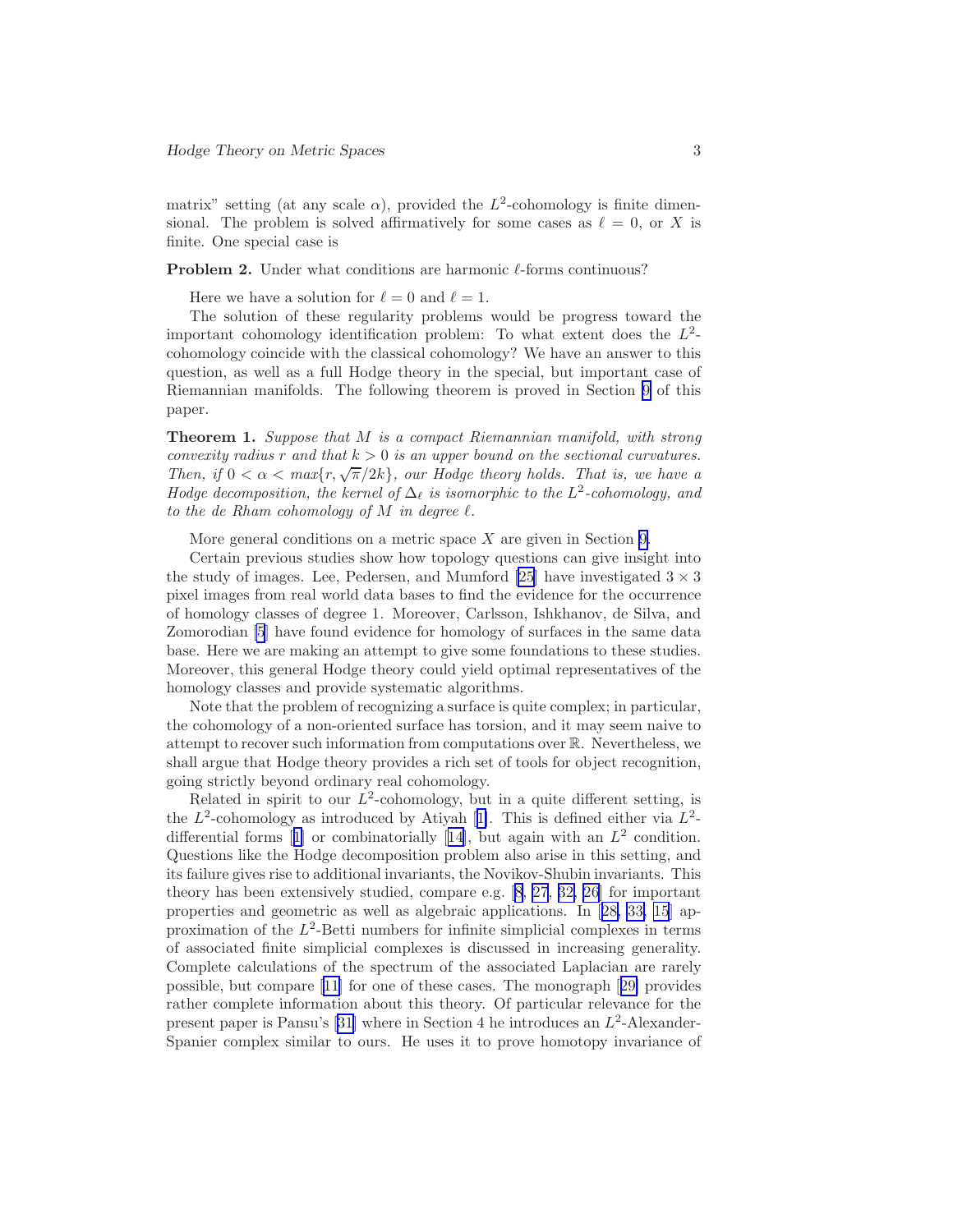<span id="page-3-0"></span> $L^2$ -cohomology —that way identifying its cohomology with  $L^2$ -de Rham cohomology and  $L^2$ -simplicial cohomology (under suitable assumptions).

Here is some background to the writing of this paper. Essentially Sections 2 through [8](#page-26-0) were in a finished paper by Nat Smale and Steve Smale, February 20, 2009. That version stated that the coboundary operator of Theorem [4,](#page-16-0) Section [4](#page-15-0) must have a closed image. Thomas Schick pointed out that this assertion was wrong, and in fact produced a counterexample, now Section [A](#page-38-0) of this paper. Moreover, Schick and Laurent Bartholdi set in motion the proofs that give the sufficient conditions for the finite dimensionality of the  $L^2$ -cohomology groups in Section [9](#page-27-0) of this paper, and hence the property that the image of the coboundary is closed. In particular Theorems [7](#page-31-0) and [8](#page-32-0) were proved by them.

Some conversations with Shmuel Weinberger were helpful.

# 2 An  $L^2$ -Hodge Theory

In this section we construct a general Hodge Theory for certain  $L^2$ -spaces over  $X$ , making only use of a probability measure on a set  $X$ .

As to be expected, our main result (Theorem [2\)](#page-7-0) shows that homology is trivial under these general assumptions. This is a backbone for our subsequent elaborations, in which a metric will be taken into account to obtain non-trivial homology.

This is akin to the construction of Alexander-Spanier cohomology in topology, in which a chain complex with trivial homology (which does not see the space's topology) is used to manufacter the standard Alexander-Spanier complex.

The amount of structure needed for our theory is minimal. First, let us introduce some notation used throughout the section.  $X$  will denote a set endowed with a probability measure  $\mu$  ( $\mu$ (X) = 1). The  $\ell$ -fold cartesian product of X will be denoted as  $X^{\ell}$  and  $\mu_{\ell}$  will denote the product measure on  $X^{\ell}$ . A useful example to keep in mind is:  $X$  a compact domain in Euclidean space,  $\mu$  the normalized Lebesgue measure. More generally, one may take  $\mu$  a Borel measure, which need not be the Euclidean measure.

Furthermore, we will assume the existence of a kernel function  $K: X^2 \to \mathbb{R}$ , a non-negative, measurable, symmetric function which we will assume is in  $L^{\infty}(X \times X)$ , and for certain results, we will impose additional assumptions on K.

We may consider, for simplicity, the constant kernel  $K \equiv 1$ ; but most proofs, in this section, cover with no difficulty the general case, so we do not impose yet any restriction to K. Later sections, on the other hand, will concentrate on  $K \equiv 1$ , which already provides a very rich theory.

The kernel  $K$  may be used to conveniently encode the notion of locality in our probability space  $X$ , for instance by defining it as the Gaussian kernel  $K(x, y) = e^{-\frac{||x-y||^2}{\sigma}},$  for some  $\sigma > 0$ .

Recall that a chain complex of vector spaces is a sequence of vector spaces  $V_i$ and linear maps  $d_j: V_j \to V_{j-1}$  such that the composition  $d_{j-1} \circ d_j = 0$ . A co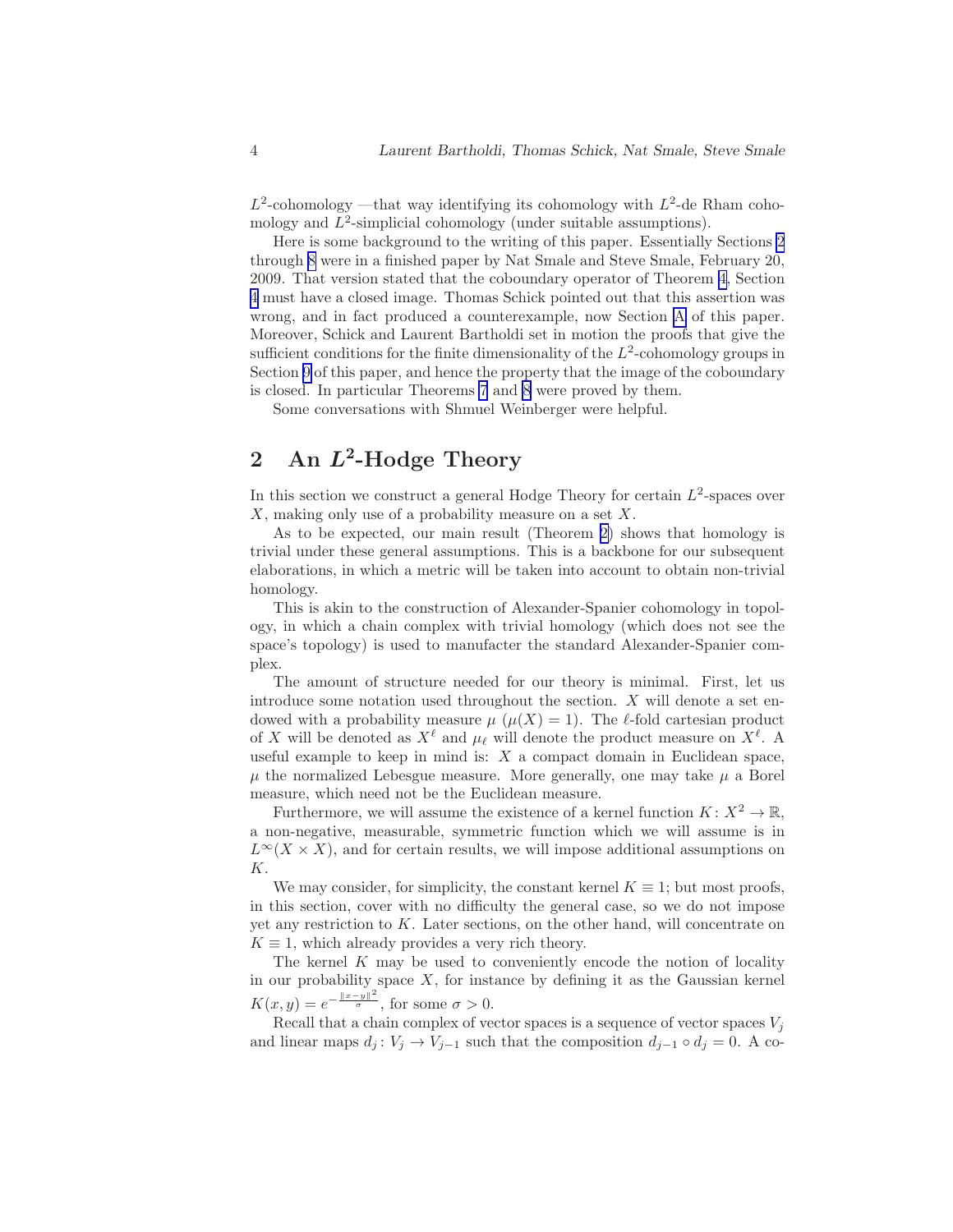<span id="page-4-0"></span>chain complex is the same, except that  $d_j: V_j \to V_{j+1}$ . The basic spaces in this section are  $L^2(X^{\ell})$ , from which we will construct chain and cochain complexes:

$$
\cdots \xrightarrow{\partial_{\ell+1}} L^2(X^{\ell+1}) \xrightarrow{\partial_{\ell}} L^2(X^{\ell}) \xrightarrow{\partial_{\ell-1}} \cdots L^2(X) \xrightarrow{\partial_0} 0 \qquad (1)
$$

and

$$
0 \longrightarrow L^2(X) \xrightarrow{\delta_0} L^2(X^2) \xrightarrow{\delta_1} \cdots \xrightarrow{\delta_{\ell-1}} L^2(X^{\ell+1}) \xrightarrow{\delta_\ell} \cdots
$$
\n(2)

Here, both  $\partial_{\ell}$  and  $\delta_{\ell}$  will be bounded linear maps, satisfying  $\partial_{\ell-1} \circ \partial_{\ell} = 0$ and  $\delta_{\ell} \circ \delta_{\ell-1} = 0$ . When there is no confusion, we will omit the subscripts of these operators.

We first define  $\delta = \delta_{\ell-1} : L^2(X^{\ell}) \to L^2(X^{\ell+1})$  by

$$
\delta f(x_0, ..., x_\ell) = \sum_{i=0}^{\ell} (-1)^i \prod_{j \neq i} \sqrt{K(x_i, x_j)} f(x_0, ..., \hat{x}_i, ..., x_\ell)
$$
 (3)

where  $\hat{x}_i$  means that  $x_i$  is deleted. This is similar to the co-boundary operator of Alexander-Spanier cohomology (see Spanier[[36\]](#page-49-0)). The square root in the formula is unimportant for most of the sequel, and is there so that when we define the Laplacian on  $L^2(X)$ , we recover the operator as defined in Gilboa andOsher [[20\]](#page-48-0). We also note that in the case X is a finite set,  $\delta_0$  is essentially the same as the gradient operator developed by Zhou and Schölkopf [\[39](#page-49-0)] in the context of learning theory.

**Proposition 1.** For all  $\ell \geq 0$ ,  $\delta$ :  $L^2(X^{\ell}) \to L^2(X^{\ell+1})$  is a bounded linear map.

*Proof.* Clearly  $\delta f$  is measurable, as K is measurable. Since  $||K||_{\infty} < \infty$ , it follows from the Schwartz inequality in  $\mathbb{R}^{\ell}$  that

$$
|\delta f(x_0, ..., x_\ell)|^2 \leq ||K||_{\infty}^{\ell} \left( \sum_{i=0}^{\ell} |f(x_0, ..., \hat{x}_i, ..., x_\ell)| \right)^2
$$
  

$$
\leq ||K||_{\infty}^{\ell} (\ell + 1) \sum_{i=0}^{\ell} |f(x_0, ..., \hat{x}_i, ..., x_\ell)|^2.
$$

Now, integrating both sides of the inequality with respect to  $d\mu_{\ell+1}$  , using Fubini's Theorem on the right side and the fact that  $\mu(X) = 1$  gives us

$$
\|\delta f\|_{L^2(X^{\ell+1})} \le \sqrt{\|K\|_{\infty}^{\ell}} (\ell+1) \|f\|_{L^2(X^{\ell})},
$$

completing the proof.

Essentially the same proof shows that  $\delta$  is a bounded linear map on  $L^p$ ,  $p \geq 1$ .

**Proposition 2.** For all  $\ell \geq 1$ ,  $\delta_{\ell} \circ \delta_{\ell-1} = 0$ .

 $\Box$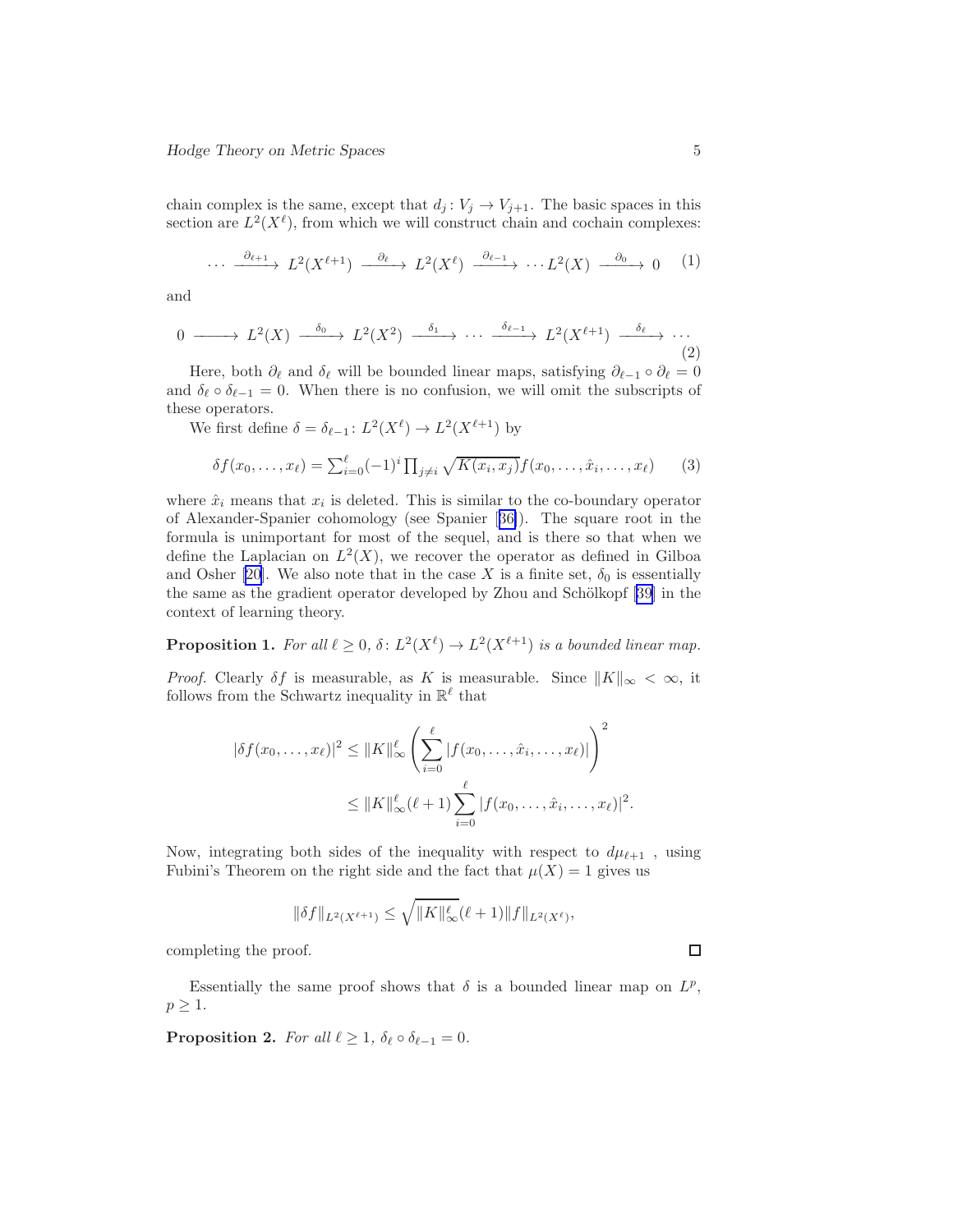<span id="page-5-0"></span>*Proof.* The proof is standard when  $K \equiv 1$ . For  $f \in L^2(X^{\ell})$  we have

$$
\delta_{\ell}(\delta_{\ell-1}f)(x_0, \ldots, x_{\ell+1})
$$
\n
$$
= \sum_{i=0}^{\ell+1} (-1)^i \prod_{j \neq i} \sqrt{K(x_i, x_j)} (\delta_{\ell-1}f)(x_0, \ldots, \hat{x}_i, \ldots, x_{\ell+1})
$$
\n
$$
= \sum_{i=0}^{\ell+1} (-1)^i \prod_{j \neq i} \sqrt{K(x_i, x_j)} \sum_{k=0}^{i-1} (-1)^k \prod_{n \neq k, i} \sqrt{K(x_k, x_n)} f(x_0, \ldots, \hat{x}_k, \ldots, \hat{x}_i, \ldots, x_{\ell+1})
$$
\n
$$
+ \sum_{i=0}^{\ell+1} (-1)^i \prod_{j \neq i} \sqrt{K(x_i, x_j)} \sum_{k=i+1}^{\ell+1} (-1)^{k-1} \prod_{n \neq k, i} \sqrt{K(x_k, x_n)} f(x_0, \ldots, \hat{x}_i, \ldots, \hat{x}_k, \ldots, x_{\ell+1})
$$

Now we note that on the right side of the second equality for given  $i, k$  with  $k < i$ , the corresponding term in the first sum

$$
(-1)^{i+k} \prod_{j \neq i} \sqrt{K(x_i, x_j)} \prod_{n \neq k, i} \sqrt{K(x_k, x_n)} f(x_0, \ldots, \hat{x}_k, \ldots, \hat{x}_i, \ldots, x_{\ell+1})
$$

cancels the term in the second sum where i and k are reversed

$$
(-1)^{k+i-1} \prod_{j \neq k} \sqrt{K(x_k, x_j)} \prod_{n \neq k, i} \sqrt{K(x_k, x_n)} f(x_0, \dots, \hat{x}_k, \dots, \hat{x}_i, \dots, x_{\ell+1})
$$

because, using the symmetry of  $K$ ,

$$
\prod_{j \neq i} \sqrt{K(x_i, x_j)} \prod_{n \neq k, i} \sqrt{K(x_k, x_n)} = \prod_{j \neq k} \sqrt{K(x_k, x_j)} \prod_{n \neq k, i} \sqrt{K(x_i, x_n)}.
$$

It follows that([2\)](#page-4-0) and([3\)](#page-4-0) define a co-chain complex. We now define, for  $\ell > 0$ ,  $\partial_{\ell} : L^2(X^{\ell+1}) \to L^2(X^{\ell})$  by

$$
\partial_{\ell}g(x) = \sum_{i=0}^{\ell} (-1)^i \int_X \left( \prod_{j=0}^{\ell-1} \sqrt{K(t, x_j)} \right) g(x_0, \dots, x_{i-1}, t, x_i, \dots, x_{\ell-1}) d\mu(t)
$$
\n(4)

where  $x = (x_0, \ldots, x_{\ell-1})$  and for  $\ell = 0$  we define  $\partial_0 \colon L^2(X) \to 0$ .

**Proposition 3.** For all  $\ell \geq 0$ ,  $\partial_{\ell} \colon L^2(X^{\ell+1}) \to L^2(X^{\ell})$  is a bounded linear map.

*Proof.* For  $g \in L^2(X^{\ell+1})$ , we have

$$
|\partial_{\ell}g(x_{0},...,x_{\ell-1})| \leq ||K||_{\infty}^{(\ell-1)/2} \sum_{i=0}^{\ell} \int_{X} |g(x_{0},...,x_{i-1},t,...,x_{\ell-1})| d\mu(t)
$$
  
\n
$$
\leq ||K||_{\infty}^{(\ell-1)/2} \sum_{i=0}^{\ell} \left( \int_{X} |g(x_{0},...,x_{i-1},t,...,x_{\ell-1})|^{2} d\mu(t) \right)^{\frac{1}{2}}
$$
  
\n
$$
\leq ||K||_{\infty}^{(\ell-1)/2} \sqrt{\ell+1} \left( \sum_{i=0}^{\ell} \int_{X} |g(x_{0},...,x_{i-1},t,...,x_{\ell-1})|^{2} d\mu(t) \right)^{\frac{1}{2}}
$$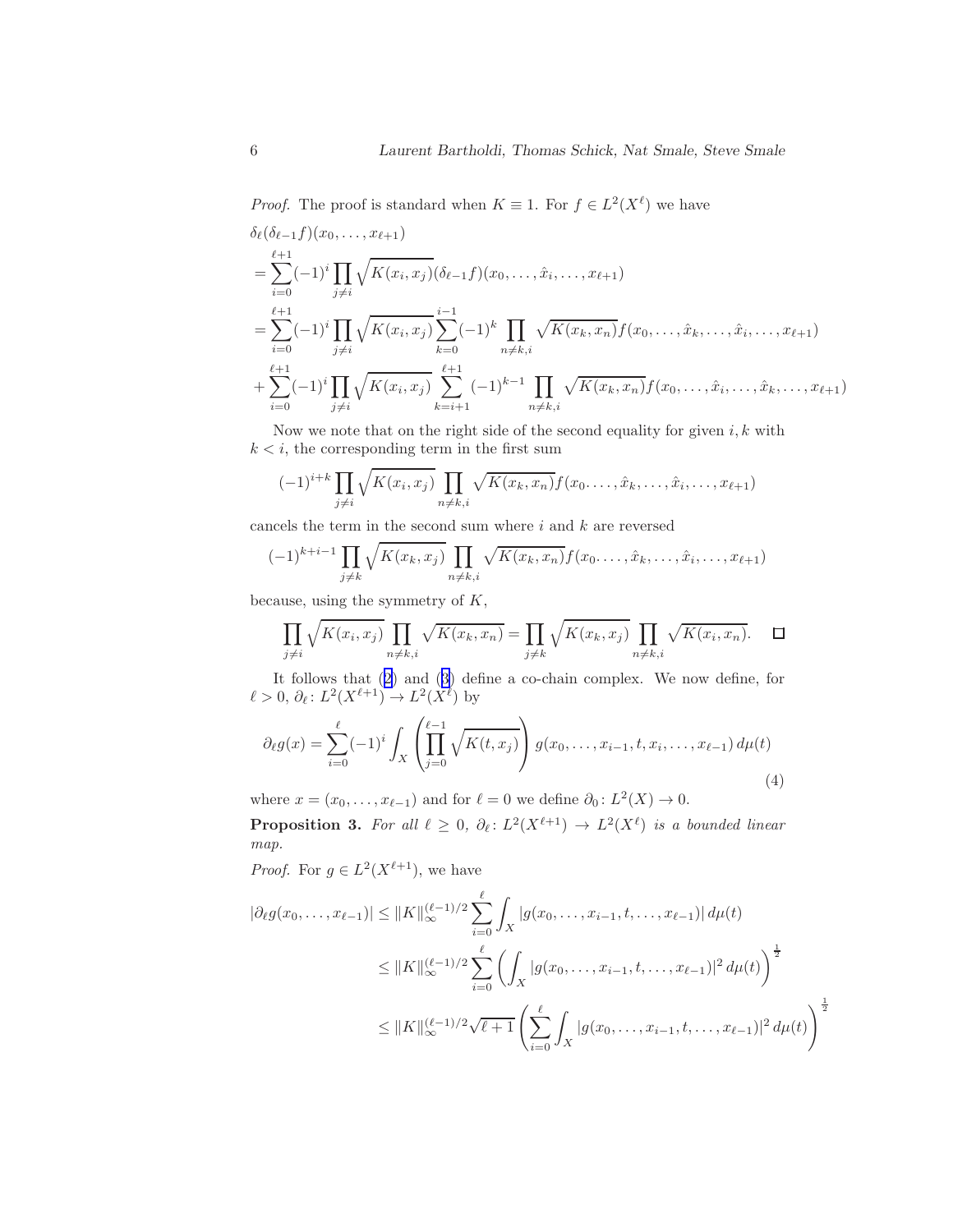<span id="page-6-0"></span>where we have used the Schwartz inequalities for  $L^2(X)$  and  $\mathbb{R}^{\ell+1}$  in the second and third inequalities respectively. Now, square both sides of the inequality and integrate over  $X^{\ell}$  with respect to  $\mu_{\ell}$  and use Fubini's Theorem arriving at the following bound to finish the proof:

$$
\|\partial_{\ell}g\|_{L^{2}(X^{\ell})} \leq \|K\|_{\infty}^{(\ell-1)/2}(\ell+1)\|g\|_{L^{2}(X^{\ell+1})}.
$$

**Remark [1](#page-4-0).** As in Proposition 1, we can replace  $L^2$  by  $L^p$ , for  $p \ge 1$ .

We now show that (for  $p = 2$ )  $\partial_{\ell}$  is actually the adjoint of  $\delta_{\ell-1}$  (which gives a second proof of Proposition [3](#page-5-0)).

**Proposition 4.**  $\delta_{\ell-1}^* = \partial_{\ell}$ . That is  $\langle \delta_{\ell-1} f, g \rangle_{L^2(X^{\ell+1})} = \langle f, \partial_{\ell} g \rangle_{L^2(X^{\ell})}$  for all  $f \in L^2(X^{\ell})$  and  $g \in L^2(X^{\ell+1})$ .

*Proof.* For  $f \in L^2(X^{\ell})$  and  $g \in L^2(X^{\ell+1})$  we have, by Fubini's Theorem

$$
\langle \delta_{\ell-1} f, g \rangle = \sum_{i=0}^{\ell} (-1)^i \int_{X^{\ell+1}} \prod_{j \neq i} \sqrt{K(x_i, x_j)} f(x_0, \dots, \hat{x}_i, \dots, x_{\ell}) g(x_0, \dots, x_{\ell}) d\mu_{\ell+1}
$$
  

$$
= \sum_{i=0}^{\ell} (-1)^i \int_{X^{\ell}} f(x_0, \dots, \hat{x}_i, \dots, x_{\ell}) \cdot \int_X \prod_{j \neq i} \sqrt{K(x_i, x_j)} g(x_0, \dots, x_{\ell}) d\mu(x_i) d\mu(x_0) \cdots d\mu(x_i) \cdots d\mu(x_{\ell})
$$

In the *i*-th term on the right, relabeling the variables  $x_0, \ldots, \hat{x}_i, \ldots x_\ell$  with  $y = (y_0, \ldots, y_{\ell-1})$  (that is  $y_j = x_{j+1}$  for  $j \geq i$ ) and putting the sum inside the integral gives us

$$
\int_{X^{\ell}} f(y) \sum_{i=0}^{\ell} (-1)^{i} \int_{X} \prod_{j=0}^{\ell-1} \sqrt{K(x_i, y_j)} g(y_0, \dots, y_{i-1}, x_i, y_i, \dots, y_{\ell-1}) d\mu(x_i) d\mu(\ell y)
$$

which is just  $\langle f, \partial_\ell g \rangle$ .

 $\Box$ 

We note, as a corollary, that  $\partial_{\ell-1} \circ \partial_{\ell} = 0$ , and thus [\(1\)](#page-4-0) and [\(4](#page-5-0)) define a chain complex. We can thus define the homology and cohomology spaces (real coefficients)of ([1\)](#page-4-0) and ([2\)](#page-4-0) as follows. Since Im  $\partial_{\ell} \subset \text{Ker} \partial_{\ell-1}$  and Im  $\delta_{\ell-1} \subset$ Ker  $\delta_{\ell}$  we define the quotient spaces

$$
H_{\ell}(X) = H_{\ell}(X, K, \mu) = \frac{\text{Ker }\partial_{\ell-1}}{\text{Im }\partial_{\ell}} \qquad H^{\ell}(X) = H^{\ell}(X, K, \mu) = \frac{\text{Ker }\delta_{\ell}}{\text{Im }\delta_{\ell-1}} \tag{5}
$$

which will be referred to the  $L^2$ -homology and cohomology of degree  $\ell$ , respectively. In later sections, with additional assumptions on  $X$  and  $K$ , we will investigate the relation between these spaces and the topology of  $X$ , for example, the Alexander-Spanier cohomology. In order to proceed with the Hodge Theory, we consider  $\delta$  to be the analogue of the exterior derivative d on  $\ell$ -forms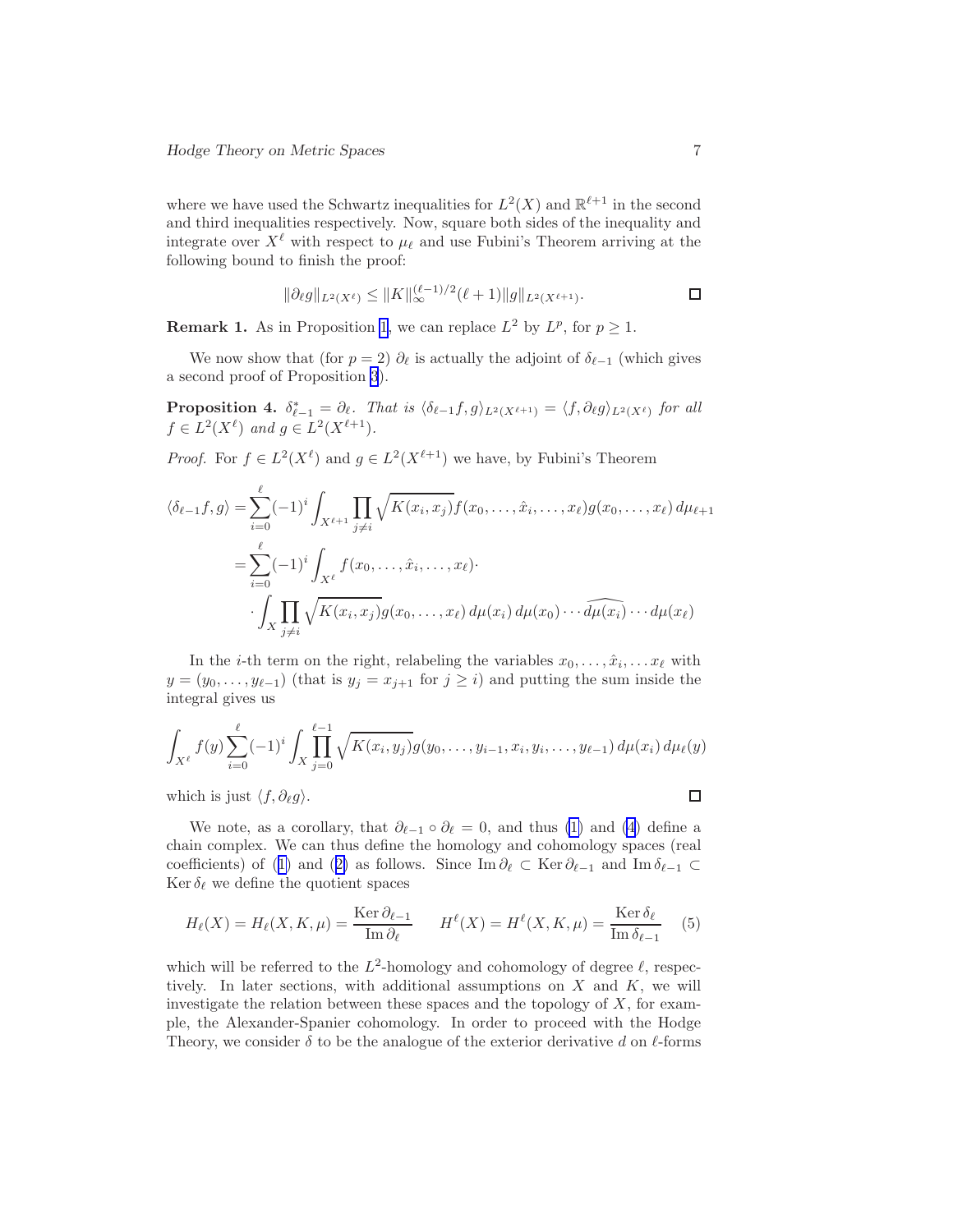<span id="page-7-0"></span>from differential topology, and  $\partial = \delta^*$  as the analogue of  $d^*$ . We then define the Laplacian (in analogy with the Hodge Laplacian) to be  $\Delta_{\ell} = \delta_{\ell}^* \delta_{\ell} + \delta_{\ell-1} \delta_{\ell-1}^*$ .  $\ell-1$ Clearly  $\Delta_{\ell}: L^2(X^{\ell+1}) \to L^2(X^{\ell+1})$  is a bounded, self adjoint, positive semidefinite operator since for  $f \in L^2(X^{\ell+1})$ 

$$
\langle \Delta f, f \rangle = \langle \delta^* \delta f, f \rangle + \langle \delta \delta^* f, f \rangle = ||\delta f||^2 + ||\delta^* f||^2 \tag{6}
$$

where we have left off the subscripts on the operators. The Hodge Theorem will give a decomposition of  $L^2(X^{\ell+1})$  in terms of the image spaces under  $\delta$ ,  $\delta^*$  and the kernel of  $\Delta$ , and also identify the kernel of  $\Delta$  with  $H^{\ell}(X, K, \mu)$ . Elements of the kernel of  $\Delta$  will be referred to as harmonic. For  $\ell = 0$ , one easily computes that

$$
\frac{1}{2}\Delta_0 f(x) = D(x)f(x) - \int_X K(x, y)f(y) d\mu(y) \text{ where } D(x) = \int_X K(x, y) d\mu(y)
$$

which, in the case K is a positive definite kernel on  $X$ , is the Laplacian defined in Smale and Zhou [\[35](#page-49-0)] (see section 5 below).

**Remark 2.** It follows from (6) that  $\Delta f = 0$  if and only if  $\delta_{\ell} f = 0$  and  $\delta_{\ell-1}^* f = 0$ , and so Ker  $\Delta_{\ell} = \text{Ker } \delta_{\ell} \cap \text{Ker } \delta_{\ell-1}^*$ ; in other words, a form is harmonic if and only if it is both closed and coclosed.

The main goal of this section is the following  $L^2$ -Hodge theorem.

**Theorem 2.** Assume that  $0 < \sigma \le K(x, y) \le ||K||_{\infty} < \infty$  almost everywhere. Then we have trivial  $L^2$ -cohomology in the following sense:

$$
\operatorname{im}(\delta_{\ell}) = \ker(\delta_{\ell+1}) \qquad \forall \ell \ge 0.
$$

In particular,  $H^{\ell}(X) = 0$  for  $\ell > 0$  and we have by Lemma [1](#page-8-0) the (trivial) orthogonal, direct sum decomposition

$$
L^2(X^{\ell+1}) = \operatorname{Im} \delta_{\ell-1} \oplus \operatorname{Im} \delta_{\ell}^* \oplus \operatorname{Ker} \Delta_{\ell}
$$

and the cohomology space  $H^{\ell}(X, K, \mu)$  is isomorphic to Ker  $\Delta_{\ell}$ , with each equivalence class in the former having a unique representative in the latter.

For  $\ell > 0$ , of course Ker  $\Delta_{\ell} = \{0\}$ . For  $\ell = 0$ , Ker  $\Delta_0 = \ker \delta_0 \cong \mathbb{R}$  consists precisely of the constant functions.

In subsequent sections we will have occasion to use the  $L^2$ -spaces of alternating functions:

$$
L_a^2(X^{\ell+1}) = \{ f \in L^2(X^{\ell+1}) : f(x_0, \dots, x_\ell) = (-1)^{\text{sign}\,\sigma} f(x_{\sigma(0)}, \dots, x_{\sigma(\ell)}),
$$
  

$$
\sigma \text{ a permutation} \}
$$

Due to the symmetry of K, it is easy to check that the coboundary  $\delta$  preserves the alternating property, and thus Propositions [1](#page-4-0) through [4](#page-6-0), as well as formulas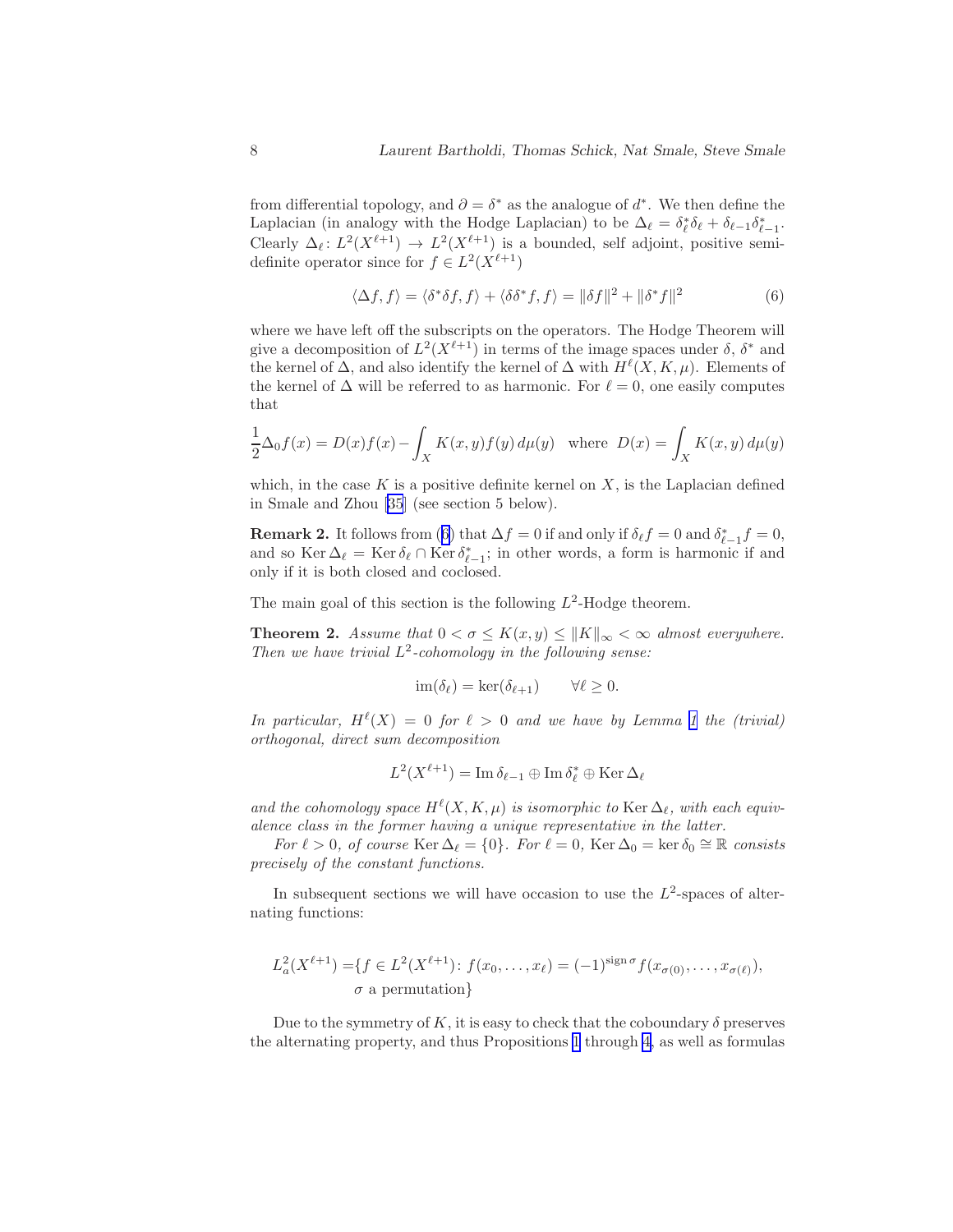<span id="page-8-0"></span> $(1)$  $(1)$ , $(2)$  $(2)$ ,  $(5)$  $(5)$  and  $(6)$  hold with  $L<sub>a</sub><sup>2</sup>$  in place of  $L<sup>2</sup>$ . We note that the alternating map

$$
\operatorname{Alt}: L^2(X^{\ell+1}) \to L^2_a(X^{\ell+1})
$$

defined by

$$
\mathrm{Alt}(f)(x_0,\ldots,x_\ell) := \frac{1}{(\ell+1)!} \sum_{\sigma \in S_{\ell+1}} (-1)^{\mathrm{sign}\,\sigma} f(x_{\sigma(0)},\ldots,x_{\sigma(\ell)})
$$

is a projection relating the two definitions of  $\ell$ -forms. It is easy to compute that this is actually an orthogonal projection, its inverse is just the inclusion map.

Remark 3. It follows from homological algebra that these maps induce inverse to each other isomorphisms of the cohomology groups we defined. Indeed, there is a standard chain homotopy between a variant of the projection Alt and the identity, given  $\text{by } hf(x_0, \ldots, x_n) = \frac{1}{n} \sum_{i=0}^n f(x_i, x_0, \ldots, x_n)$ . Because many formulas simplify, from now on we will therefore most of the time work with the subcomplex of alternating functions.

We first recall some relevant facts in a more abstract setting in the following

Lemma 1 (Hodge Lemma). Suppose we have the cochain and corresponding dual chain complexes

$$
0 \longrightarrow V_0 \longrightarrow V_1 \longrightarrow \delta_1 \longrightarrow \cdots \longrightarrow \delta_{\ell-1} \longrightarrow V_\ell \longrightarrow \cdots
$$
  

$$
\cdots \longrightarrow \delta_\ell^* \longrightarrow V_\ell \longrightarrow V_{\ell-1} \longrightarrow \delta_{\ell-2}^* \longrightarrow \cdots \longrightarrow \delta_0^* \longrightarrow V_0 \longrightarrow 0
$$

where for  $\ell = 0, 1, \ldots, V_{\ell}, \langle, \rangle_{\ell}$  is a Hilbert space,  $\delta_{\ell}$  (and thus  $\delta_{\ell}^{*}$ , the adjoint of  $\delta_{\ell}$ ) is a bounded linear map with  $\delta^2 = 0$ . Let  $\Delta_{\ell} = \delta_{\ell}^* \delta_{\ell} + \delta_{\ell-1} \delta_{\ell-1}^*$ . Then the following are equivalent:

- (1)  $\delta_{\ell}$  has closed range for all  $\ell$ ;
- (2)  $\delta_{\ell}^{*}$  has closed range for all  $\ell$ .
- (3)  $\Delta_{\ell} = \delta_{\ell}^* \delta_{\ell} + \delta_{\ell-1} \delta_{\ell-1}^*$  has closed range for all  $\ell$ .

Furthermore, if one of the above conditions hold, we have the orthogonal, direct sum decomposition into closed subspaces

$$
V_{\ell} = \operatorname{Im} \delta_{\ell-1} \oplus \operatorname{Im} \delta_{\ell}^{*} \oplus \operatorname{Ker} \Delta_{\ell} \tag{7}
$$

and the quotient space  $\frac{\text{Ker }\delta_\ell}{\text{Im }\delta_{\ell-1}}$  is isomorphic to  $\text{Ker }\Delta_\ell$ , with each equivalence class in the former having a unique representative in the latter.

Proof. We first assume conditions (1) and (2) above and prove the decomposition. For all  $f \in V_{\ell-1}$  and  $g \in V_{\ell+1}$  we have

$$
\langle \delta_{\ell-1} f, \delta_{\ell}^* g \rangle_{\ell} = \langle \delta_{\ell} \delta_{\ell-1} f, g \rangle_{\ell+1} = 0.
$$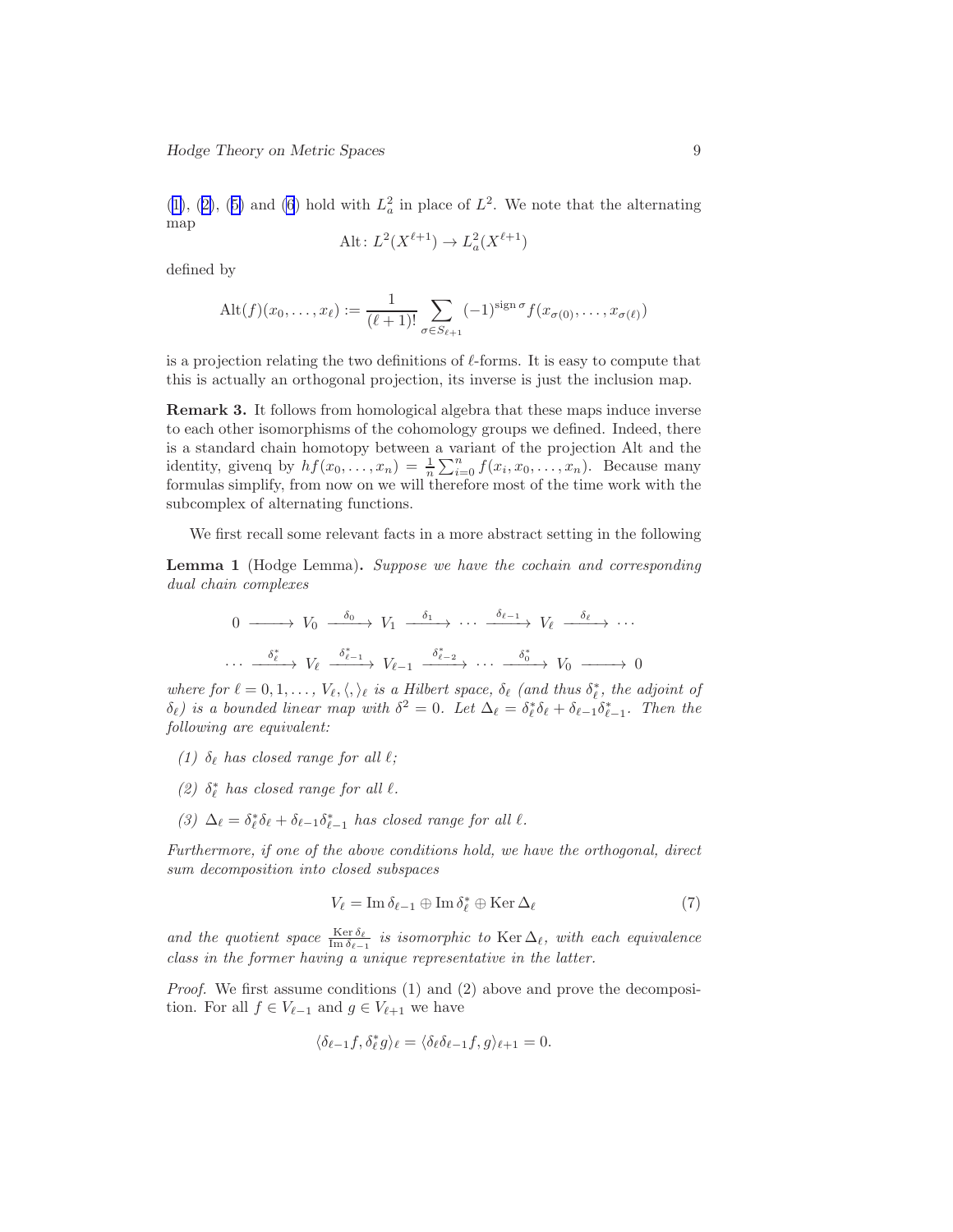<span id="page-9-0"></span>Also,as in ([6\)](#page-7-0),  $\Delta_{\ell} f = 0$  if and only if  $\delta_{\ell} f = 0$  and  $\delta_{\ell-1}^* f = 0$ . Therefore, if  $f \in \text{Ker}\,\Delta_{\ell}$ , then for all  $g \in V_{\ell-1}$  and  $h \in V_{\ell+1}$ 

$$
\langle f, \delta_{\ell-1}g \rangle_{\ell} = \langle \delta_{\ell-1}^* f, g \rangle_{\ell-1} = 0 \quad \text{and} \quad \langle f, \delta_{\ell}^* h \rangle_{\ell} = \langle \delta_{\ell}f, h \rangle_{\ell+1} = 0
$$

and thus Im  $\delta_{\ell-1}$ , Im  $\delta_{\ell}^*$  and Ker  $\Delta_{\ell}$  are mutually orthogonal. We now show that  $\text{Ker }\Delta_{\ell} \supseteq (\text{Im }\delta_{\ell-1} \oplus \text{Im }\delta_{\ell}^{*})^{\perp}$ . This implies the orthogonal decomposition

$$
V_{\ell} = \ker(\Delta_{\ell}) \oplus \overline{\mathrm{Im}(\delta_{\ell-1})} \oplus \overline{\mathrm{Im}(\delta_{\ell}^{*})}.
$$
 (8)

If (1) and (2) hold this implies the Hodge decomposition [\(7](#page-8-0)). Let  $v \in (\text{Im } \delta_{\ell-1} \oplus$  $\text{Im } \delta_{\ell}^*$  +. Then, for all  $w \in V_{\ell}$ ,

$$
\langle \delta_\ell v, w \rangle = \langle v, \delta_\ell^* w \rangle = 0
$$
 and  $\langle \delta_{\ell-1}^* v, w \rangle = \langle v, \delta_{\ell-1} w \rangle = 0$ ,

which implies that  $\delta_\ell v = 0$  and  $\delta_{\ell-1}^* v = 0$  and as noted above this implies that  $\Delta_\ell v = 0$ , proving the decomposition.

We define an isomorphism

$$
\tilde{P} \colon \frac{\text{Ker } \delta_{\ell}}{\text{Im } \delta_{\ell-1}} \to \text{Ker } \Delta_{\ell}
$$

as follows. Let  $P: V_{\ell} \to \text{Ker } \Delta_{\ell}$  be the orthogonal projection. Then, for an equivalence class  $[f] \in \frac{\text{Ker } \delta_{\ell}}{\text{Im } \delta_{\ell-1}}$  define  $\tilde{P}([f]) = P(f)$ . Note that if  $[f] = [g]$  then  $f = g + h$  with  $h \in \text{Im } \delta_{\ell-1}$ , and therefore  $P(f) - P(g) = P(h) = 0$  by the orthogonal decomposition, and so  $\tilde{P}$  is well defined, and linear as P is linear. If  $\tilde{P}([f]) = 0$  then  $P(f) = 0$  and so  $f \in \text{Im } \delta_{\ell-1} \oplus \text{Im } \delta_{\ell}^*$ . But  $f \in \text{Ker } \delta_{\ell}$ , and so, for all  $g \in V_{\ell+1}$  we have  $\langle \delta_{\ell}^* g, f \rangle = \langle g, \delta_{\ell} f \rangle = 0$ , and thus  $f \in \text{Im } \delta_{\ell-1}$  and therefore  $[f] = 0$  and  $\tilde{P}$  is injective. On the other hand,  $\tilde{P}$  is surjective because, if  $w \in \text{Ker}\,\Delta_{\ell}$ , then  $w \in \text{Ker}\,\delta_{\ell}$  and so  $P([w]) = P(w) = w$ .

Finally, the equivalence of conditions (1), (2), and (3) is a general fact about Hilbert spaces and Hilbert cochain complexes. If  $\delta: V \to H$  is a bounded linear map between Hilbert spaces, and  $\delta^*$  is its adjoint, and if Im  $\delta$  is closed in H, then Im  $\delta^*$  is closed in V. We include the proof for completeness. Since Im  $\delta$  is closed, the bijective map

$$
\delta\colon(\operatorname{Ker}\delta)^{\perp}\to\operatorname{Im}\delta
$$

is an isomorphism by the open mapping theorem. It follows that the norm of  $\delta^-1,$ 

$$
\inf\{\|\delta(v)\| \colon v \in (\text{Ker}\,\delta)^{\perp}, \ \|v\| = 1\} > 0.
$$

Since  $\text{Im } \delta \subset (\text{Ker } \delta^*)^{\perp}$ , it suffices to show that

$$
\delta^*\delta\colon(\text{Ker}\,\delta)^\perp\to(\text{Ker}\,\delta)^\perp
$$

is an isomorphism, for then  $\text{Im }\delta^* = (\text{Ker }\delta)^{\perp}$  which is closed. However, this is established by noting that  $\langle \delta^* \delta v, v \rangle = ||\delta v||^2$  and the above inequality imply that

$$
\inf \{ \langle \delta^* \delta v, v \rangle : v \in (\text{Ker } \delta)^\perp, \ \|v\| = 1 \} > 0.
$$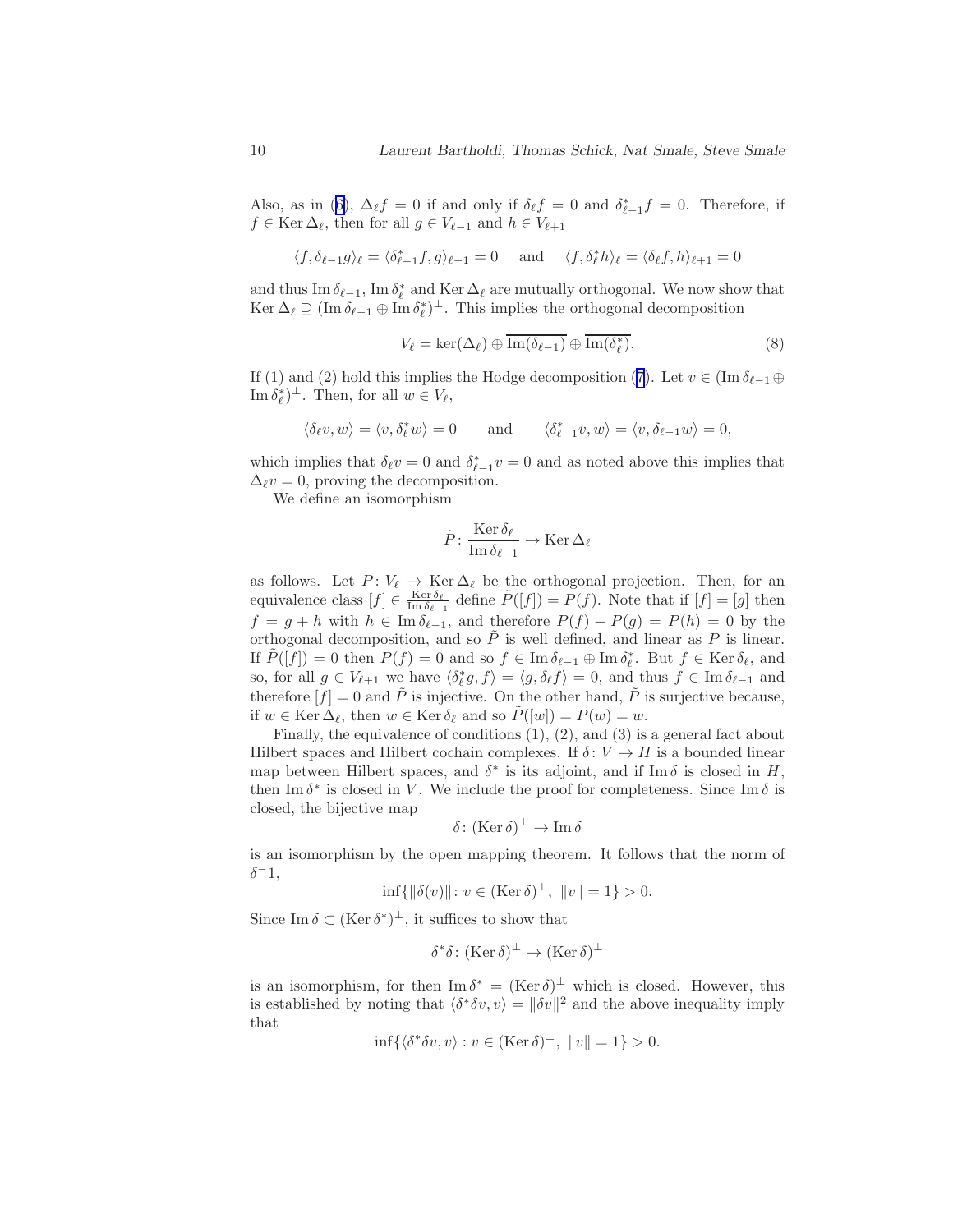<span id="page-10-0"></span>Thegeneral Hodge decomposition ([8\)](#page-9-0) implies that  $\Delta_{\ell} = \delta_{\ell}^* \delta_{\ell}$  acts on ker $(\Delta_{\ell})$ as the zero operator (trivially), as  $\delta_{\ell}^* \delta_{\ell} : \text{im}(\delta_{\ell}^*) \to \text{im}(\delta_{\ell}^*)$  (preserving this subspace) and as  $\delta_{\ell-1} \delta_{\ell-1}^*$  on  $\text{im}(\delta_{\ell-1})$ , mapping also this subspace to itself.

Now the image of an operator on a Hilbert space is closed if and only if it maps the complement of its kernel isomorphically (with bounded inverse) to its image. As the kernel of  $\delta_{\ell}$  is the complement of the image of  $\delta_{\ell}^{*}$  and the kernel of  $\delta_{\ell-1}^*$  is the complement of the imaga of  $\delta_{\ell}$ , this implies indeed that Im( $\Delta_{\ell}$ ) is closed if and only if (1) and (2) are satisfied.

This finishes the proof of the lemma.

 $\Box$ 

**Corollary 1.** For all  $\ell \geq 0$  the following are isomorphisms, provided Im( $\delta$ ) is closed.

$$
\delta_{\ell}: \operatorname{Im} \delta_{\ell}^{*} \to \operatorname{Im} \delta_{\ell} \quad \text{and} \quad \delta_{\ell}^{*}: \operatorname{Im} \delta_{\ell} \to \operatorname{Im} \delta_{\ell}^{*}
$$

*Proof.* The first map is injective because if  $\delta(\delta^* f) = 0$  then  $0 = \langle \delta \delta^* f, f \rangle =$  $\|\delta^* f\|^2$  and so  $\delta^* f = 0$ . It is surjective because of the decomposition (leaving out the subscripts)

$$
\delta(V) = \delta(\operatorname{Im} \delta \oplus \operatorname{Im} \delta^* \oplus \operatorname{Ker} \Delta) = \delta(\operatorname{Im} \delta^*)
$$

since  $\delta$  is zero on the first and third summands of the left side of the second equality. The argument for the second map is the same. П

The difficulty in applying the Hodge Lemma is in verifying that either  $\delta$  or  $\delta^*$  has closed range. A sufficient condition is the following, first pointed out to us by Shmuel Weinberger.

**Proposition 5.** Suppose that in the context of Lemma [1,](#page-8-0) the  $L^2$ -cohomology space Ker  $\delta_{\ell}$  Im  $\delta_{\ell-1}$  is finite dimensional. Then  $\delta_{\ell-1}$  has closed range.

*Proof.* We show more generally, that if  $T: B \to V$  is a bounded linear map of Banach spaces, with  $\text{Im } T$  having finite codimension in V then  $\text{Im } T$  is closed in V. We can assume without loss of generality that  $T$  is injective, by replacing B with  $B/\text{Ker }T$  if necessary. Thus  $T: B \to \text{Im }T \oplus F = V$  where  $\dim F < \infty$ . Now define  $G: B \oplus F \to V$  by  $G(x, y) = Tx + y$ . G is bounded, surjective and injective, and thus an isomorphism by the open mapping theorem. Therefore  $G(B) = T(B)$  is closed in V.  $\Box$ 

Consider the special case where  $K(x, y) = 1$  for all  $x, y$  in X. Let  $\partial_{\ell}^{0}$  be the corresponding operator in([4\)](#page-5-0). We have

**Lemma 2.** For  $\ell > 1$ ,  $\text{Im } \partial_{\ell}^{0} = \text{Ker } \partial_{\ell-1}^{0}$ , and  $\text{Im } \partial_{1}^{0} = \{1\}^{\perp}$  the orthogonal complement of the constants in  $L^2(X)$ .

Under that assumption  $K \equiv 1$ , we can already finish the proof of Theorem [2;](#page-7-0) the general case is proven later. Indeed Lemma 2 implies that Im  $\partial_{\ell}$  is closed for all  $\ell$  since null spaces and orthogonal complements are closed, and in fact shows that the homology [\(5](#page-6-0)) in this case is trivial for  $\ell > 0$  and one dimensional for  $\ell = 0$ .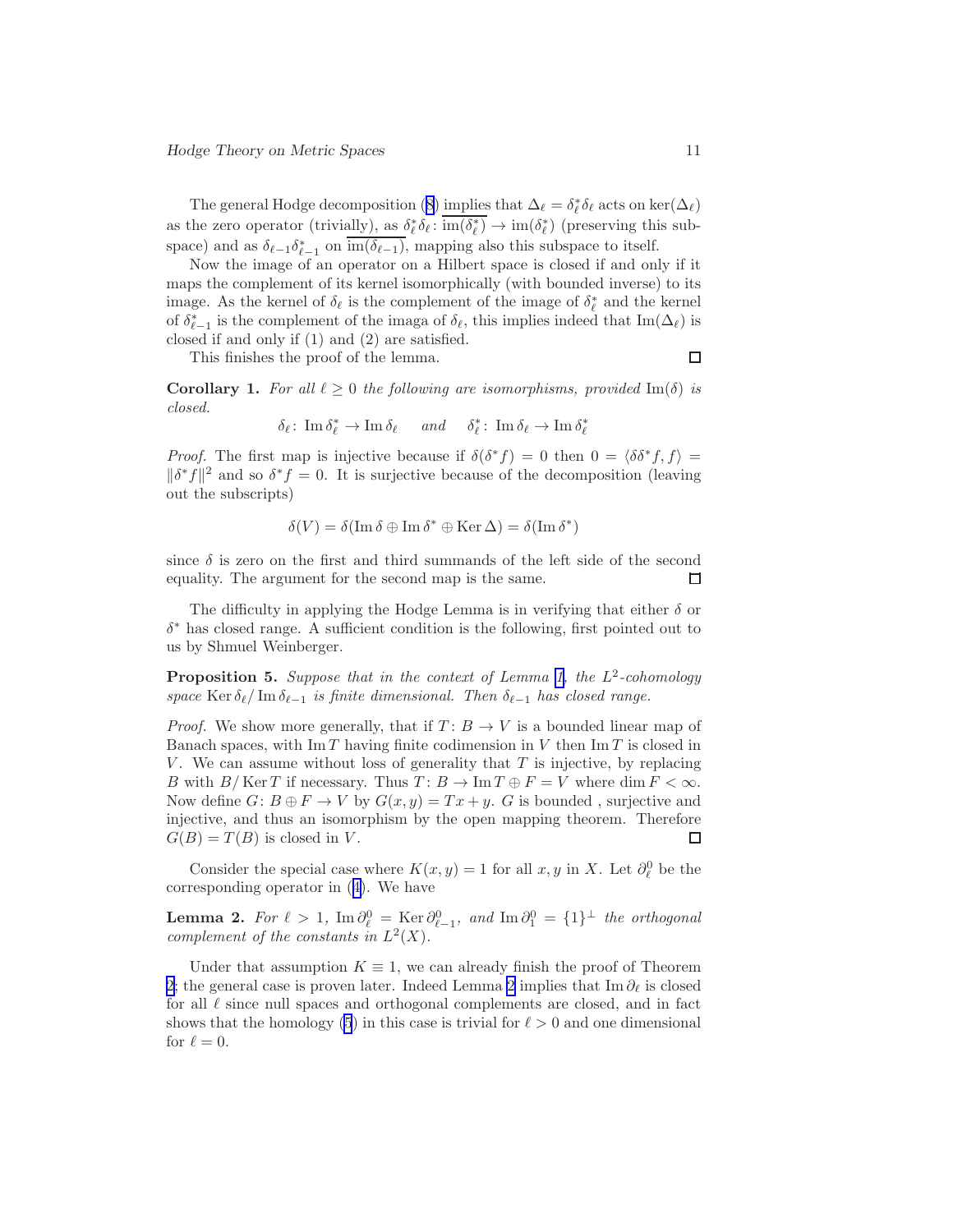Proof of Lemma [2](#page-10-0). Let  $h \in \{1\}^{\perp} \subset L^2(X)$ . Define  $g \in L^2(X^2)$  by  $g(x, y) =$  $h(y)$ . Then from  $(4)$ 

$$
\partial_1^0 g(x_0) = \int_X (g(t, x_0) - g(x_0, t)) d\mu(t) = \int_X (h(x_0) - h(t)) d\mu(t) = h(x_0)
$$

since  $\mu(X) = 1$  and  $\int_X h d\mu = 0$ . It can be easily checked that  $\partial_1^0$  maps  $L^2(X^2)$ into  $\{1\}^{\perp}$ , thus proving the lemma for  $\ell = 1$ . For  $\ell > 1$  let  $h \in \text{Ker } \partial_{\ell-1}^0$ . Define  $g \in L^2(X^{\ell+1})$  $g \in L^2(X^{\ell+1})$  $g \in L^2(X^{\ell+1})$  by  $g(x_0, \ldots, x_\ell) = (-1)^\ell h(x_0, \ldots, x_{\ell-1})$ . Then, by ([4\)](#page-5-0)

$$
\partial_{\ell}^{0} g(x_{0},...,x_{\ell-1}) = \sum_{i=0}^{\ell} (-1)^{i} \int_{X} g(x_{0},...,x_{i-1},t,x_{i},...,x_{\ell-1}) d\mu(t)
$$
  
\n
$$
= (-1)^{\ell} \sum_{i=0}^{\ell-1} (-1)^{i} \int_{X} h(x_{0},...,x_{i-1},t,x_{i},...,x_{\ell-2}) d\mu(t)
$$
  
\n
$$
+ (-1)^{2\ell} h(x_{0},...,x_{\ell-1})
$$
  
\n
$$
= (-1)^{\ell} \partial_{\ell-1}^{0} h(x_{0},...,x_{\ell-2}) + h(x_{0},...,x_{\ell-1})
$$
  
\n
$$
= h(x_{0},...,x_{\ell-1})
$$

since  $\partial_{\ell-1}^0 h = 0$ , finishing the proof.

The next lemma give some general conditions on K that guarantee  $\partial_{\ell}$  has closed range.

**Lemma 3.** Assume that  $K(x, y) \ge \sigma > 0$  for all  $x, y \in X$ . Then Im  $\partial_{\ell}$  is closed for all  $\ell$ . In fact, Im  $\partial_{\ell} = \text{Ker} \partial_{\ell-1}$  for  $\ell > 1$  and has co-dimension one in  $L^2(X)$  for  $\ell = 1$ .

*Proof.* Let  $M_{\ell}: L^2(X^{\ell}) \to L^2(X^{\ell})$  be the multiplication operator

$$
M_{\ell}(f)(x_0,\ldots,x_{\ell})=\prod_{j\neq k}\sqrt{K(x_j,x_k)}f(x_0,\ldots,x_{\ell})
$$

Since  $K \in L^{\infty}(X^2)$  and is bounded below by  $\sigma$ ,  $M_{\ell}$  clearly defines an isomorphism. The Lemma then follows from Lemma [2](#page-10-0), and the observation that

$$
\partial_{\ell} = M_{\ell-1}^{-1} \circ \partial_{\ell}^{0} \circ M_{\ell}.
$$

Theorem [2](#page-7-0) now follows from the Hodge Lemma and Lemma 3. We note that Lemma [2](#page-10-0), Lemma 3 and Theorem [2](#page-7-0) hold in the alternating setting, when  $L^2(X^{\ell})$  is replaced with  $L^2_a(X^{\ell})$ ; so the cohomology is also trivial in that setting.

For background, one could see Munkres[[30\]](#page-49-0) for the algebraic topology, Lang [\[24\]](#page-48-0) for the analysis, and Warner[[37\]](#page-49-0) for the geometry.

 $\Box$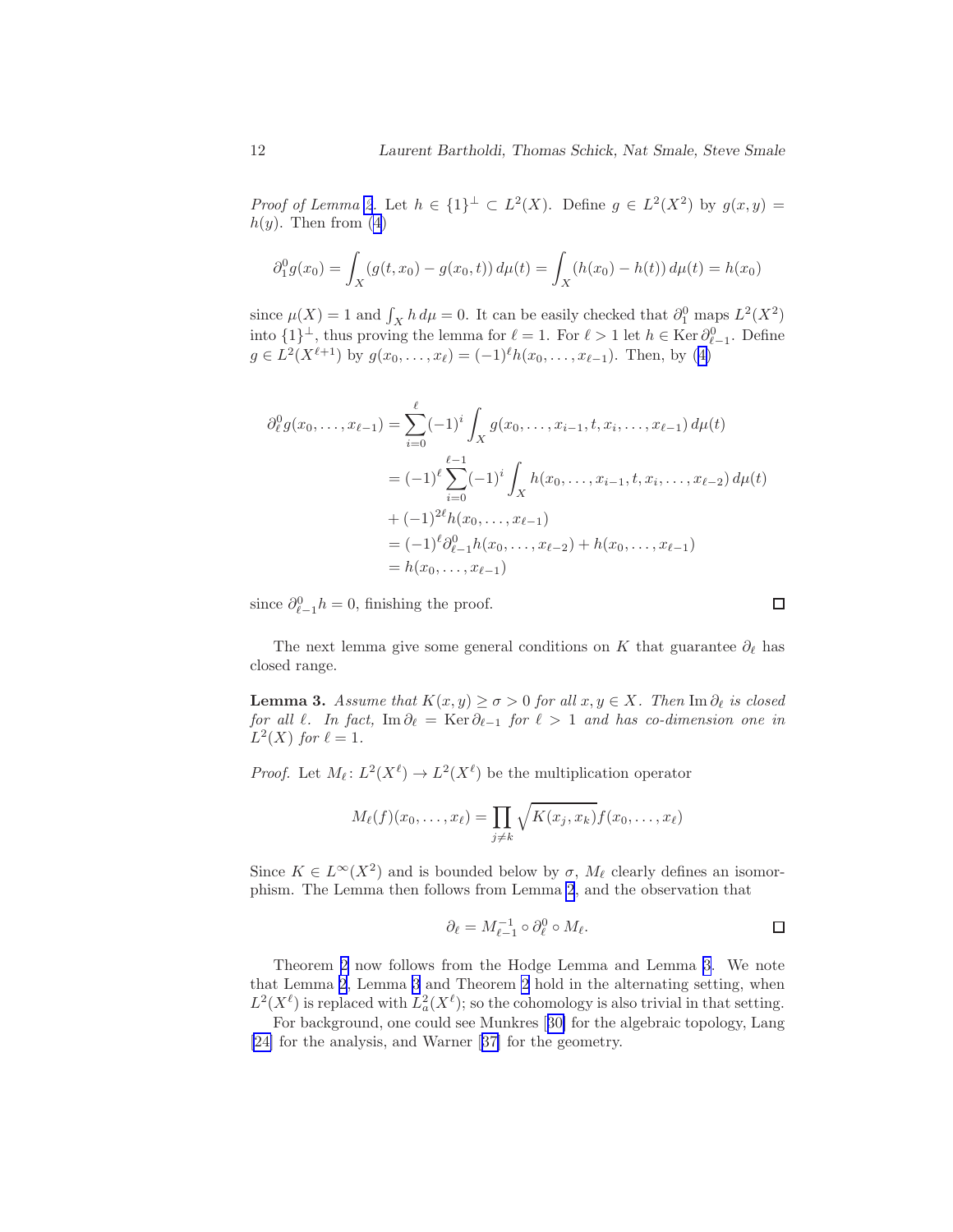### <span id="page-12-0"></span>3 Metric spaces

For the rest of the paper, we assume that  $X$  is a complete, separable metric space, and that  $\mu$  is a Borel probability measure on X, and K is a continuous function on  $X<sup>2</sup>$  (as well as symmetric, non-negative and bounded as in Section [2\)](#page-3-0). We will also assume throughout the rest of the paper that  $\mu(U) > 0$  for U any nonempty open set.

The goal of this section is a Hodge Decomposition for continuous alternating functions. Let  $C(X^{\ell+1})$  denote the continuous functions on  $X^{\ell+1}$ . We will use the following notation:

$$
C^{\ell+1} = C(X^{\ell+1}) \cap L_a^2(X^{\ell+1}) \cap L^\infty(X^{\ell+1}).
$$

Note that

$$
\delta \colon C^{\ell+1} \to C^{\ell+2} \text{ and } \partial \colon C^{\ell+1} \to C^{\ell}
$$

are well defined linear maps. The only thing to check is that  $\delta(f)$  and  $\partial(f)$  are continuous and bounded if  $f \in C^{\ell+1}$ . In the case of  $\delta(f)$  this is obvious from ([3\)](#page-4-0). The following proposition from analysis, [\(4](#page-5-0)) and the fact that  $\mu$  is Borel imply that  $\partial(f)$  is bounded and continuous.

**Proposition 6.** Let Y and X be metric spaces,  $\mu$  a Borel measure on X, and  $M, g \in C(Y \times X) \cap L^{\infty}(Y \times X)$ . Then  $dg \in C(X) \cap L^{\infty}(X)$ , where

$$
dg(x) = \int_X M(x, t)g(x, t) d\mu(t).
$$

Proof. The fact that dg is bounded follows easily from the definition and properties of M and g, and continuity follows from a simple application of the Dominated Convergence Theorem, proving the proposition.  $\Box$ 

Therefore we have the chain complexes:

$$
\cdots \xrightarrow{\partial_{\ell+1}} C^{\ell+1} \xrightarrow{\partial_{\ell}} C^{\ell} \xrightarrow{\partial_{\ell-1}} \cdots C^1 \xrightarrow{\partial_0} 0
$$

and

$$
0 \longrightarrow C^1 \xrightarrow{\delta_0} C^2 \xrightarrow{\delta_1} \cdots \xrightarrow{\delta_{\ell-1}} C^{\ell+1} \xrightarrow{\delta_{\ell}} \cdots
$$

In this setting we will prove

Theorem 3. Assume that K satisfies the hypotheses of Theorem [2](#page-7-0), and is continuous. Then we have the orthogonal (with respect to  $L^2$ ), direct sum decomposition

$$
C^{\ell+1} = \delta(C^{\ell}) \oplus \partial (C^{\ell+2}) \oplus \text{Ker}_C \,\Delta
$$

where  $\text{Ker}_C \Delta$  denotes the subspace of elements in  $\text{Ker}\Delta$  that are in  $C^{\ell+1}$ .

As in Theorem [2,](#page-7-0) the third summand is trivial except when  $\ell = 0$  in which case it consists of the constant functions. We first assume that  $K \equiv 1$ . The proof follows from a few propositions. In the remainder of the section,  $\text{Im } \delta$  and Im ∂ will refer to the image spaces of  $\delta$  and  $\partial$  as operators on  $L^2_a$ . The next proposition gives formulas for  $\partial$  and  $\Delta$  on alternating functions.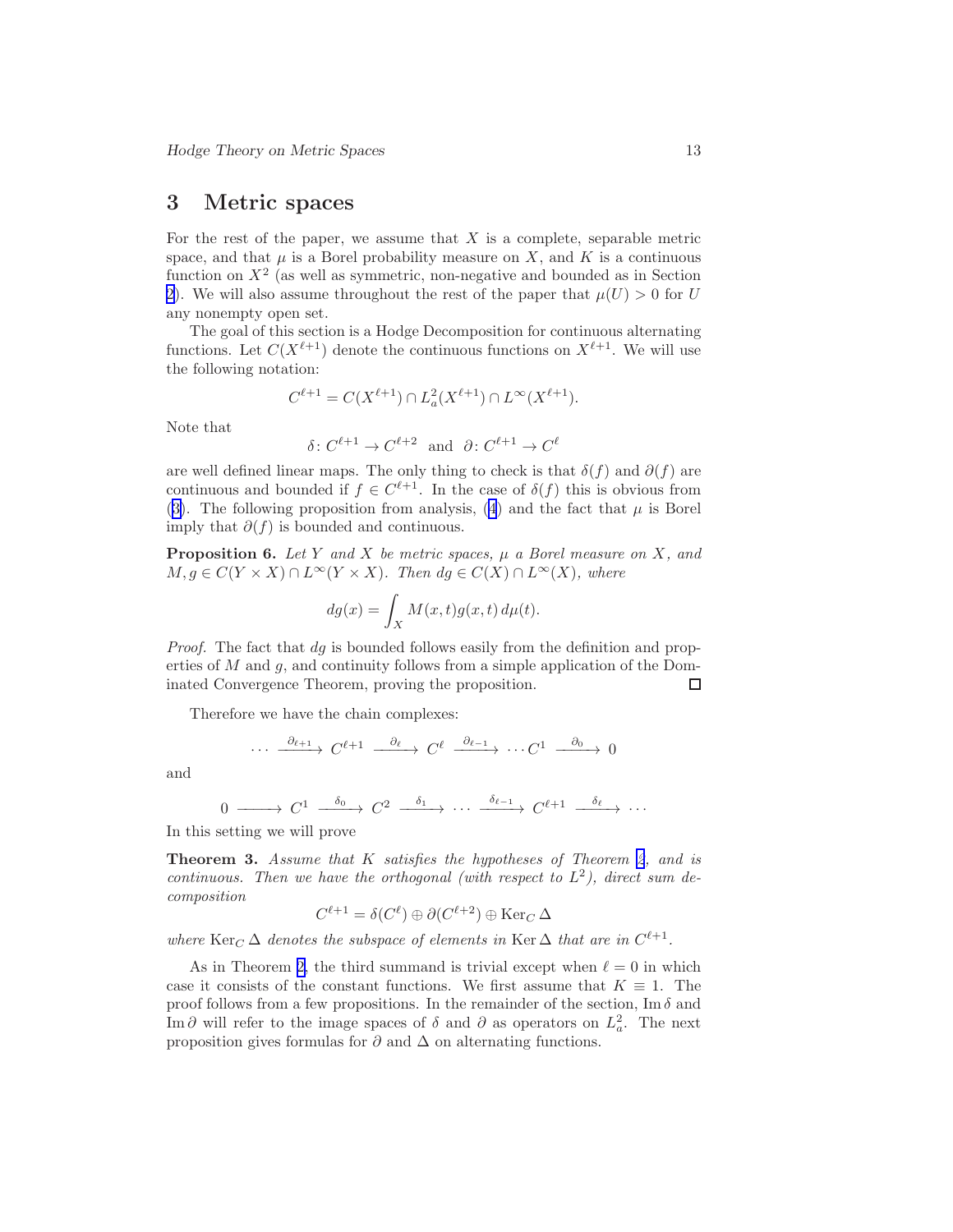<span id="page-13-0"></span>**Proposition 7.** For  $f \in L_a^2(X^{\ell+1})$  we have

$$
\partial f(x_0,...,x_{\ell-1}) = (\ell+1) \int_X f(t,x_0,...,x_{\ell-1}) d\mu(t)
$$

and

$$
\Delta f(x_0,\ldots,x_\ell)=(\ell+2)f(x_0,\ldots,x_\ell)-\frac{1}{\ell+1}\sum_{i=0}^\ell\partial f(x_0,\ldots,\hat{x}_i,\ldots,x_\ell).
$$

*Proof.* The first formula follows immediately from  $(4)$  and the fact that f is alternating. The second follows from a simple calculation using [\(3](#page-4-0)),([4\)](#page-5-0) and the fact that  $f$  is alternating.  $\Box$ 

Let  $P_1$ ,  $P_2$ , and  $P_3$  be the orthogonal projections implicit in Theorem [2](#page-7-0)

$$
P_1: L_a^2(X^{\ell+1}) \to \text{Im } \delta, \ P_2: L_a^2(X^{\ell+1}) \to \text{Im } \partial, \text{ and } P_3: L_a^2(X^{\ell+1}) \to \text{Ker } \Delta
$$
  
**Proposition 8.** Let  $f \in C^{\ell+1}$ . Then  $P_1(f) \in C^{\ell+1}$ .

*Proof.* It suffices to show that  $P_1(f)$  is continuous and bounded. Let  $g = P_1(f)$ . It follows from Theorem [2](#page-7-0) that  $\partial f = \partial g$ , and therefore  $\partial g$  is continuous and bounded. Since  $\delta g = 0$ , we have, for  $t, x_0, \ldots, x_\ell \in X$ 

$$
0 = \delta g(t, x_0, \dots, x_\ell) = g(x_0, \dots, x_\ell) - \sum_{i=0}^\ell (-1)^i g(t, x_0, \dots, \hat{x}_i, \dots, x_\ell).
$$

Integrating over  $t \in X$  gives us

$$
g(x_0, ..., x_\ell) = \int_X g(x_0, ..., x_\ell) d\mu(t) = \sum_{i=0}^\ell (-1)^i \int_X g(t, x_0, ..., \hat{x}_i, ..., x_\ell) d\mu(t)
$$
  
= 
$$
\frac{1}{\ell+1} \sum_{i=0}^\ell (-1)^i \partial g(x_0, ..., \hat{x}_i, ..., x_\ell).
$$

As  $\partial g$  is continuous and bounded, this implies g is continuous and bounded.  $\square$ 

Corollary 2. If  $f \in C^{\ell+1}$ , then  $P_2(f) \in C^{\ell+1}$ .

This follows from the Hodge decomposition (Theorem [2\)](#page-7-0) and the fact that  $P_3(f)$  is continuous and bounded (being a constant).

The following proposition can be thought of as analogous to a regularity result in elliptic PDE's. It states that solutions to  $\Delta u = f, f$  continuous, which are *a priori* in  $L^2$  are actually continuous.

**Proposition 9.** If 
$$
f \in C^{\ell+1}
$$
 and  $\Delta u = f$ ,  $u \in L^2_a(X^{\ell+1})$  then  $u \in C^{\ell+1}$ .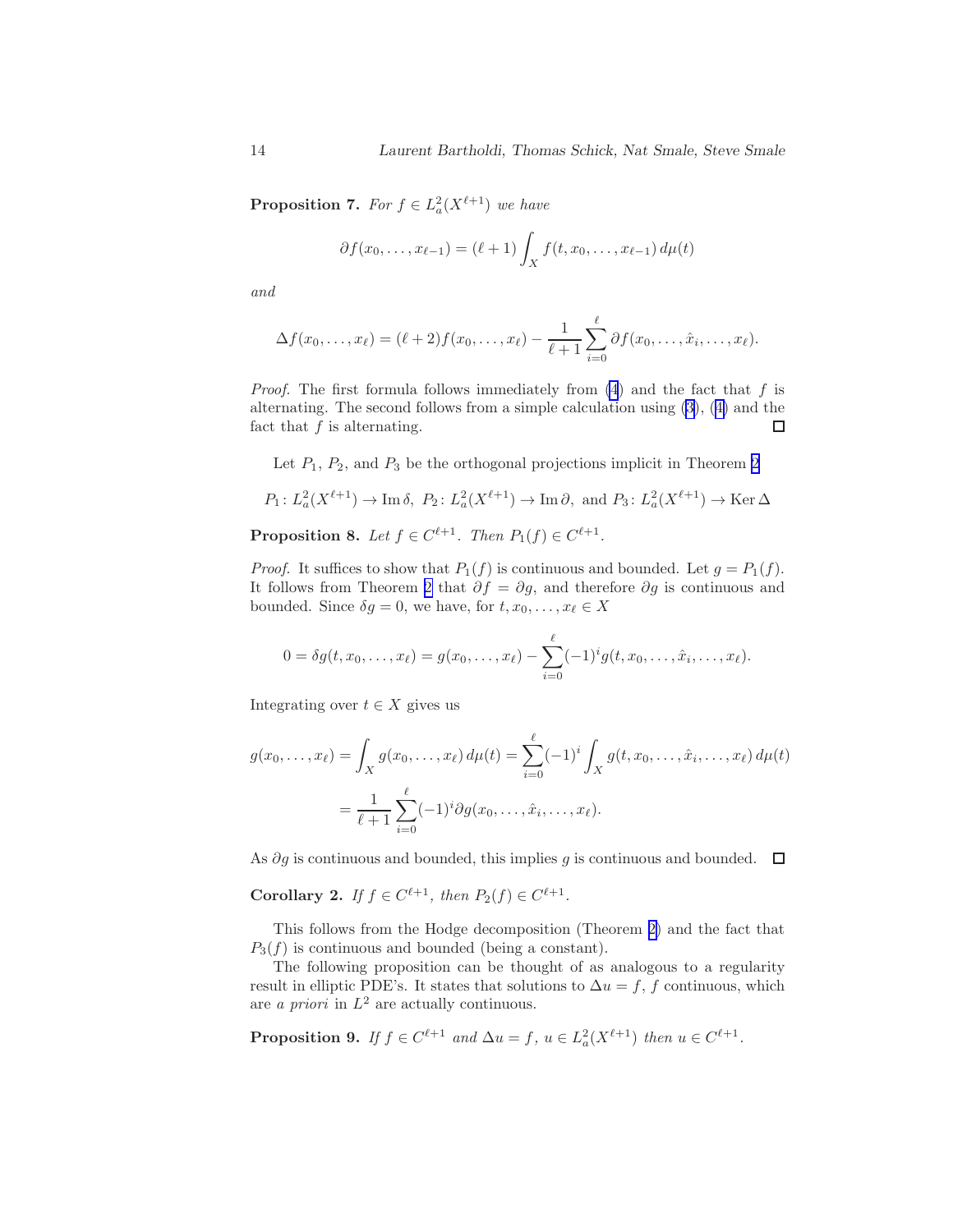*Proof.* From Proposition [7,](#page-13-0) (with  $u$  in place of  $f$ ) we have

$$
\Delta u(x_0,\ldots,x_\ell)=(\ell+2)u(x_0,\ldots,x_\ell)-\frac{1}{\ell+1}\sum_{i=0}^\ell\partial u(x_0,\ldots,\hat{x}_i,\ldots,x_\ell)
$$
  
=  $f(x_0,\ldots,x_\ell)$ 

and solving for  $u$ , we get

$$
u(x_0,...,x_\ell) = \frac{1}{\ell+2} f(x_0,...,x_\ell) + \frac{1}{(\ell+2)(\ell+1)} \sum_{i=0}^\ell \partial u(x_0,...,\hat{x}_i,...,x_\ell).
$$

It therefore suffices to show that  $\partial u$  is continuous and bounded. However, it is easy to check that  $\Delta \circ \partial = \partial \circ \Delta$  and thus

$$
\Delta(\partial u) = \partial \Delta u = \partial f
$$

is continuous and bounded. But then, again using Proposition [7](#page-13-0),

$$
\Delta(\partial u)(x_0,\ldots,x_{\ell-1}) = (\ell+1)\partial u(x_0,\ldots,x_{\ell-1})
$$

$$
-\frac{1}{\ell}\sum_{i=0}^{\ell-1}(-1)^i\partial(\partial u)(x_0,\ldots,\hat{x}_i,\ldots,x_{\ell-1})
$$

and so, using  $\partial^2 = 0$  we get

$$
(\ell+1)\partial u = \partial f
$$

which implies that  $\partial u$  is continuous and bounded, finishing the proof.

 $\Box$ 

**Proposition 10.** If  $g \in C^{\ell+1} \cap \text{Im } \delta$ , then  $g = \delta h$  for some  $h \in C^{\ell}$ .

Proof. From the corollary of the Hodge Lemma, let h be the unique element in Im ∂ with  $q = \delta h$ . Now  $\partial q$  is continuous and bounded, and

$$
\partial g = \partial \delta h = \partial \delta h + \delta \partial h = \Delta h
$$

since  $\partial h = 0$ . But now h is continuous and bounded from Proposition [9](#page-13-0).  $\Box$ 

**Proposition 11.** If  $g \in C^{\ell+1} \cap L_a^2(X^{\ell+1})$ , the  $g = \partial h$  for some  $h \in C^{\ell+2}$ .

The proof is identical to the one for Proposition 10.

Theorem [3](#page-12-0), in the case  $K \equiv 1$  now follows from Propositions [8](#page-13-0) through 11. The proof easily extends to general  $K$  which is bounded below by a positive constant.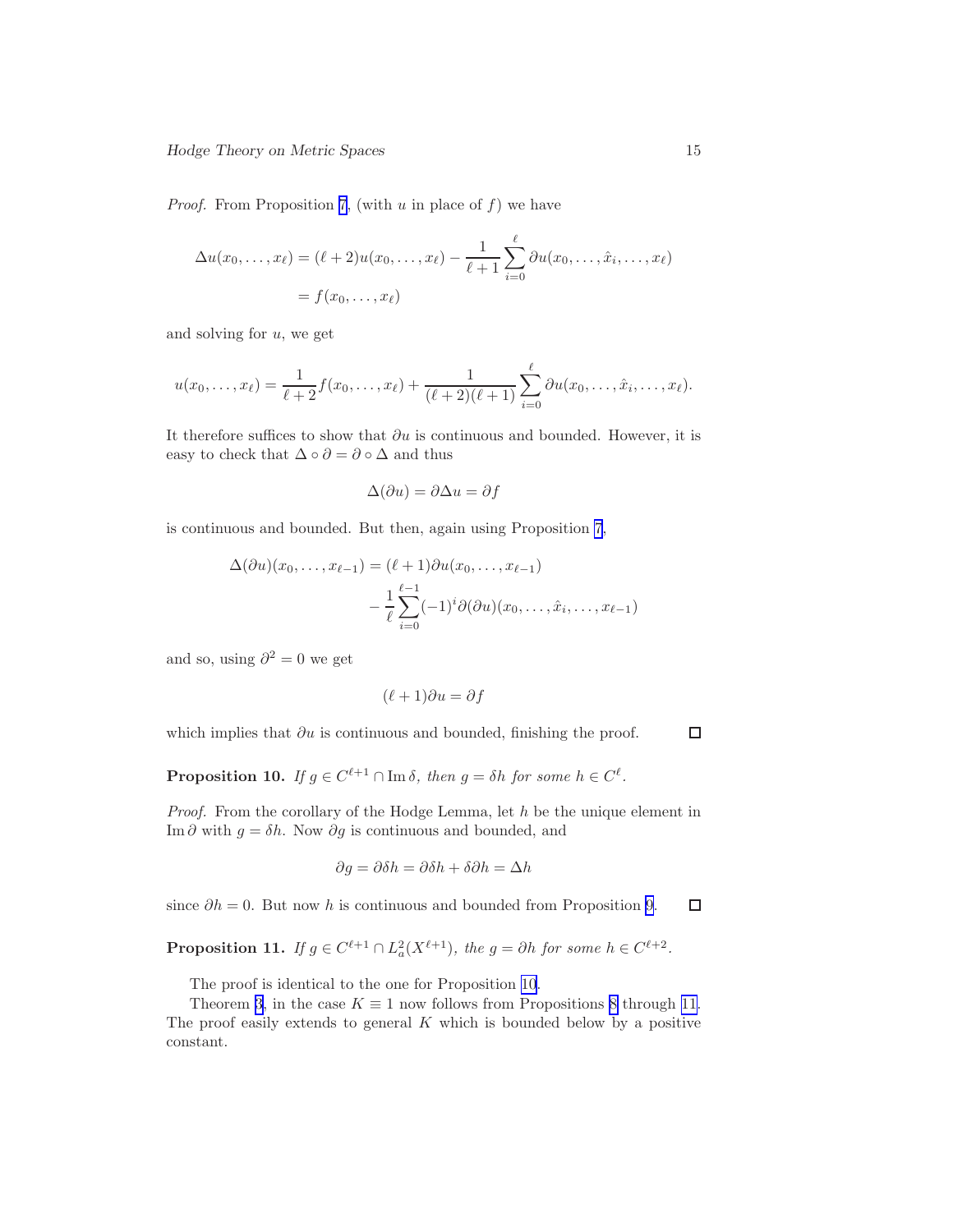### <span id="page-15-0"></span>4 Hodge Theory at Scale  $\alpha$

As seen in Sections [2](#page-3-0) and [3](#page-12-0), the chain and cochain complexes constructed on the whole space yield trivial cohomology groups. In order to have a theory that gives us topological information about  $X$ , we define our complexes on a neighborhood of the diagonal, and restrict the boundary and coboundary operator to these complexes. The corresponding cohomology can be considered a cohomology of  $X$  at a scale, with the scale being the size of the neighborhood. We will assume throughout this section that  $(X, d)$  is a compact metric space. For  $x, y \in X^{\ell}$ ,  $\ell > 1$ , this induces a metric compatible with the product topology

 $d_{\ell}(x, y) = \max\{d(x_0, y_0), \ldots d(x_{\ell-1}, y_{\ell-1})\}.$ 

The diagonal  $D_{\ell}$  of  $X^{\ell}$  is just  $\{x \in X^{\ell} : x_i = x_j, i, j = 0, \ldots, \ell - 1\}$  For  $\alpha > 0$  we let  $U^{\ell}_{\alpha}$  be the  $\alpha$ -neighborhood of the diagonal in  $X^{\ell}$ , namely

$$
U_{\alpha}^{\ell} = \{x \in X^{\ell} : d_{\ell}(x, D_{\ell}) \leq \alpha\}
$$
  
=  $\{x \in X^{\ell} : \exists t \in X \text{ such that } d(x_i, t) \leq \alpha, i = 0, ..., \ell - 1\}.$ 

Observe that  $U^{\ell}_{\alpha}$  is closed and that for  $\alpha \geq$  diameter  $X, U^{\ell}_{\alpha} = X^{\ell}$ .

One could, alternatively, have defined neighbourhoods  $V^{\ell}_{\alpha}$  as those  $x \in X^{\ell}$ such that  $d(x_i, x_j) \leq \alpha$  whenever  $0 \leq i, j < \ell$ ; this definition appears in the Vietoris-Rips complex, see Remark [7](#page-17-0). Both definitions are very close, in the sense that  $V_{\alpha}^{\ell} \subseteq U_{\alpha}^{\ell} \subseteq V_{2\alpha}^{\ell}$ .

The measure  $\mu_{\ell}$  induces a Borel measure on  $U^{\ell}_{\alpha}$  which we will simply denote by  $\mu_{\ell}$  (not a probability measure). For simplicity, we will take  $K \equiv 1$  throughout this section, and consider only alternating functions in our complexes. We first discuss the  $L^2$ -theory, and thus our basic spaces will be  $L^2_a(U^{\ell}_{\alpha})$ , the space of alternating functions on  $U^{\ell}_{\alpha}$  that are in  $L^2$  with respect to  $\mu_{\ell}, \ell > 0$ . Note that if  $(x_0, \ldots, x_\ell) \in U^{\ell+1}_{\alpha}$ , then  $(x_0, \ldots, \hat{x}_i, \ldots, x_\ell) \in U^{\ell}_{\alpha}$  for  $i = 0, \ldots, \ell$ . It follows that if  $f \in L^2_a(U_\alpha^{\ell})$ , then  $\delta f \in L^2_a(U_\alpha^{\ell+1})$ . We therefore have the well defined cochain complex

$$
0 \longrightarrow L_a^2(U_\alpha^1) \longrightarrow L_a^2(U_\alpha^2) \cdots \longrightarrow L_a^2(U_\alpha^{\ell}) \longrightarrow L_a^2(U_\alpha^{\ell+1}) \cdots
$$

Since  $\partial = \delta^*$  depends on the integral, the expression for it will be different from ([4\)](#page-5-0). We define a "slice" by

$$
S_{x_0\cdots x_{\ell-1}} = \{t \in X \colon (x_0,\ldots,x_{\ell-1},t) \in U_\alpha^{\ell+1}\}.
$$

We note that, for  $S_{x_0\cdots x_{\ell-1}}$  to be nonempty,  $(x_0,\ldots,x_{\ell-1})$  must be in  $U_\alpha^{\ell}$ . Furthermore

$$
U_{\alpha}^{\ell+1} = \{ (x_0, \ldots, x_{\ell}) : (x_0, \ldots, x_{\ell-1}) \in U_{\alpha}^{\ell}, \text{ and } x_{\ell} \in S_{x_0 \cdots x_{\ell-1}} \}.
$$

It follows from the proof of Proposition [1](#page-4-0) of Section [2](#page-3-0) and the fact that  $K \equiv 1$ , that  $\delta: L^2_a(U^{\ell}_\alpha) \to L^2_a(U^{\ell+1}_\alpha)$  is bounded and that  $\|\delta\| \leq \ell+1$ , and therefore  $\delta^*$  is bounded. The adjoint of the operator  $\delta: L_a^2(U_\alpha^{\ell}) \to L_a^2(U_\alpha^{\ell+1})$  will be denoted, as before, by either  $\partial$  or  $\delta^*$  (without the subscript  $\ell$ ).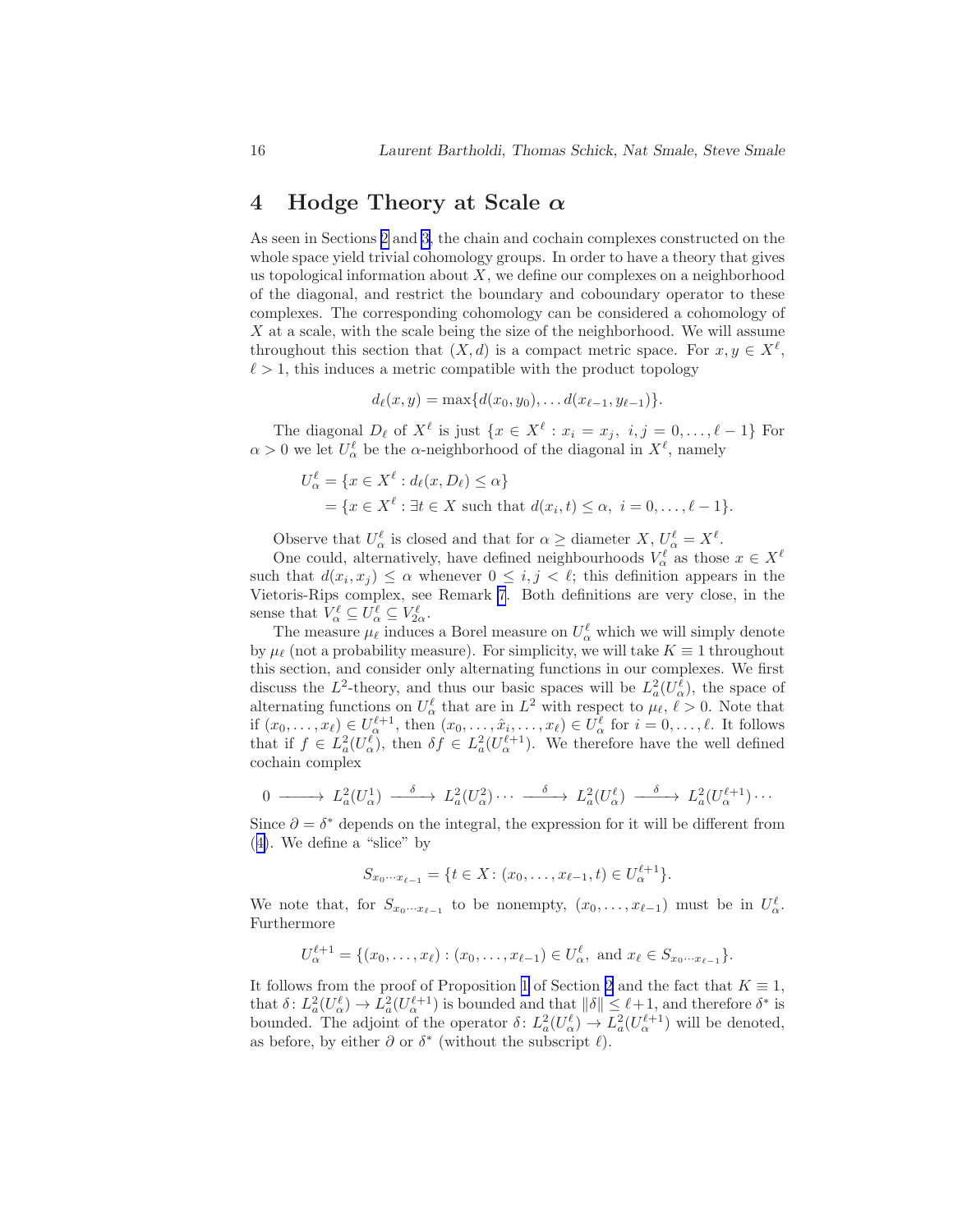<span id="page-16-0"></span>**Proposition 12.** For  $f \in L^2_a(U_\alpha^{l+1})$  we have

$$
\partial f(x_0,\ldots,x_{\ell-1}) = (\ell+1) \int_{S_{x_0\cdots x_{\ell-1}}} f(t,x_0,\ldots,x_{\ell-1}) d\mu(t).
$$

Proof. The proof is essentially the same as the proof of Proposition [4](#page-6-0), using the fact that  $K \equiv 1$ , f is alternating, and the above remark.

It is worth noting that the domain of integration depends on  $x \in U^{\ell}_{\alpha}$ , and this makes the subsequent analysis more difficult than in Section [3.](#page-12-0) We thus have the corresponding chain complex

$$
\cdots \xrightarrow{\partial} L_a^2(U_\alpha^{\ell+1}) \xrightarrow{\partial} L_a^2(U_\alpha^{\ell}) \xrightarrow{\partial} \cdots L_a^2(U_\alpha^1) \xrightarrow{\partial} 0.
$$

Of course,  $U^1_{\alpha} = X$ . The corresponding Hodge Laplacian is the operator  $\Delta: L_a^2(U_\alpha^{\ell}) \to L_a^2(U_\alpha^{\ell}), \Delta = \partial \delta + \delta \partial$ , where all of these operators depend on  $\ell$ and  $\alpha$ . When we want to emphasize this dependence, we will list  $\ell$  and (or)  $\alpha$  as subscripts. We will use the following notation for the cohomology and harmonic functions of the above complexes:

$$
H_{L^2,\alpha}^{\ell}(X) = \frac{\text{Ker }\delta_{\ell,\alpha}}{\text{Im }\delta_{\ell-1,\alpha}} \quad \text{and} \quad \text{Harm}^{\ell}_{\alpha}(X) = \text{Ker }\Delta_{\ell,\alpha}.
$$

**Remark 4.** If  $\alpha \geq \text{diam}(X)$ , then  $U_{\alpha}^{\ell} = X^{\ell}$ , so the situation is as in Theorem [2](#page-7-0) of Section [2](#page-3-0), so  $H_{L^2,\alpha}^{\ell}(X) = 0$  for  $\ell > 0$  and  $H_{L^2,\alpha}^0(X) = \mathbb{R}$ . Also, if X is a finite union of connected components  $X_1, \ldots, X_k$ , and  $\alpha < d(X_i, X_j)$  for all  $i \neq j$ , then  $H_{L^2,\alpha}^{\ell}(X) = \bigoplus_{i=1}^k H_{L^2,\alpha}^{\ell}(X_i)$ .

**Definition 1.** We say that Hodge theory for X at scale  $\alpha$  holds if we have the orthogonal direct sum decomposition into closed subspaces

$$
L_a^2(U_\alpha^{\ell}) = \text{Im } \delta_{\ell-1} \oplus \text{Im } \delta_{\ell}^* \oplus \text{Harm}_\alpha^{\ell}(X) \text{ for all } \ell
$$

and furthermore,  $H_{\alpha,L^2}^{\ell}(X)$  is isomorphic to  $\text{Harm}^{\ell}_{\alpha}(X)$ , with each equivalence class in the former having a unique representative in the latter.

**Remark 5.** Hodge theory is functorial, in the sense that, for any  $s \geq 1$ , the inclusion  $U^{\ell}_{\alpha} \subseteq U^{\ell}_{s\alpha}$  induces corestriction maps  $H^{\ell}_{s\alpha} \to H^{\ell}_{\alpha}$ . In seeking a robust notion of cohomology, it will make sense to consider the images of these maps at a sufficiently large separation s, rather than at individual cohomology groups  $H_{\alpha}^{\ell}$ .

!!!! richer kind of functoriality, for maps  $f: Y \to X$ ? Which conditions on f?

**Theorem 4.** If X is a compact metric space,  $\alpha > 0$ , and the L<sup>2</sup>-cohomology spaces Ker  $\delta_{\ell,\alpha}/\text{Im }\delta_{\ell-1,\alpha}$ ,  $\ell \geq 0$  are finite dimensional, then Hodge theory for X at scale α holds.

Proof. This is immediate from the Hodge Lemma (Lemma [1\)](#page-8-0), using Proposition [5](#page-10-0) from Section [2](#page-3-0).П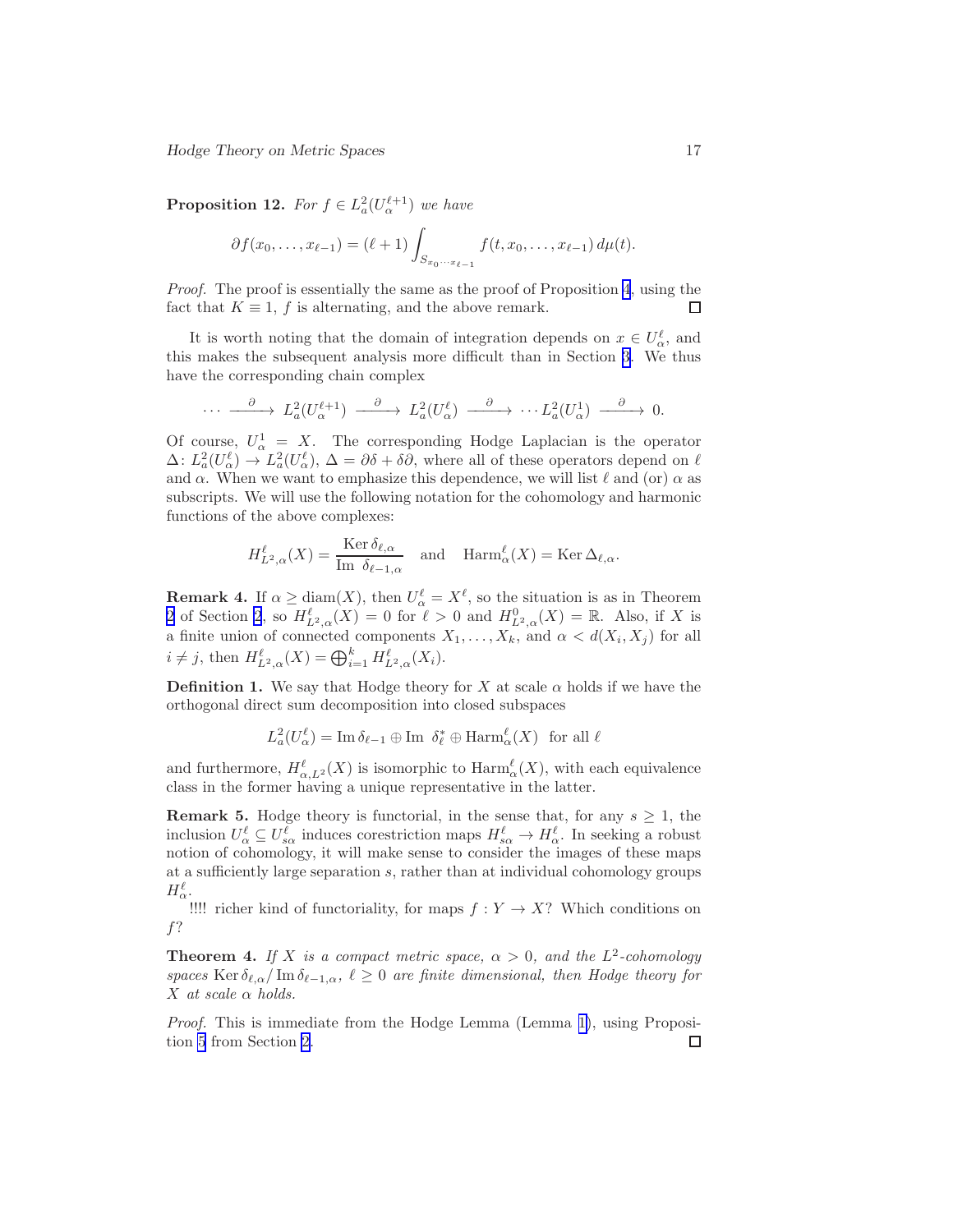We record the formulas for  $\delta \partial f$  and  $\partial \delta f$  for  $f \in L^2_a(U_\alpha^{\ell+1})$ 

$$
\delta(\partial f)(x_0,\ldots,x_\ell)
$$
  
=  $(\ell+1)\sum_{i=0}^\ell (-1)^i \int_{S_{x_0,\ldots,\hat{x}_i,\ldots,x_\ell}} f(t,x_0,\ldots,\hat{x}_i,\ldots,x_\ell) d\mu(t)$ 

$$
\partial(\delta f)(x_0, \dots, x_\ell) = (\ell + 2)\mu(S_{x_0, \dots, x_\ell})f(x_0, \dots, x_\ell)
$$
  
+  $(\ell + 2)\sum_{i=0}^\ell (-1)^{i+1} \int_{S_{x_0, \dots, x_\ell}} f(t, x_0, \dots, \hat{x}_i, \dots, x_\ell) d\mu(t)$  (9)

Of course, the formula for  $\Delta f$  is found by adding these two.

Remark 6. Harmonic forms are solutions of the optimization problem: Minimize the "Dirichlet norm"  $\|\delta f\|^2 + \|\partial f\|^2 = \langle \Delta f, f \rangle = \langle \Delta^{1/2} f, \Delta^{1/2} f \rangle$  over  $f \in L^2_a(U_\alpha^{\ell+1}).$ 

**Remark 7.** The alternative neighbourhoods  $V_{\alpha}^{\ell+1}$ , giving rise to the Vietoris-Rips complex (see Chazal and Oudot [\[7](#page-47-0)]), were defined by  $(x_0, \ldots, x_\ell) \in U_\alpha^{\ell+1}$ if and only if  $d(x_i, x_j) \leq \alpha$  for all i, j. This corresponds to the theory developed in Section [2](#page-3-0) with  $K(x, y)$  equal to the characteristic function of  $V^2_{\alpha}$ . A version of Theorem [4](#page-16-0) holds in this case.

## 5 L<sup>2</sup>-Theory of  $\alpha$ -Harmonic 0-Forms

In this section we assume that we are in the setting of Section [4](#page-15-0), with  $\ell = 0$ . Thus  $X$  is a compact metric space with a probability measure and with a fixed scale  $\alpha > 0$ .

Recall that  $f \in L^2(X)$  is  $\alpha$ -harmonic if  $\Delta_{\alpha} f = 0$ . Moreover, if  $\delta: L^2(X) \to$  $L^2_a(U^2_\alpha)$  denotes the coboundary, then  $\Delta_\alpha f = 0$  if and only if  $\delta f = 0$ ; also  $\delta f(x_0, x_1) = f(x_1) - f(x_0)$  for all pairs  $(x_0, x_1) \in U^2_{\alpha}$ .

Recall that for any  $x \in X$ , the slice  $S_{x,\alpha} = S_x \subset X^2$  is the set

 $S_x = S_{x,\alpha} = \{t \in X : \exists p \in X \text{ such that } x, t \in B_\alpha(p)\}.$ 

Note that  $B_{\alpha}(x) \subset S_{x,\alpha} \subset B_{2\alpha}(x)$ . It follows that  $x_1 \in S_{x_0,\alpha}$  if and only if  $x_0 \in S_{x_1,\alpha}$ . We conclude

**Proposition 13.** Let  $f \in L^2(X)$ . Then  $\Delta_{\alpha} f = 0$  if and only if f is locally constant in the sense that f is constant on  $S_{x,\alpha}$  for every  $x \in X$ . Moreover if  $\Delta_{\alpha} f = 0$ , then

(a) If  $X$  is connected, then  $f$  is constant.

<span id="page-17-0"></span>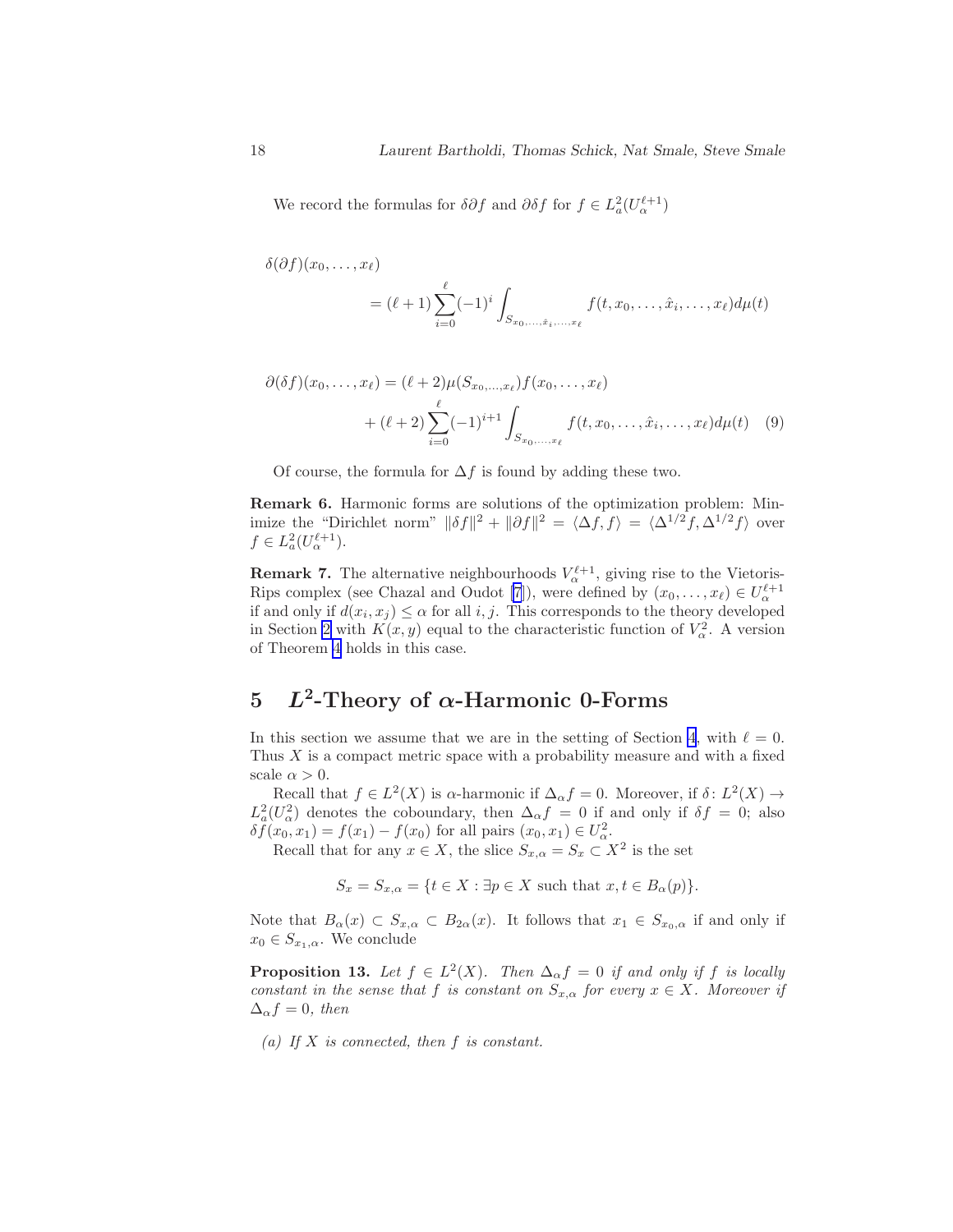- <span id="page-18-0"></span>(b) If  $\alpha$  is greater than the maximum distance between components of X, then f is constant.
- (c) For any  $x \in X$ ,  $f(x) = average$  of f on  $S_{x,\alpha}$  and on  $B_{\alpha}(x)$ .
- (d) Harmonic functions are continuous.

We note that continuity of f follows from the fact that f is constant on each slice  $S_{x,\alpha}$ , and thus locally constant.

Remark 8. We will show that (d) is also true for harmonic 1-forms with an additional assumption on  $\mu$ , (Section [8\)](#page-26-0) but are unable to prove it for harmonic 2-forms.

Consider next an extension of (d) to the Poisson regularity problem. If  $\Delta_{\alpha}f = g$  is continuous, is f continuous? In general the answer is no, and we will give an example.

Since  $\partial_0$  on  $L^2(X)$  is zero, the  $L^2$ - $\alpha$ -Hodge theory (Section [9](#page-27-0)) takes the form

$$
L^2(X) = \operatorname{Im} \partial \oplus \operatorname{Harm}_{\alpha},
$$

where  $\partial: L^2(U^2_\alpha) \to L^2(X)$  and  $\Delta f = \partial \delta f$ . Thus for  $f \in L^2(X)$ , by [\(9](#page-17-0))

$$
\Delta_{\alpha} f(x) = 2\mu(S_{x,\alpha})f(x) - 2\int_{S_{x,\alpha}} f(t) d\mu(t)
$$
\n(10)

The following example shows that an additional assumption is needed for the Poisson regularity problem to have an affirmative solution. Let  $X$  be the closed interval  $[-1, 1]$  with the usual metric d and let  $\mu$  be the Lebesgue measure on X with an atom at 0,  $\mu({0}) = 1$ . Fix any  $\alpha < 1/4$ . We will define a piecewise linear function on X with discontinuities at  $-2\alpha$  and  $2\alpha$  as follows. Let a and b be any real numbers  $a \neq b$ , and define

$$
f(x) = \begin{cases} \frac{a-b}{8\alpha} + a, & -1 \le x < -2\alpha \\ \frac{b-a}{4\alpha}(x - 2\alpha) + b, & -2\alpha \le x \le 2\alpha \\ \frac{a-b}{8\alpha} + b, & 2\alpha < x \le 1. \end{cases}
$$

Using (10) above one readily checks that  $\Delta_{\alpha} f$  is continuous by computing left hand and right hand limits at  $\pm 2\alpha$ . (The constant values of f outside  $[-2\alpha, 2\alpha]$  are chosen precisely so that the discontinuities of the two terms on the right side of (10) cancel out.)

With an additional "regularity" hypothesis imposed on  $\mu$ , the Poisson regularity property holds. In the rest of this section assume that  $\mu(S_x \cap A)$  is a continuous function of  $x \in X$  for each measurable set A. One can show that if  $\mu$  is Borel regular, then this will hold provided  $\mu(S_x \cap A)$  is continuous for all closed sets  $A$  (or all open sets  $A$ ).

**Proposition 14.** Assume that  $\mu(S_x \cap A)$  is a continuous function of  $x \in X$ for each measurable set A. If  $\Delta_{\alpha} f = g$  is continuous for  $f \in L^2(X)$  then f is continuous.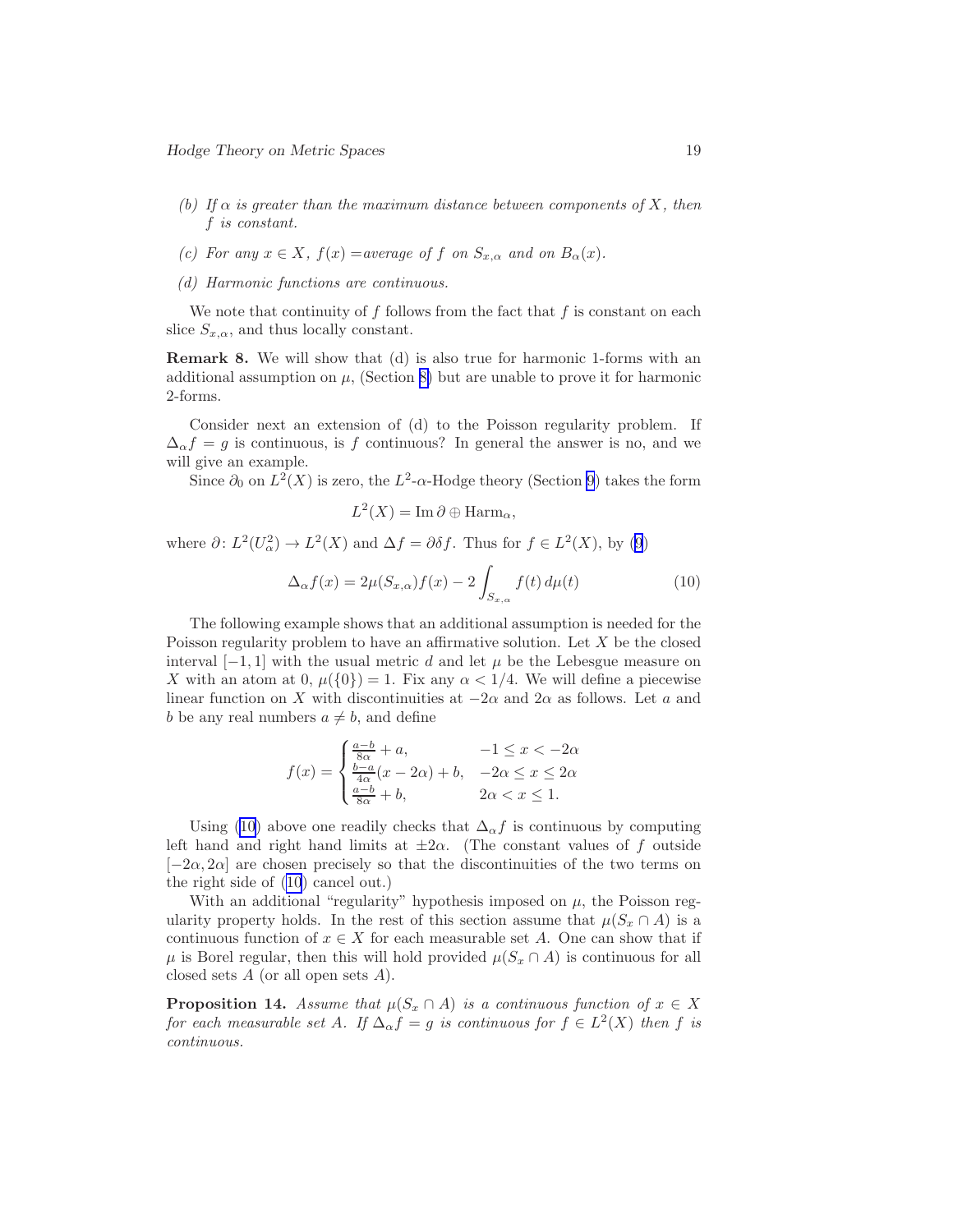Proof.From  $(10)$  $(10)$  we have

$$
f(x) = \frac{g(x)}{2\mu(S_x)} + \frac{1}{\mu(S_x)} \int_{S_x} f(t) \, d\mu(t)
$$

The first term on the right is clearly continuous by our hypotheses on  $\mu$  and the fact that g is continuous. It suffices to show that the function  $h(x)$  $\int_{S_x} f(t) d\mu(t)$  is continuous. If  $f = \chi_A$  is the characteristic function of any measurable set A, then  $h(x) = \mu(S_x \cap A)$  is continuous, and therefore h is continuous for f any simple function (linear combination of characteristic functions of measurable sets). From general measure theory, if  $f \in L^2(X)$ , we can find a sequence of simple functions  $f_n$  such that  $f_n(t) \to f(t)$  a.e, and  $|f_n(t)| \leq |f(t)|$ for all  $t \in X$ . Thus  $h_n(x) = \int_{S_x} f_n(t) d\mu(t)$  is continuous and

$$
|h_n(x) - h(x)| \le \int_{S_x} |f_n(t) - f(t)| d\mu(t) \le \int_X |f_n(t) - f(t)| d\mu(t)
$$

Since  $|f_n - f| \to 0$  a.e, and  $|f_n - f| \leq 2|f|$  with f being in  $L^1(X)$ , it follows from the dominated convergence theorem that  $\int_X |f_n - f| d\mu \to 0$ . Thus  $h_n$  converges uniformly to h and so continuity of h follows from continuity of  $h_n$ .

We don't have a similar result for 1-forms.

Partly to relate our framework of  $\alpha$ -harmonic theory to some previous work, we combine the setting of Section [2](#page-3-0) with Section [4](#page-15-0). Thus we now put back the function K. Assume  $K > 0$  is a symmetric and continuous function  $K: X \times X \rightarrow$ R, and  $\delta$  and  $\partial$  are defined as in Section [2,](#page-3-0) but use a similar extension to general  $\alpha > 0$ , of Section [4,](#page-15-0) all in the L<sup>2</sup>-theory.

Let  $D: L^2(X) \to L^2(X)$  be the operator defined as multiplication by the function

$$
D(x) = \int_X G(x, y) d\mu(y) \quad \text{where } G(x, y) = K(x, y) \chi_{U^2_{\alpha}}
$$

using the characteristic function  $\chi_{U^2_{\alpha}}$  of  $U^2_{\alpha}$ . So  $\chi_{U^2_{\alpha}}(x_0, x_1) = 1$  if  $(x_0, x_1) \in U^2_{\alpha}$ <br>and 0 otherwise. Furthermore, let  $L_G: L^2(X) \to L^2(X)$  be the integral operator defined by

$$
L_G f(x) = \int_X G(x, y) f(y) d\mu(y).
$$

Note that  $L_G(1) = D$  where 1 is the constant function. When X is compact  $L_G$ is a Hilbert-Schmidt operator (this was first noted to us by Ding-Xuan Zhou). Thus $L_G$  is trace class and self adjoint. It is not difficult to see now that  $(10)$  $(10)$ takes the form

$$
\frac{1}{2}\Delta_{\alpha}f = Df - L_{G}f.
$$
\n(11)

(For the special case  $\alpha = \infty$ , i.e.  $\alpha$  is irrelevant as in Section [2](#page-3-0), this is the situationas in Smale and Zhou [[35\]](#page-49-0) for the case  $K$  is a reproducing kernel.) As in the previous proposition:

<span id="page-19-0"></span>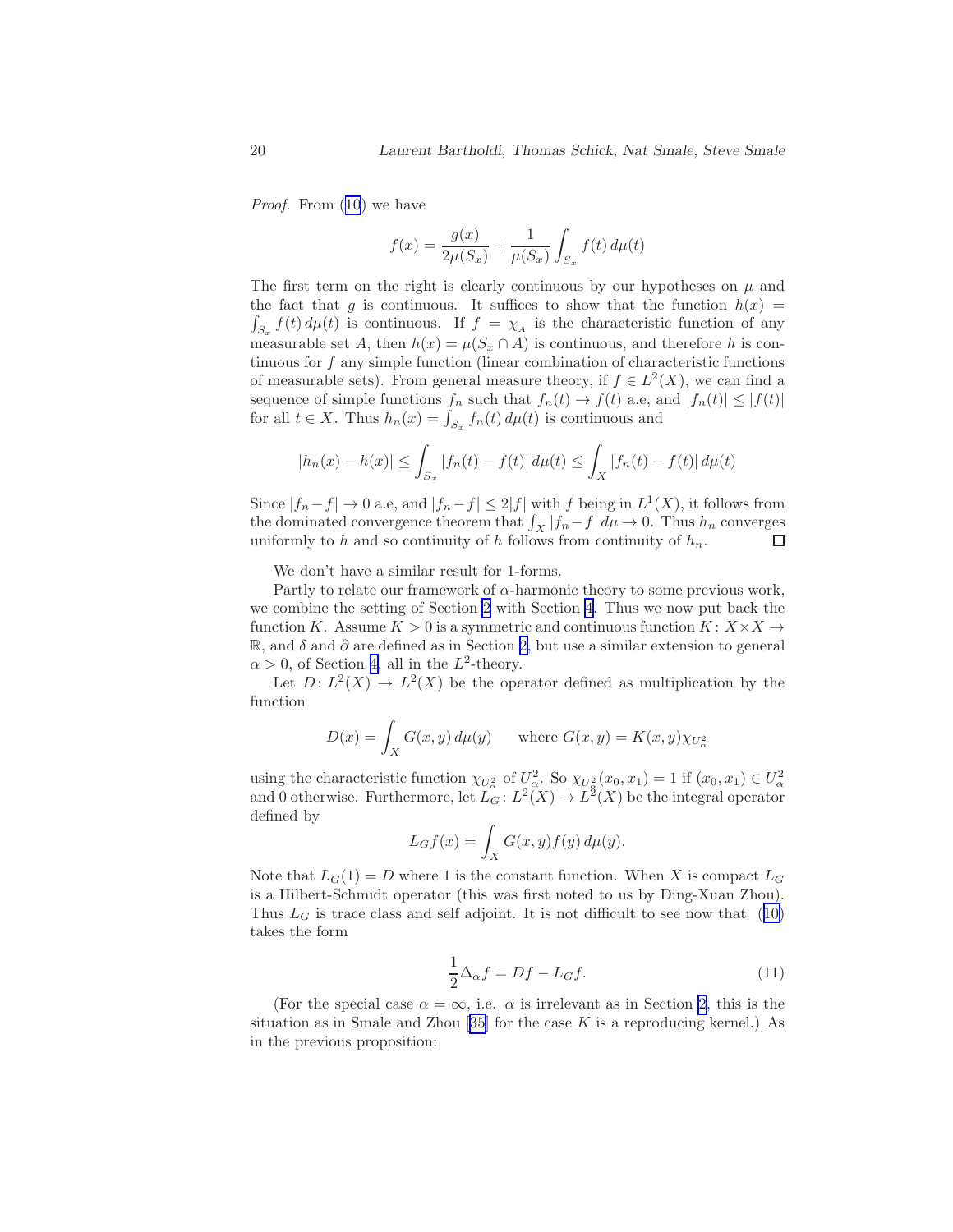<span id="page-20-0"></span>Proposition 15. The Poisson Regularity Property holds for the operator of  $(11).$  $(11).$  $(11).$ 

To get a better understanding of([11](#page-19-0)) it is useful to define a normalization of the kernel G and the operator  $L_G$  as follows. Let  $G: X \times X \to \mathbb{R}$  be defined by

$$
\hat{G}(x, y) = \frac{G(x, y)}{(D(x)D(y))^{1/2}}
$$

and  $L_{\hat{G}}: L^2(X) \to L^2(X)$  be the corresponding integral operator. Then  $L_{\hat{G}}$ is trace class, self adjoint, with non-negative eigenvalues, and has a complete orthonormal system of continuous eigenfunctions.

!!!! referee thinks  $L_{\hat{G}}$  is a reproducing kernel, but sees this as contradicting the next paragraph

A normalized  $\alpha$ -Laplacian may be defined on  $L^2(X)$  by

$$
\frac{1}{2}\hat{\Delta} = I - L_{\hat{G}}
$$

so that the spectral theory of  $L_{\hat{G}}$  may be transferred to  $\hat{\Delta}$ . (Also, one might consider $\frac{1}{2}\Delta^* = I - D^{-1}L_G$  as in Belkin, De Vito, and Rosasco [[3\]](#page-47-0).)

In Smale and Zhou [\[35\]](#page-49-0), for  $\alpha = \infty$ , error estimates are given (reproducing kernel case) for the spectral theory of  $L_{\hat{G}}$  in terms of finite dimensional approx-imations. See especially Belkin and Niyogi [\[2](#page-47-0)] for limit theorems as  $\alpha \to 0$ .

## 6 Harmonic forms on constant curvature manifolds

In this section we will give an explicit description of harmonic forms in a special case. Let X be a compact, connected, oriented manifold of dimension  $n > 0$ , with a Riemannian metric  $g$  of constant sectional curvature. Also, assume that g is normalized so that  $\mu(X) = 1$  where  $\mu$  is the measure induced by the volume form associated with g, and let d be the metric on X induced by g. Let  $\alpha > 0$ be sufficiently small so that for all  $p \in X$ , the ball  $B_{2\alpha}(p)$  is geodesically convex. That is, for  $x, y \in B_{2\alpha}(p)$  there is a unique, length minimizing geodesic  $\gamma$  from x to y, and  $\gamma$  lies in  $B_{2\alpha}(p)$ . Note that if  $(x_0, \ldots, x_n) \in U_{\alpha}^{n+1}$ , then  $d(x_i, x_j) \leq 2\alpha$ for all  $i, j$ , and thus all  $x_i$  lie in a common geodesically convex ball. Such a point defines an *n*-simplex with vertices  $x_0, \ldots, x_n$  whose faces are totally geodesic submanifolds, which we will denote by  $\sigma(x_0, \ldots, x_n)$ . We will also denote the k-dimensional faces by  $\sigma(x_{i_0},...,x_{i_k})$  for  $k < n$ . Thus  $\sigma(x_i,x_j)$  is the geodesic segment from  $x_i$  to  $x_j$ ,  $\sigma(x_i, x_j, x_k)$  is the union of geodesic segments from  $x_i$ to points on  $\sigma(x_j, x_k)$  and higher dimensional simplices are defined inductively. (Since X has constant curvature, this construction is symmetric in  $x_0, \ldots, x_n$ .) A k-dimensional face will be called degenerate if one of its vertices is contained in one of its  $(k-1)$ -dimensional faces.

Note that cohomology of the Vietoris-Rips complex has already been considered by Hausmann[[21\]](#page-48-0), but his construction is quite different from ours. He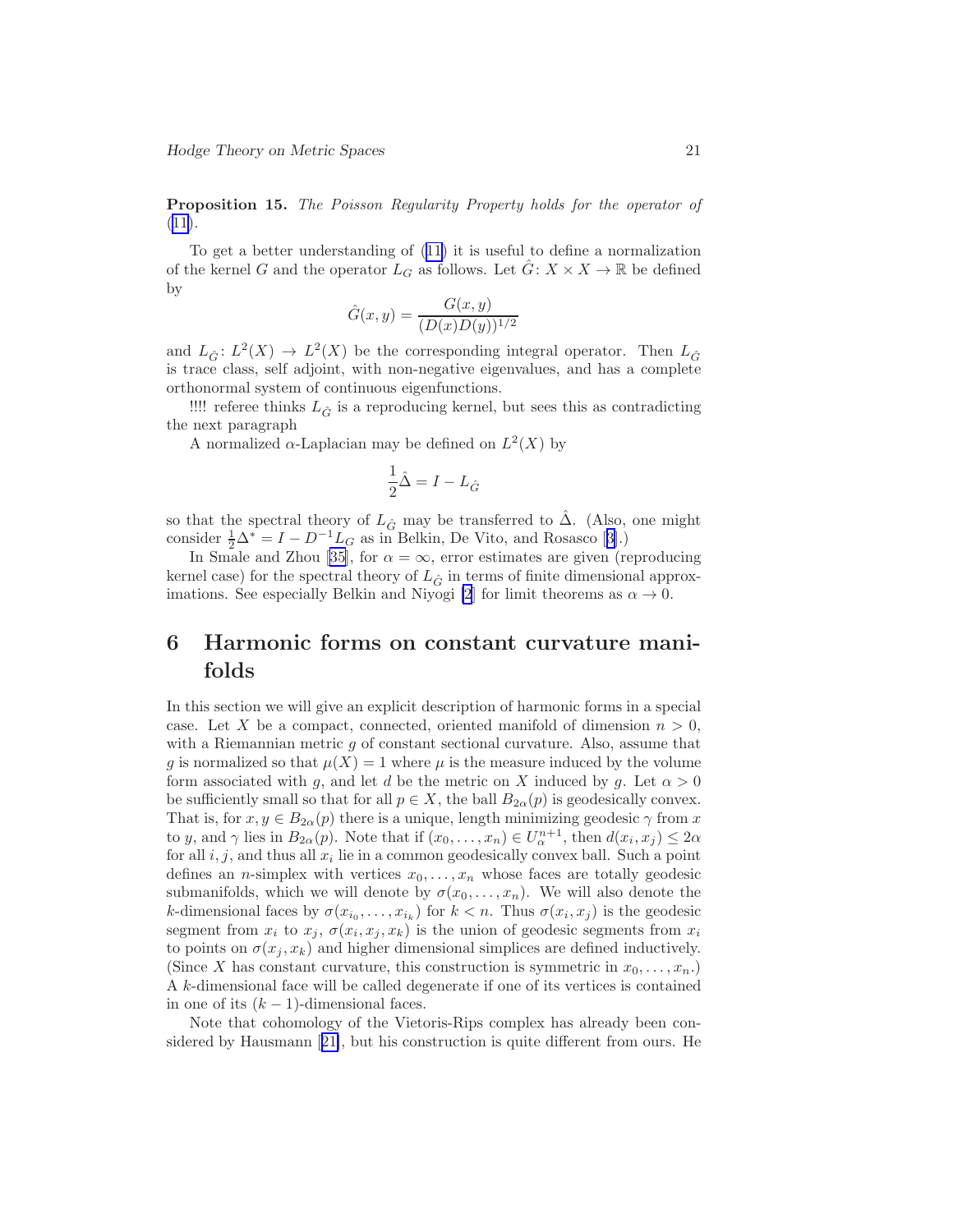<span id="page-21-0"></span>considers the limit, as  $\epsilon \to 0$ , of the simplicial cohomology of  $X_{\epsilon}$ . First, we contend that important information is visible in  $X_\alpha$  at particular scales  $\alpha$ , possibly determined by the problem at hand, and not tending to 0. Second, Hausmann considers simplicial homology, with arbitrary coefficients, while we consider  $\ell^2$ cohomology, with real or complex coefficients.

For  $(x_0, \ldots, x_n) \in U^{n+1}_\alpha$ , the orientation on X induces an orientation on  $\sigma(x_0, \ldots, x_n)$  (assuming it is non-degenerate). For example, if  $v_1, \ldots, v_n$  denote the tangent vectors at  $x_0$  to the geodesics from  $x_0$  to  $x_1, \ldots, x_n$ , we can define  $\sigma(x_0, \ldots, x_n)$  to be positive (negative) if  $\{v_1, \ldots, v_n\}$  is a positive (respectively negative) basis for the tangent space at  $x_0$ . Of course, if  $\tau$  is a permutation, the orientation of  $\sigma(x_0,\ldots,n)$  is equal to  $(-1)^{\text{sign } \tau}$  times the orientation of  $\sigma(x_{\tau(0)},\ldots,x_{\tau(n)})$ . We now define  $f:U^{\ell+1}_{\alpha}\to\mathbb{R}$  by

$$
f(x_0,...,x_n) = \mu(\sigma(x_0,...,x_n)) \text{ for } \sigma(x_0,...,x_n) \text{ positive}
$$
  
=  $-\mu(\sigma(x_0,...,x_n))$  for  $\sigma(x_0,...,x_n)$  negative  
= 0 for  $\sigma(x_0,...,x_n)$  degenerate.

Thus f is the signed volume of oriented geodesic *n*-simplices. Clearly f is continuous as non-degeneracy is an open condition and the volume of a simplex varies continuously in the vertices.

Recall that, in classical Hodge theory, every de Rham cohomology class has a unique harmonic representative. In particular, the volume form is harmonic, and generates top-dimensional cohomology. In our more elaborate context, we can also pinpoint the "form" generating top-dimensional cohomology. (See Remark [9](#page-23-0) below on relaxing the constant curvature hypothesis.) The main result of this section is:

**Theorem 5.** Let  $X$  be a oriented Riemannian n-manifold of constant sectional curvature and f,  $\alpha$  as above. Then f is harmonic. In fact f is the unique harmonic n-form in  $L^2_a(U^{n+1}_\alpha)$  up to scaling.

*Proof.* Uniqueness follows from Section [9](#page-27-0). We will show that  $\partial f = 0$  and  $\delta f = 0$ . Let  $(x_0, \ldots, x_{n-1}) \in U_\alpha^n$ . To show  $\partial f = 0$ , it suffices to show, by Proposition [12,](#page-16-0) that

$$
\int_{S_{x_0\cdots x_{n-1}}} f(t, x_0, \dots, x_{n-1}) d\mu(t) = 0.
$$
\n(12)

We may assume that  $\sigma(x_0, \ldots, x_{n-1})$  is non-degenerate, otherwise the integrand is identically zero. Recall that  $S_{x_0\cdots x_{n-1}} = \{t \in X : (t, x_0, \ldots, x_{n-1}) \in$  $U_{\alpha}^{n+1} \subset B_{2\alpha}(x_0)$  where  $B_{2\alpha}(x_0)$  is the geodesic ball of radius  $2\alpha$  centered at  $x_0$ . Let  $\Gamma$  be the intersection of the totally geodesic  $n-1$  dimensional submanifold containing  $x_0, \ldots, x_{n-1}$  with  $B_{2\alpha}(x_0)$ . Thus  $\Gamma$  divides  $B_{2\alpha}(x_0)$  into two pieces  $B^+$  and  $B^-$ . For  $t \in \Gamma$ , the simplex  $\sigma(t, x_0, \ldots, x_{n-1})$  is degenerate and therefore the orientation is constant on each of  $B^+$  and  $B^-$ , and we can assume that the orientation of  $\sigma(t, x_0, \ldots, x_{n-1})$  is positive on  $B^+$  and negative on  $B^-$ . For  $x \in B_{2\alpha}(x_0)$  define  $\phi(x)$  to be the reflection of x across Γ. Thus the geodesic segment from x to  $\phi(x)$  intersects Γ perpendicularly at its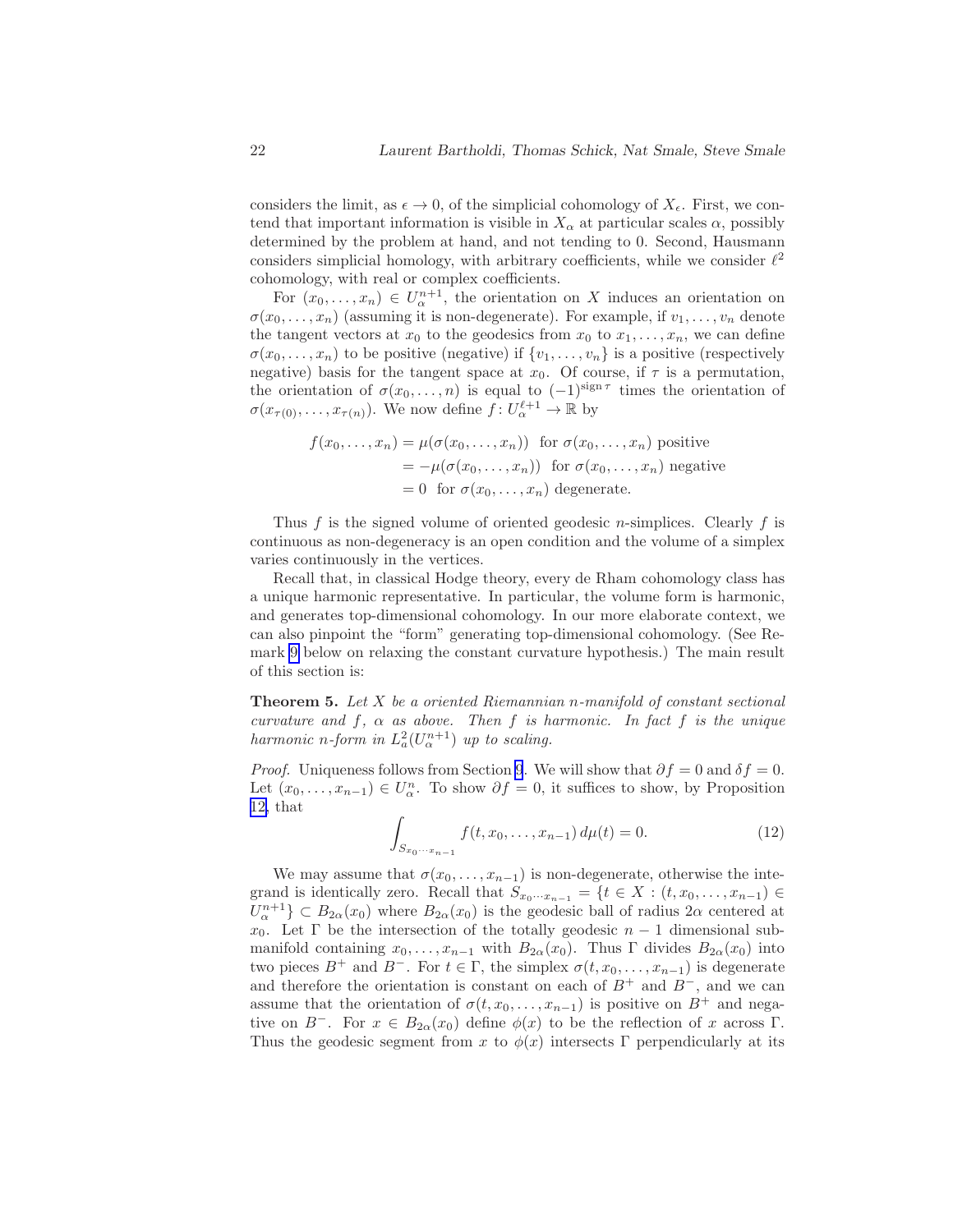<span id="page-22-0"></span>midpoint. Because X has constant curvature,  $\phi$  is a local isometry and since  $x_0 \in \Gamma$ ,  $d(x, x_0) = d(\phi(x), x_0)$ . Therefore  $\phi: B_{2\alpha}(x_0) \to B_{2\alpha}(x_0)$  is an isometry which maps  $B^+$  isometrically onto  $B^-$  and  $B^-$  onto  $B^+$ . Denote  $S_{x_0\cdots x_{n-1}}$  by S. It is easy to see that  $\phi: S \to S$ , and so defining  $S^{\pm} = S \cap B^{\pm}$  it follows that  $\phi \colon S^+ \to S^-$  and  $\phi \colon S^- \to S^+$  are isometries. Now

$$
\int_{S_{x_0\cdots x_{n-1}}} f(t, x_0, \ldots, x_{n-1}) d\mu(t)
$$
\n
$$
= \int_{S^+} f(t, x_0, \ldots, x_{n-1}) d\mu(t) + \int_{S^-} f(t, x_0, \ldots, x_{n-1}) d\mu(t)
$$
\n
$$
= \int_{S^+} \mu(\sigma(t, x_0, \ldots, x_{n-1})) d\mu(t) - \int_{S^-} \mu(\sigma(t, x_0, \ldots, x_{n-1})) d\mu(t).
$$

Since  $\mu(\sigma(t, x_0, \ldots, x_{n-1})) = \mu(\sigma(\phi(t)t, x_0, \ldots, x_{n-1}))$  for  $t \in S^+$ , the last two terms on the right side cancel establishing([12\)](#page-21-0).

We now show that  $\delta f = 0$ . Let  $(t, x_0, \ldots, x_n) \in U_{\alpha}^{n+2}$ . Thus

$$
\delta f(t, x_0, \dots, x_n) = f(x_0, \dots, x_n) + \sum_{i=0}^n (-1)^{i+1} f(t, x_0, \dots, \hat{x}_i, \dots, x_n)
$$

and we must show that

$$
f(x_0, \dots, x_n) = \sum_{i=0}^n (-1)^i f(t, x_0, \dots, \hat{x}_i, \dots, x_n).
$$
 (13)

Without loss of generality, we will assume that  $\sigma(x_0, \ldots, x_n)$  is positive. The demonstration of  $(13)$  depends on the location of t. Suppose that t is in the interior of the simplex  $\sigma(x_0, \ldots, x_n)$ . Then for each i, the orientation of  $\sigma(x_0,\ldots,x_{i-1},t,x_{i+1},\ldots,x_n)$  is the same as the orientation of  $\sigma(x_0,\ldots,x_n)$ since t and  $x_i$  lie on the same side of the face  $\sigma(x_0,\ldots,\hat{x}_i,\ldots,x_n)$ , and is thus positive. On the other hand, the orientation of  $\sigma(t, x_0, \ldots, \hat{x}_i, \ldots, x_n)$  is  $(-1)^i$ times the orientation of  $\sigma(x_0, \ldots, x_{i-1}, t, x_{i+1}, \ldots, x_n)$ . Therefore the right side of (13) becomes

$$
\sum_{i=0}^{n} \mu(\sigma(x_0, ..., x_{i-1}, t, x_{i+1}, ..., x_n)).
$$

This however equals  $\mu(\sigma(x_0, \ldots, x_n))$  which is the left side of (13), since

$$
\sigma(x_0,...,x_n) = \bigcup_{i=0}^n \sigma(x_0,...,x_{i-1},t,x_{i+1},...,x_n)
$$

when t is interior to  $\sigma(x_0, \ldots, x_n)$ .

There are several cases when t is exterior to  $\sigma(x_0, \ldots, x_n)$  (or on one of the faces), depending on which side of the various faces it lies. We just give the details of one of these, the others being similar. Simplifying notation, let  $F_i$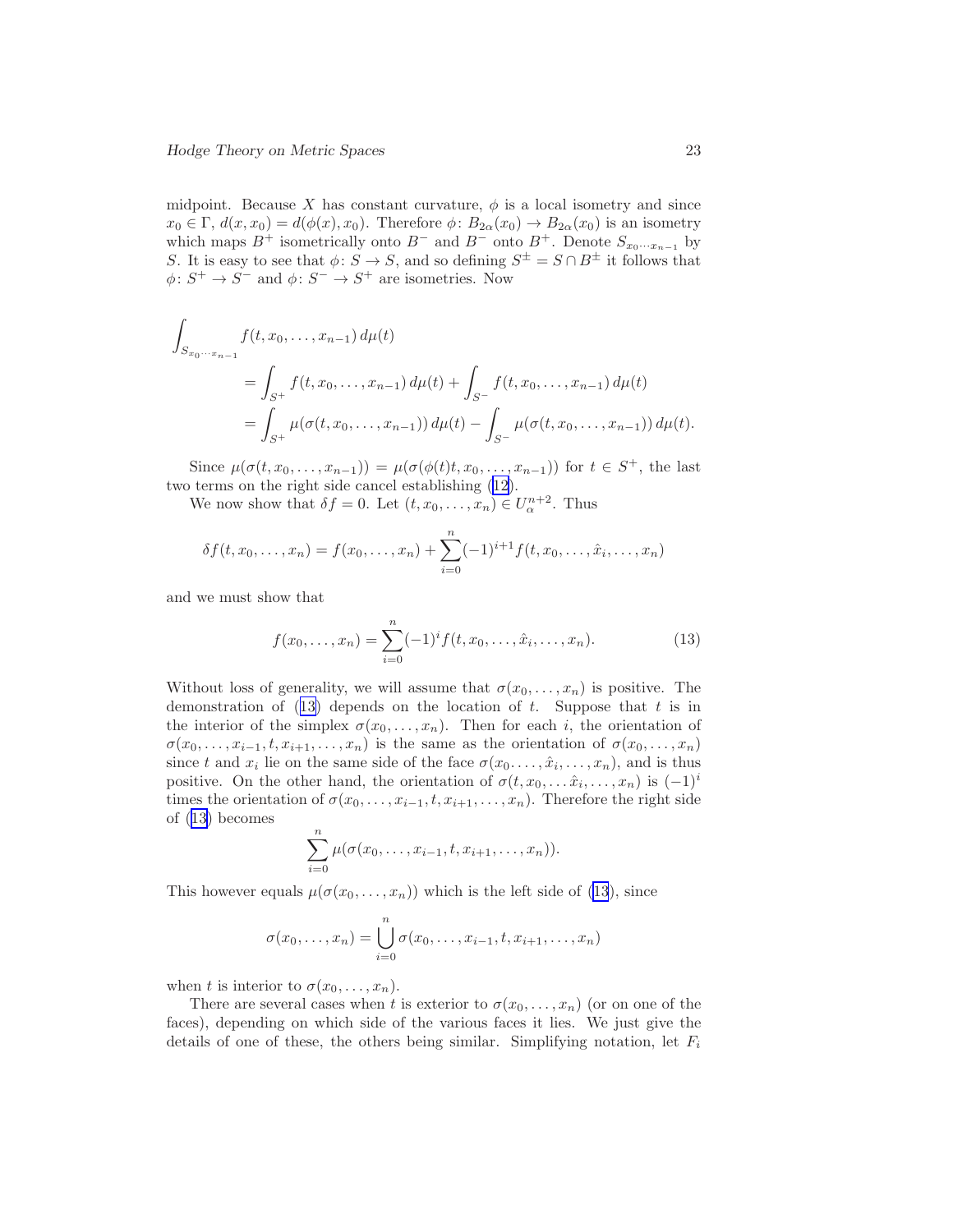<span id="page-23-0"></span>denote the face "opposite"  $x_i, \sigma(x_0, \ldots, \hat{x}_i, \ldots, x_n)$ , and suppose that t is on the opposite side of  $F_0$  from  $x_0$ , but on the same side of  $F_i$  as  $x_i$  for  $i \neq 0$ . As in the above argument, the orientation of  $\sigma(x_0, \ldots, x_{i-1}, t, x_{i+1}, \ldots, x_n)$  is positive for  $i \neq 0$  and is negative for  $i = 0$ . Therefore the right side of [\(13](#page-22-0)) is equal to

$$
\sum_{i=1}^{n} \mu(\sigma(x_0, \ldots, x_{i-1}, t, x_{i+1}, \ldots, x_n)) - \mu(\sigma(t, x_1, \ldots, x_n)).
$$
 (14)

Let s be the point where the geodesic from  $x_0$  to t intersects  $F_0$ . Then for each  $i > 0$ 

$$
\sigma(x_0,...,x_{i-1},t,x_{i+1},...,x_n) = \sigma(x_0,...,x_{i-1},s,x_{i+1},...,x_n)
$$
  

$$
\cup \sigma(s,...,x_{i-1},t,x_{i+1},...,x_n).
$$

Taking  $\mu$  of both sides and summing over i gives

$$
\sum_{i=1}^{n} \mu(\sigma(x_0, \ldots, x_{i-1}, t, x_{i+1}, \ldots, x_n)) = \sum_{i=1}^{n} \mu(\sigma(x_0, \ldots, x_{i-1}, s, x_{i+1}, \ldots, x_n)) + \sum_{i=1}^{n} \mu(\sigma(s, \ldots, x_{i-1}, t, x_{i+1}, \ldots, x_n)).
$$

However, the first term on the right is just  $\mu(\sigma(x_0, \ldots, x_n))$  and the second termis  $\mu(\sigma(t, x_1, \ldots, x_n))$ . Combining this with (14) gives us ([13\)](#page-22-0), finishing the proof of  $\delta f = 0$ .  $\Box$ 

**Remark 9.** The proof that  $\partial f = 0$  strongly used the fact that X has constant curvature. In the case where  $X$  is an oriented Riemannian surface of variable curvature, totally geodesic  $n$  simplices don't generally exist, although geodesic triangles  $\sigma(x_0, x_1, x_2)$  are well defined for  $(x_0, x_1, x_2) \in U_\alpha^3$ . In this case, the proof above shows that  $\delta f = 0$ . More generally, for an *n*-dimensional connected oriented Riemannian manifold, using the order of a tuple  $(x_0, \ldots, x_n)$  one can iteratively form convex combinations and in this way assign an oriented nsimplex to  $(x_0, \ldots, x_n)$  and then define the volume cocycle as above (if  $\alpha$  is small enough).

Using a chain map to simplicial cohomology which evaluates at the vertices' points, it is easy to check that these cocycles represent a generator of the coho-mology in degree n (which by the results of Section [9](#page-27-0) is exactly 1-dimensional).

## 7 Cohomology

Traditional cohomology theories on general spaces are typically defined in terms of limits as in Cech theory, with nerves of coverings. However, an algorithmic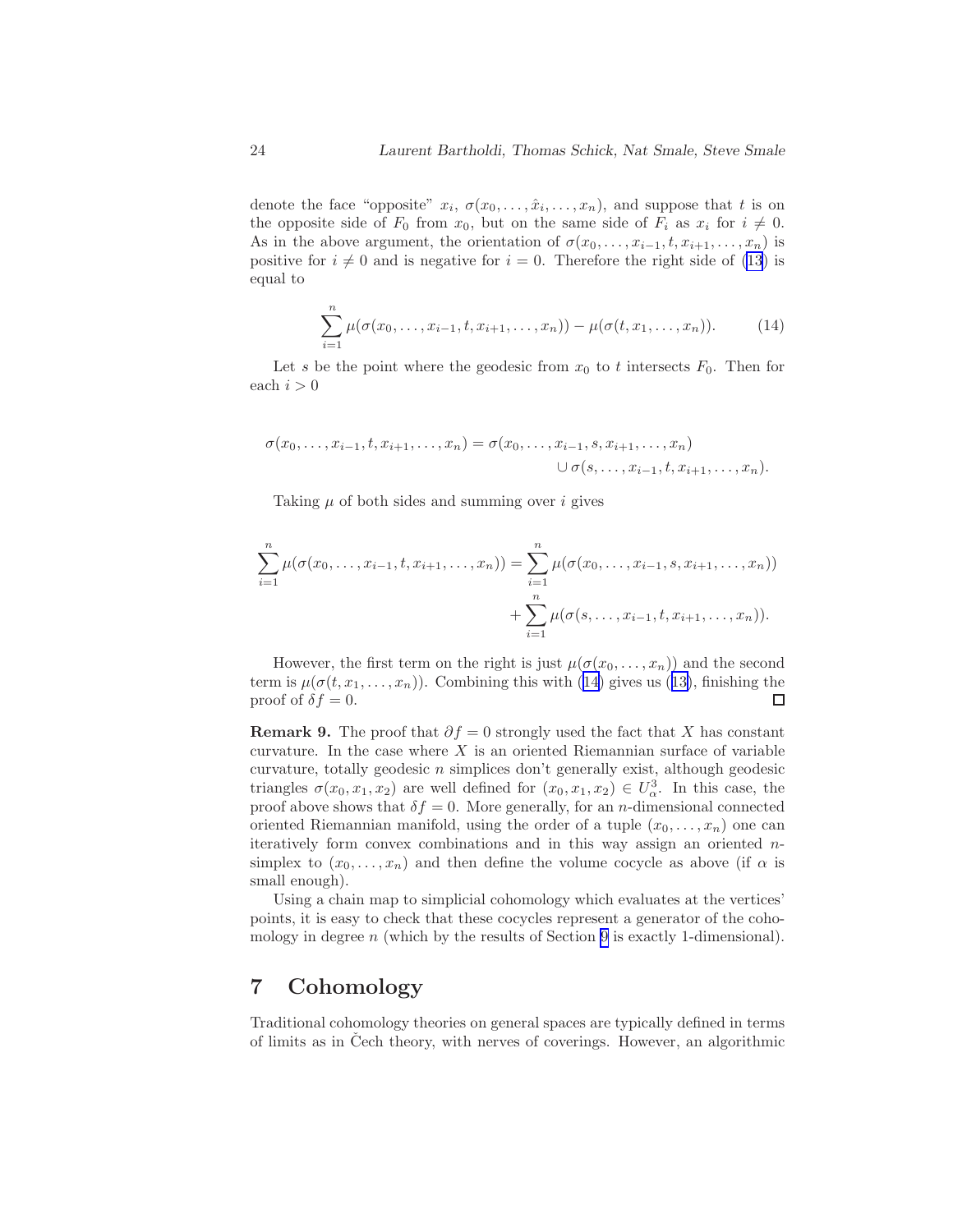approach suggests a development via a scaled theory, at a given scale  $\alpha > 0$ . Then, as  $\alpha \to 0$  one recovers the classical setting. A closely related point of view is that of persistent homology, see Edelsbrunner, Letscher, and Zomorodian [\[17](#page-48-0)], Zomorodian and Carlsson [\[40](#page-49-0)], and Carlsson[[6\]](#page-47-0).

We give a setting for such a scaled theory, with a fixed scaling parameter  $\alpha > 0$ .

Let X be a separable, complete metric space with metric d, and  $\alpha > 0$  a "scale". We will define a (generally infinite) simplicial complex  $C_{X,\alpha}$  associated to  $(X, d, \alpha)$ . Toward that end let  $X^{\ell+1}$ , for  $\ell \geq 0$ , be the  $(\ell+1)$ -fold Cartesian product, with metric still denoted by d, d:  $X^{\ell+1} \times X^{\ell+1} \to \mathbb{R}$  where  $d(x, y) =$  $\max_{i=0,\ldots,\ell} d(x_i, y_i)$ . As in Section [4,](#page-15-0) let

$$
U_{\alpha}^{\ell+1}(X) = U_{\alpha}^{\ell+1} = \{ x \in X^{\ell+1} : d(x, D_{\ell+1}) \le \alpha \}
$$

where  $D_{\ell+1} \subset X^{\ell+1}$  is the diagonal, so  $D_{\ell+1} = \{(t, \ldots, t) \ell + 1 \text{ times}\}.$  Then let  $C_{X,\alpha}^{\ell} = U_{\alpha}^{\ell+1}$ . This has the structure of a simplicial complex whose  $\ell$ simplices consist of points of  $U_{\alpha}^{\ell+1}$ . This is well defined since if  $x \in U_{\alpha}^{\ell+1}$ , then  $y = (x_0, \ldots, \hat{x}_i, \ldots, x_\ell) \in U_\alpha^\ell$ , for each  $i = 0, \ldots, \ell$ . We will write  $\alpha = \infty$ to mean that  $U^{\ell}_{\alpha} = X^{\ell}$ . Following e.g. Munkres [\[30](#page-49-0)], there is a well-defined cohomology theory, simplicial cohomology, for this simplicial complex, with cohomology vector spaces (always over  $\mathbb{R}$ ), denoted by  $H^{\ell}_{\alpha}(X)$ . We especially note that  $C_{X,\alpha}$  is not necessarily a finite simplicial complex. For example, if X is an open non-empty subset of Euclidean space, the vertices of  $C_{X,\alpha}$  are the points of X and of course infinite in number. The complex  $C_{X,\alpha}$  will be called the simplicial complex at scale  $\alpha$  associated to X.

**Example 1.** X is finite. Fix  $\alpha > 0$ . In this case, for each  $\ell$ , the set of  $\ell$ simplices is finite, the  $\ell$ -chains form a finite dimensional vector space and the  $\alpha$ -cohomology groups (i.e. vector spaces)  $H_{\alpha}^{\ell}(X)$  are all finite dimensional. One can check that for  $\alpha = \infty$ , one has  $\dim H^0_{\alpha}(X) = 1$  and  $H^i_{\alpha}(X)$  are trivial for all  $i > 0$ . Moreover, for  $\alpha$  sufficiently small  $(\alpha < \min\{d(x, y) : x, y \in X, x \neq y\})$  $\dim H_\alpha^0(X)$  =cardinality of X, with  $H_\alpha^i(X) = 0$  for all  $i > 0$ . For intermediate α, the α-cohomology can be rich in higher dimensions, but  $C_{X,\alpha}$  is a finite simplicial complex.

**Example 2.** First let  $A \subset \mathbb{R}^2$  be the annulus  $A = \{x \in \mathbb{R}^2 : 1 \le ||x|| \le 2\}.$ Form  $A^*$  by deleting the finite set of points with rational coordinates  $(p/q, r/s)$ , with  $|q|, |s| \leq 10^{10}$ . Then one may check that for  $\alpha > 4$ ,  $H_{\alpha}^{\ell}(A^*)$  has the cohomology of a point, for certain intermediate values of  $\alpha$ ,  $H_{\alpha}^{\ell}(A^*) = H_{\alpha}^{\ell}(A)$ , and for  $\alpha$  small enough  $H_{\alpha}^{\ell}(A^*)$  has enormous dimension. Thus the scale is crucial to see the features of A<sup>∗</sup> clearly.

Returning to the case of general X, note that if  $0 < \beta < \alpha$  one has a natural inclusion  $J: U_{\beta}^{\ell} \to U_{\alpha}^{\ell}$ ,  $J: C_{X,\beta} \to C_{X,\alpha}$  and the restriction  $J^*: L_a^2(U_{\alpha}^{\ell}) \to$  $L^2_a(U_\beta^{\ell})$  commuting with  $\delta$  (a chain map).

Now assume X is compact. For fixed scale  $\alpha$ , consider the covering  ${B_{\alpha}(x)}$ :  $x \in X$ , where  $B_{\alpha}(x)$  is the ball  $B_{\alpha}(x) = \{y \in X : d(x, y) < \alpha\}$ , and the nerve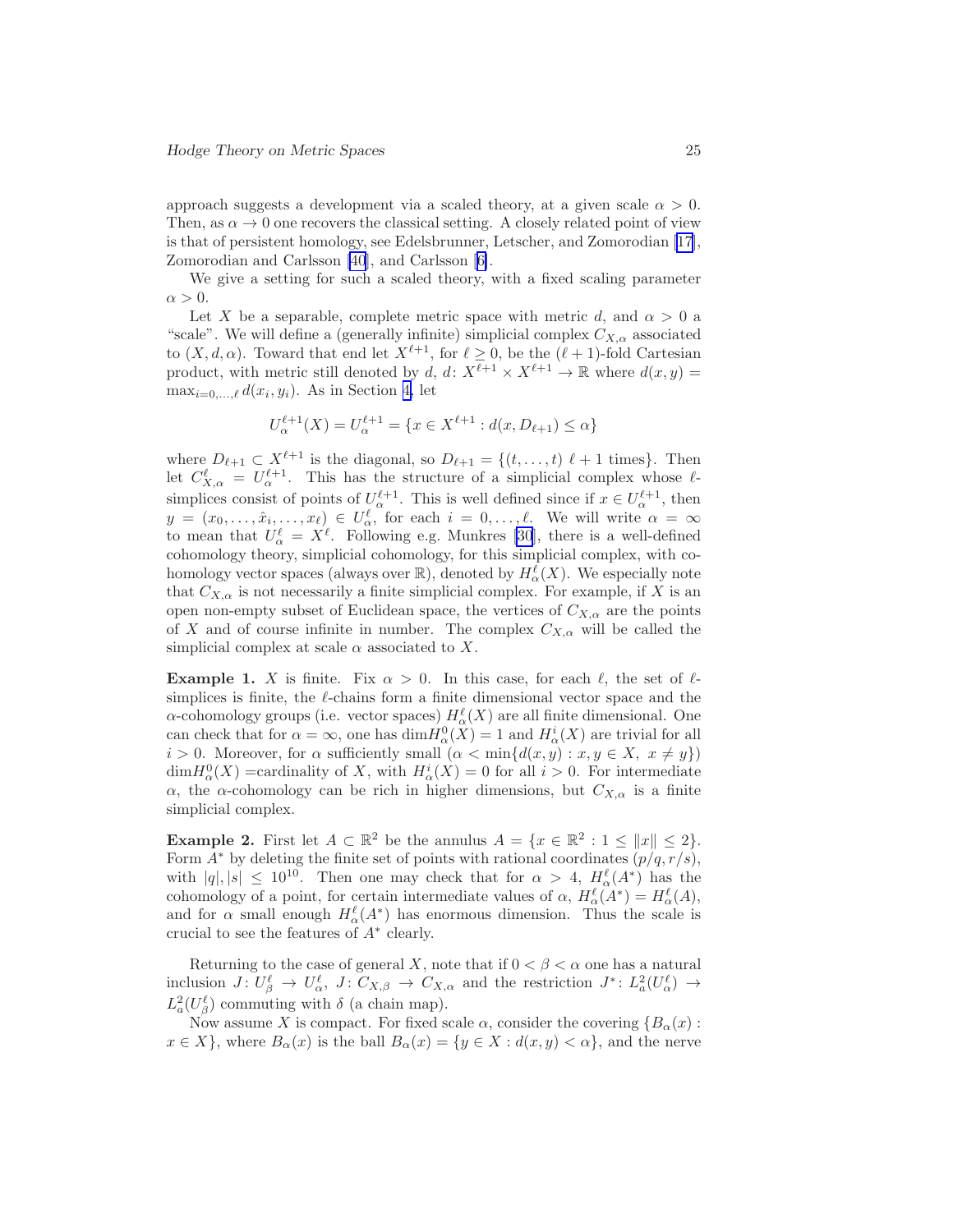<span id="page-25-0"></span>of the covering is  $C_{X,\alpha}$ , giving the "Cech construction at scale  $\alpha$ ". Thus from Čech cohomology theory, we see that the limit as  $\alpha \to 0$  of  $H_{\alpha}^{\ell}(X) = H^{\ell}(X) =$  $H_{\text{Cech}}^{\ell}(X)$  is the  $\ell$ -th Cech cohomology group of X.

The next observation is to note that our construction of the scaled simplicial complex  $C_{X,\alpha}$  of X follows the same path as Alexander-Spanier theory (see Spanier[[36\]](#page-49-0)). Thus the scaled cohomology groups  $H_{\alpha}^{\ell}(X)$  will have the direct limit as  $\alpha \to 0$  which maps to the Alexander-Spanier group  $H_{\text{Alex-Sp}}^{\ell}(X)$  (and in many cases will be isomorphic). Thus  $H^{\ell}(X) = H^{\ell}_{\text{Alex-Sp}}(X) = H^{\ell}_{\text{Cech}}(X)$ . In fact in much of the literature this is recognized by the use of the term Alexander-Spanier-Cech cohomology. What we have done is describe a finite scale version of the classical cohomology.

Now that we have defined the scale  $\alpha$  cohomology groups,  $H_{\alpha}^{\ell}(X)$  for a metric space  $X$ , our Hodge theory suggests this modification. From Theorem [4,](#page-16-0) we have considered instead of arbitrary cochains (i.e. arbitrary functions on  $U^{\ell+1}_{\alpha}$  which give the definition here of  $H_{\alpha}^{\ell}(X)$ , cochains defined by  $L^2$ -functions on  $U_{\alpha}^{\ell+1}$ . Thus we have constructed cohomology groups at scale  $\alpha$  from  $L^2$ -functions on  $U_{\alpha}^{\ell+1}, H_{\alpha,L^2}^{\ell}(X)$ , when  $\alpha > 0$ , and X is a metric space equipped with Borel probability measure.

Question 1 (Cohomology Identification Problem (CIP)). To what extent are  $H_{L^2,\alpha}^{\ell}(X)$  and  $H_{\alpha}^{\ell}(X)$  isomorphic?

This is important via Theorem [4](#page-16-0) which asserts that  $H^{\ell}_{\alpha,L^2}(X) \to \text{Harm}^{\ell}_{\alpha}(X)$ is an isomorphism, in case  $H_{\alpha,L^2}^{\ell}(X)$  is finite dimensional.

One may replace  $L^2$ -functions in the construction of the  $\alpha$ -scale cohomology theory by continuous functions. As in the  $L^2$ -theory, this gives rise to cohomology groups  $H_{\alpha, cont}^{\ell}(X)$ . Analogous to CIP we have the simpler question: To what extent is the natural map  $H_{\alpha, cont}^{\ell}(X) \to H_{\alpha}^{\ell}(X)$  an isomorphism?

We will give answers to these questions for special  $X$  in Section [9.](#page-27-0)

Note that in the case X is finite, or  $\alpha = \infty$ , we have an affirmative answer to this question, as well as CIP (see Sections [2](#page-3-0) and [3\)](#page-12-0).

Proposition 16. There is a natural injective linear map

$$
\text{Harm}^{\ell}_{cont,\alpha}(X) \to H^{\ell}_{cont,\alpha}(X).
$$

Proof. The inclusion, which is injective

$$
J\colon\operatorname{Im}_{cont,\alpha}\delta\oplus\operatorname{Harm}^{\ell}_{cont,\alpha}(X)\to\operatorname{Ker}_{cont,\alpha}
$$

induces an injection

$$
J^* \colon \mathrm{Harm}_{cont,\alpha}^\ell(X) = \frac{\mathrm{Im}_{cont,\alpha} \, \delta \oplus \mathrm{Harm}_{cont,\alpha}^\ell(X)}{\mathrm{Im}_{cont,\alpha} \, \delta} \to \frac{\mathrm{Ker}_{cont,\alpha}}{\mathrm{Im}_{cont,\alpha}} = H_{cont,\alpha}^\ell(X)
$$

and the proposition follows.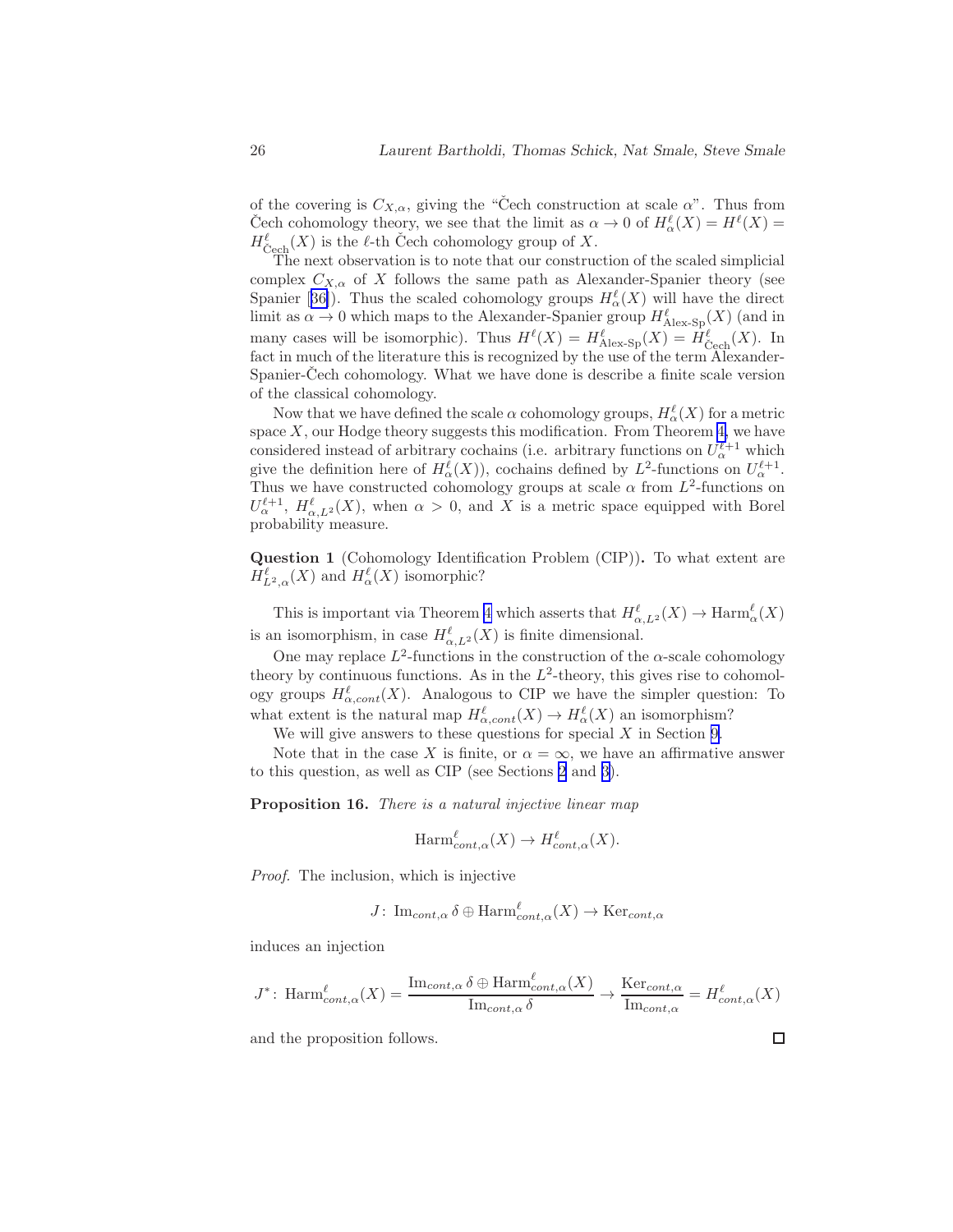## <span id="page-26-0"></span>8 Continuous Hodge theory on the neighborhood of the diagonal

As in the last section,  $(X, d)$  will denote a compact metric space equipped with a Borel probability measure  $\mu$ . For topological reasons (see Section [6\)](#page-20-0) it would be nice to have a Hodge decomposition for continuous functions on  $U_{\alpha}^{\ell+1}$ , analogous to the continuous theory on the whole space (Section [4\)](#page-15-0). We will use the following notation.  $C_{\alpha}^{\ell+1}$  will denote the continuous alternating real valued functions on  $U_{\alpha}^{\ell+1}$ ,  $\text{Ker}_{\alpha, cont} \Delta_{\ell}$  will denote the functions in  $C_{\alpha}^{\ell+1}$  that are harmonic, and  $\text{Ker}_{\alpha, cont} \delta_{\ell}$  will denote those elements of  $C_{\alpha}^{\ell+1}$  that are closed. Also,  $H_{\alpha, cont}^{\ell}(X)$  will denote the quotient space (cohomology space)  $\text{Ker}_{\alpha, cont} \, \delta_{\ell}/\delta(C_{\alpha}^{\ell})$ . We raise the following question, analogous to Theorem [4](#page-16-0).

Question 2 (Continuous Hodge Decomposition). Under what conditions on X and  $\alpha > 0$  is it true that there is the following orthogonal (with respect to the  $L^2$ -inner product) direct sum decomposition

$$
C_{\alpha}^{\ell+1} = \delta(C_{\alpha}^{\ell}) \oplus \partial (C_{\alpha}^{\ell+2}) \oplus \text{Ker}_{\alpha, cont} \Delta_{\ell}
$$

where  $\text{Ker}_{cont,\alpha} \Delta_{\ell}$  is isomorphic to  $H_{\alpha,cont}^{\ell}(X)$ , with every element in  $H_{\alpha,cont}^{\ell}(X)$ having a unique representative in  $\text{Ker}_{\alpha\text{.cont}} \Delta_{\ell}$ ?

There is a related analytical problem that is analogous to elliptic regularity for partial differential equations, and in fact elliptic regularity features prominently in classical Hodge theory.

**Question 3** (The Poisson Regularity Problem). For  $\alpha > 0$ , and  $\ell > 0$ , suppose that  $\Delta f = g$  where  $g \in C_{\alpha}^{\ell+1}$  and  $f \in L_a^2(U_{\alpha}^{\ell+1})$ . Under what conditions on  $(X, d, \mu)$  is f continuous?

Theorem 6. An affirmative answer to the Poisson Regularity problem, together with closed image  $\delta(L_a^2(U_\alpha^{\ell}))$  implies an affirmative solution to the continuous Hodge decomposition question.

*Proof.* Assume that the Poisson regularity property holds, and let  $f \in C_{\alpha}^{\ell+1}$ . From Theorem [4](#page-16-0) we have the  $L^2$ -Hodge decomposition

$$
f = \delta f_1 + \partial f_2 + f_3
$$

where  $f_1 \in L^2_a(U_\alpha^{\ell})$ ,  $f_2 \in L^2_a(U_\alpha^{\ell+2})$  and  $f_3 \in L^2_a(U_\alpha^{\ell+1})$  with  $\Delta f_3 = 0$ . It suffices to show that  $f_1$  and  $f_2$  can be taken to be continuous, and  $f_3$  is continuous. Since  $\Delta f_3 = 0$  is continuous,  $f_3$  is continuous by Poisson regularity. We will show that  $\partial f_2 = \partial (\delta h_2)$  where  $\delta h_2$  is continuous (and thus  $f_2$  can be taken to be continuous). Recall (corollary of the Hodge Lemma in Section [2\)](#page-3-0) that the following maps are isomorphisms

$$
\delta \colon \partial (L_a^2(U_\alpha^{\ell+2})) \to \delta (L_a^2(U_\alpha^{\ell+1})) \text{ and } \partial \colon \delta (L_a^2(U_\alpha^{\ell})) \to \partial (L_a^2(U_\alpha^{\ell+1}))
$$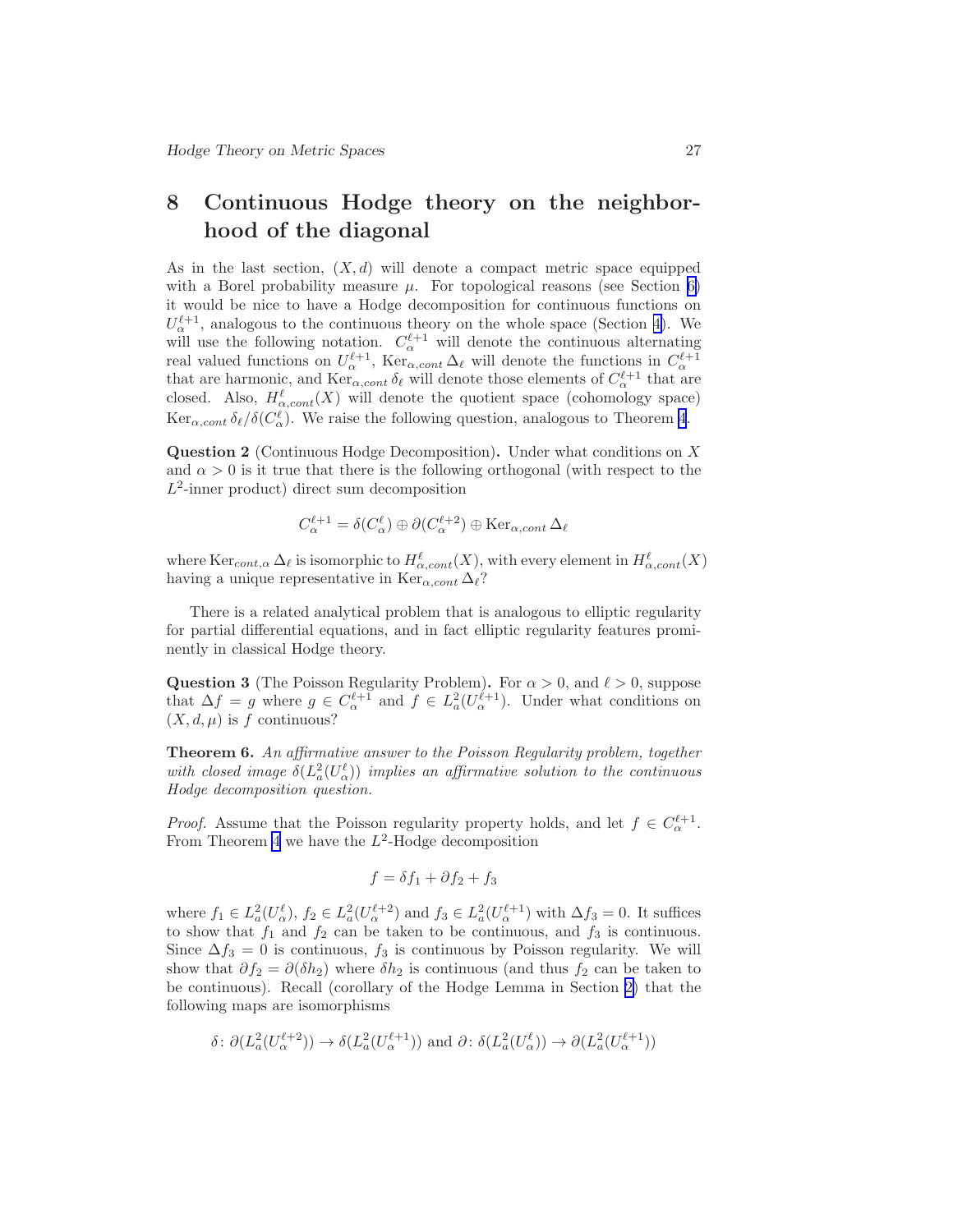<span id="page-27-0"></span>for all  $\ell \geq 0$ . Thus

$$
\partial f_2 = \partial(\delta h_2)
$$
 for some  $h_2 \in L_a^2(U_\alpha^{\ell+1})$ .

Now,

$$
\Delta(\delta(h_2)) = \delta(\partial(\delta(h_2))) + \partial(\delta(\delta(h_2))) = \delta(\partial(\delta(h_2))) = \delta(\partial(f_2)) \tag{15}
$$

since  $\delta^2 = 0$ . However, from the decomposition for f we have, since  $\delta f_3 = 0$ 

$$
\delta f = \delta(\partial f_2)
$$

and since f is continuous  $\delta f$  is continuous, and therefore  $\delta(\partial f_2)$  is continuous. It then follows from Poisson regularity and (15) that  $\delta h_2$  is continuous as to be shown. A dual argument shows that  $\delta f_1 = \delta(\partial h_1)$  where  $\partial h_1$  is continuous, completing the proof.  $\Box$ 

Notice that a somewhat weaker result than Poisson regularity would imply that  $f_3$  above is continuous, namely regularity of harmonic functions.

**Question 4** (Harmonic Regularity Problem). For  $\alpha > 0$ , and  $\ell > 0$ , suppose that  $\Delta f = 0$  where  $f \in L^2_a(U_\alpha^{\ell+1})$ . What conditions on  $(X, d, \mu)$  would imply f is continuous?

Under some additional conditions on the measure, we have answered this for  $\ell = 0$  (see Section [5](#page-17-0)) and can do so for  $\ell = 1$ , which we now consider.

We assume in addition that the inclusion of continuous functions into  $L^2$ functions induces an epimorphism of the associated Alexander-Spanier-Cech cohomology groups, i.e. that every cohomology class in the  $L^2$ -theory has a continuous representative. In Section 9 we will see that this is often the case.

Let now  $f \in L^2_a(U^2_\alpha)$  be harmonic. Let g be a continuous function in the same cohomology class. Then there is  $x \in L^2_a(U^1_\alpha)$  such that  $f = g + dx$ . As  $\delta^* f = 0$  it follows that  $\delta^* dx = -\delta^* g$  is continuous. If the Poisson regularity property in degree zero holds (compare Proposition [14](#page-18-0) of Section [5\)](#page-17-0) then x is continuous and therefore also  $f = g + dx$  is continuous.

Thus we have the following proposition.

**Proposition 17.** Assume that  $\mu(S_x \cap A)$  are continuous for  $x \in X$  and all A measurable. Assume that every cohomology class of degree 1 has a continuous representative. If f is an  $\alpha$ -harmonic 1-form in  $L^2_a(U^2_\alpha)$ , then f is continuous.

As in Section [5](#page-17-0), if  $\mu$  is Borel regular, it suffices that the hypotheses hold for all A closed (or all A open).

## 9 Finite dimensional cohomology

In this section, we will establish conditions on X and  $\alpha > 0$  that imply that the  $\alpha$  cohomology is finite dimensional. In particular, in the case of the  $L^2$ - $\alpha$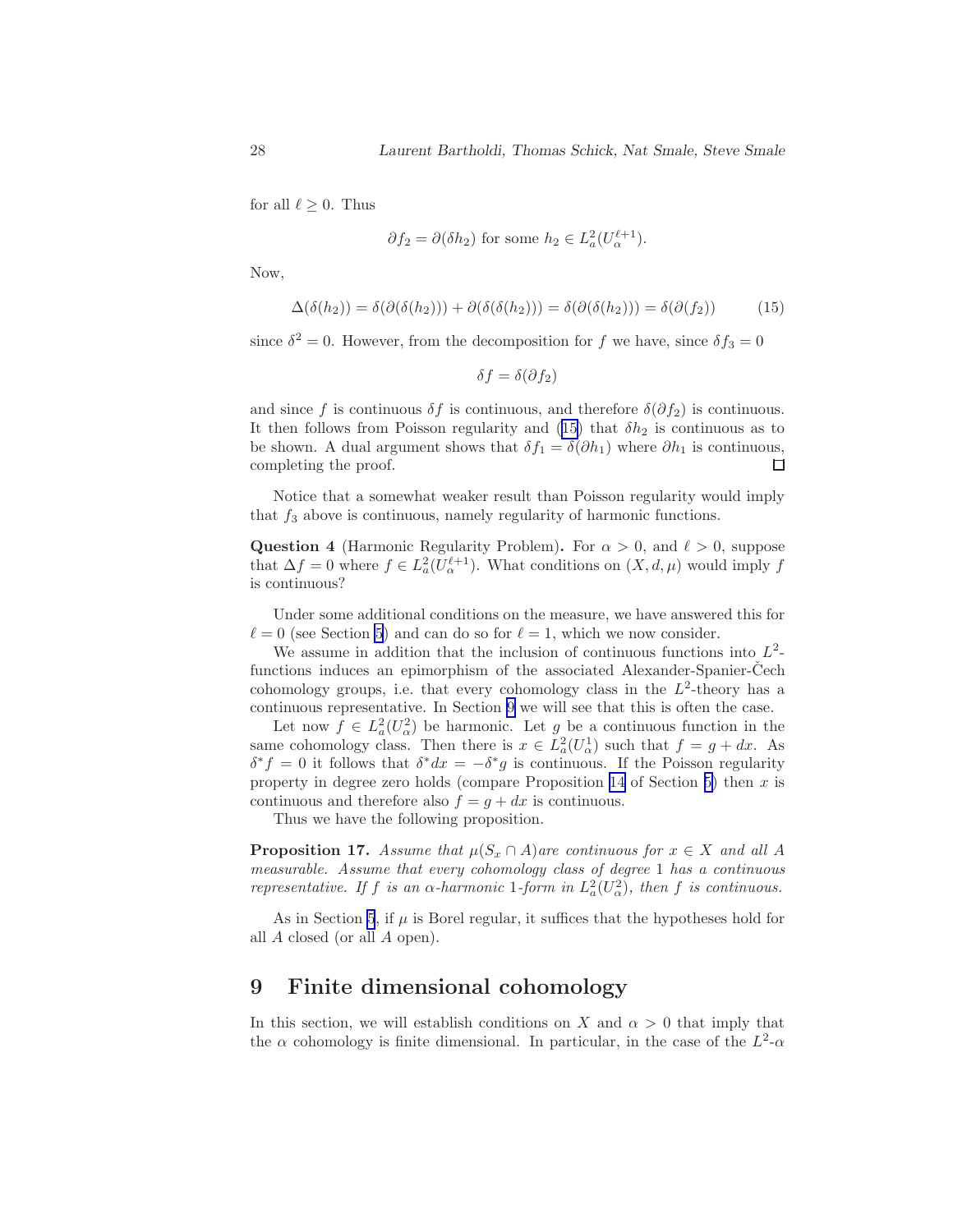cohomology, they imply that the image of  $\delta$  is closed, and that Hodge theory for X at scale  $\alpha$  holds. Along the way, we will compute the  $\alpha$ -cohomology in terms of ordinary Cech cohomology of a covering and that the different variants of our Alexander-Spanier-Čech cohomology at fixed scale  $(L^2, \text{ continuous}, \dots)$ are all isomorphic. We then show that the important class of metric spaces, Riemannian manifolds satisfy these conditions for  $\alpha$  small. In particular, in this case the  $\alpha$ -cohomology will be isomorphic to ordinary cohomology with R-coefficients.

Notethat in [[31,](#page-49-0) Section 4], a Rips version of the  $L^2$ -Alexander-Spanier complex a finite scale is introduced which is similar to ours. It is then sketched how, for sufficiently small scales on a manifold or a simplicial complex, its cohomology should be computable in terms of the  $L^2$ -simplicial or  $L^2$ -de Rham cohomology, without giving detailed arguments. These results are rather similar to our results. The fact that we work with the  $\alpha$ -neighborhood of the diagonal causes some additional difficulties we have to overcome.

Throughout this section,  $(X, d)$  will denote a compact metric space,  $\mu$  a Borel probability measure on X such that  $\mu(U) > 0$  for all nonempty open sets  $U \subset X$ , and  $\alpha > 0$ . As before  $U^{\ell}_{\alpha}$  will denote the closed  $\alpha$ -neighborhood of the diagonal in  $X^{\ell}$ . We will denote by  $F_a(U_{\alpha}^{\ell})$  the space of all alternating real valued functions on  $U_{\alpha}^{\ell}$ , by  $C_a(U_{\alpha}^{\ell})$  the continuous alternating real valued functions on  $U^{\ell}_{\alpha}$ , and by  $L^{p}_{a}(U^{\ell}_{\alpha})$  the  $L^{p}$  alternating real valued functions on  $U^{\ell}_{\alpha}$ for  $p \ge 1$  (in particular, the case  $p = 2$  was discussed in the preceding sections). If X is a smooth Riemannian manifold,  $C_a^{\infty}(U_{\alpha}^{\ell})$  will be the smooth alternating real valued functions on  $U^{\ell}_{\alpha}$ . We will be interested in the following cochain complexes:

$$
0 \longrightarrow L_a^p(X) \longrightarrow L_a^p(U_\alpha^2) \longrightarrow \cdots \longrightarrow \cdots \longrightarrow L_a^p(U_\alpha^{\ell+1}) \longrightarrow \cdots
$$

$$
0 \longrightarrow C_a(X) \longrightarrow C_a(U_\alpha^2) \longrightarrow \cdots \longrightarrow \cdots \longrightarrow C_a(U_\alpha^{\ell+1}) \longrightarrow \cdots
$$

$$
0 \longrightarrow F_a(X) \longrightarrow F_a(U_\alpha^2) \longrightarrow \cdots \longrightarrow \cdots \longrightarrow F_a(U_\alpha^{\ell+1}) \longrightarrow \cdots
$$

And if X is a smooth Riemannian manifold,

$$
0 \longrightarrow C_a^{\infty}(X) \longrightarrow C_a^{\infty}(U_\alpha^2) \longrightarrow \cdots \longrightarrow \cdots \longrightarrow C_a^{\infty}(U_\alpha^{\ell+1}) \longrightarrow \cdots
$$

The corresponding cohomology spaces Ker  $\delta_{\ell}$  Im  $\delta_{\ell-1}$  will be denoted by  $H_{\alpha,L^p}^{\ell}(X)$ , or briefly  $H_{\alpha,L^p}^{\ell}$ ,  $H_{\alpha,cont}^{\ell}$ ,  $H_{\alpha}^{\ell}$  and  $H_{\alpha,smooth}^{\ell}$  respectively. The proof of finite dimensionality of these spaces, under certain conditions, involves the use of bicomplexes, some facts about which we collect here.

A bicomplex  $C^{*,*}$  will be a rectangular array of vector spaces  $C^{j,k}$ ,  $j,k \geq 0$ , and linear maps (coboundary operators)  $c_{j,k}: C^{j,k} \to C^{j+1,k}$ , and  $d_{j,k}: C^{j,k} \to C^{j,k}$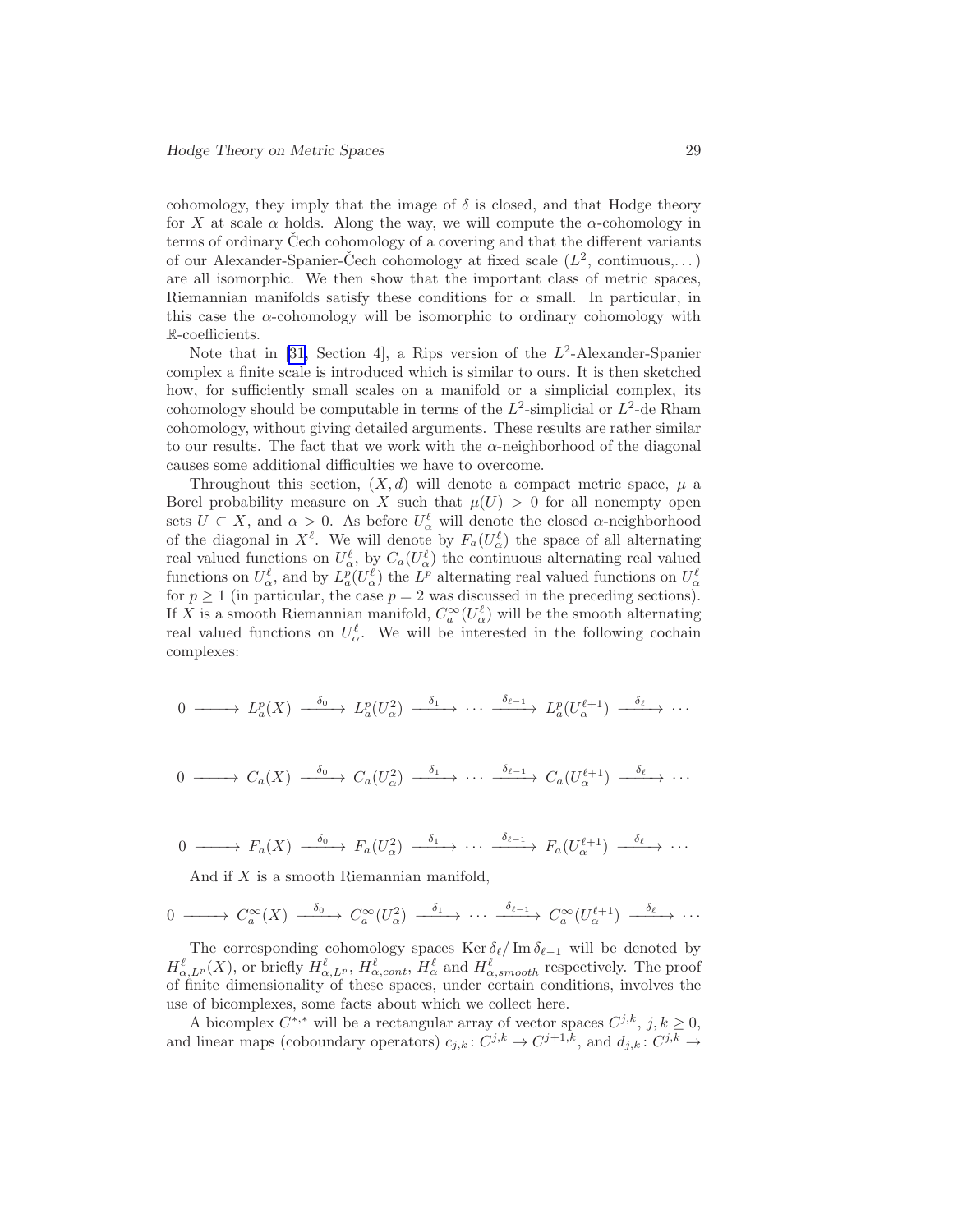$C^{j,k+1}$  such that the rows and columns are chain complexes, that is  $c_{j+1,k}c_{j,k} =$ 0,  $d_{j,k+1}d_{j,k} = 0$ , and  $c_{j,k+1}d_{j,k} = d_{j+1,k}c_{j,k}$ . Given such a bicomplex, we associate the total complex  $E^*$ , a chain complex

 $0 \longrightarrow E^0 \longrightarrow E^1 \longrightarrow \cdots \longrightarrow E^{\ell-1} \longrightarrow E^{\ell} \longrightarrow \cdots$ 

where  $E^{\ell} = \bigoplus_{j+k=\ell} C^{j,k}$  and where on each term  $C^{j,k}$  in  $E^{\ell}$ ,  $D_{\ell} = c_{j,k}$  +  $(-1)^k d_{i,k}$ . Using commutativity of c and d, one can easily check that  $D_{\ell+1}D_{\ell} =$ 0, and thus the total complex is a chain complex. We recall a couple of definitions from homological algebra. If  $E^*$  and  $F^*$  are cochain complexes of vector spaces with coboundary operators e and f respectively, then a chain map  $g: E^* \to F^*$ is a collection of linear maps  $g_j : E^j \to F^j$  that commute with e and f. A chain map induces a map on cohomology. A cochain complex  $E^*$  is said to be exact at the kth term if the kernel of  $e_k: E_k \to E_{k+1}$  is equal to the image of  $e_{k-1}$ :  $E_{k-1} \to k$ . Thus the cohomology at that term is zero.  $E^*$  is defined to be exact if it is exact at each term. A chain contraction  $h: E^* \to E^*$  is a family of linear maps  $h_j: E^j \to E^{j-1}$  such that  $e_{j-1}h_j + h_{j+1}e_j = \text{Id}$ . The existence of a chain contraction on  $E^*$  implies that  $E^*$  is exact. The following fact from homological algebra is fundamental in proving finite dimensionality of our cohomology spaces.

**Lemma 4.** Suppose that  $C^{*,*}$  is a bicomplex as above, and  $E^*$  is the associated total complex. Suppose that we augment the bicomplex with a column on the left which is a chain complex  $C^{-1,*}$ ,

$$
C^{-1,0} \xrightarrow{d_{-1,0}} C^{-1,1} \xrightarrow{d_{-1,1}} \cdots \xrightarrow{d_{-1,\ell-1}} C^{-1,\ell} \xrightarrow{d_{-1,\ell}} \cdots
$$

and with linear maps  $c_{-1,k}: C^{-1,k} \to C^{0,k}$ , such that the augmented rows

$$
0 \longrightarrow C^{-1,k} \xrightarrow{c_{-1,k}} C^{0,k} \xrightarrow{c_{0,k}} \cdots \xrightarrow{c_{\ell-1,k}} C^{\ell,k} \xrightarrow{c_{\ell,k}} \cdots
$$

are chain complexes with  $d_{0,k}c_{-1,k} = c_{-1,k+1}d_{-1,k}$ . Then, the maps  $c_{-1,k}$  induce a chain map  $c_{-1,*}: C^{-1,*} \to E^*$ . Furthermore, if the first K rows of the augmented complex are exact, then  $c_{-1,*}$  induces an isomorphism on the homology of the complexes  $c_{-1,*}^* \colon H^k(C^{-1,*}) \to H^k(E^*)$  for  $k \leq K$  and an injection for  $k = K + 1$ . In fact, one only needs exactness of the first K rows up to the K th term  $C^{K,j}$ .

A simple proof of this is given in Bott and Tu [\[4](#page-47-0), pages 95–97], in the case of the Čech-de Rham complex, but the the proof generalizes to the abstract setting. Of course, if we augmented the bicomplex with a row  $C^{*,-1}$  with the same properties, the conclusions would hold. In fact, we will show the cohomologies of two chain complexes are isomorphic by augmenting a bicomplex as above with one such row and one such column.

Corollary 3. Suppose that  $C^{*,*}$  is a bicomplex as in the Lemma, and that  $C^{*,*}$ is augmented with a column  $C^{-1,*}$  as in the Lemma, and with a row  $C^{*,-1}$  that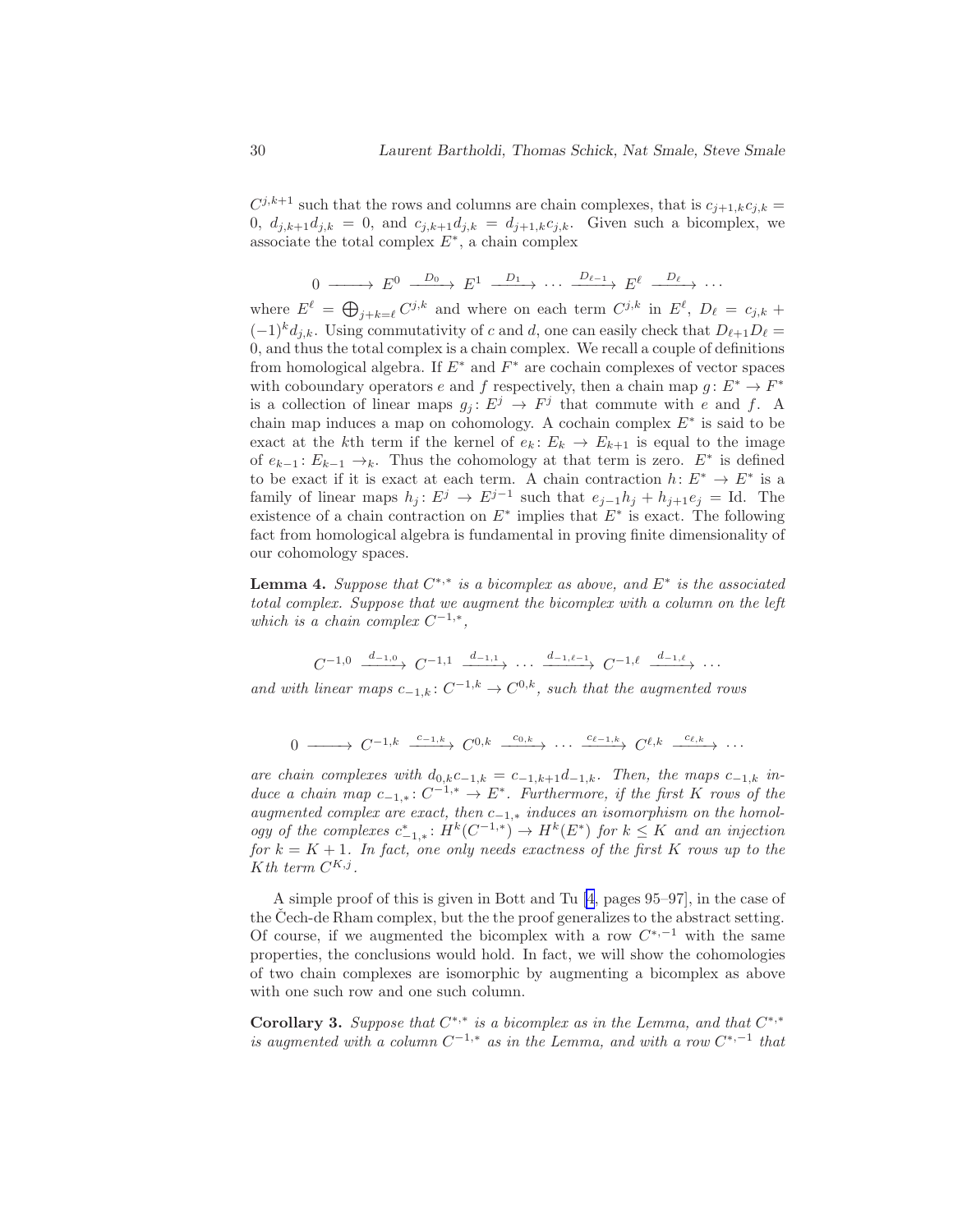is also a chain complex with coboundary operators  $c_{j,-1} : C^{j,-1} \to C^{j+1,-1}$  and linear maps  $d_{j,-1}: C^{j,-1} \to C^{j,0}$  such that the augmented columns

 $0 \longrightarrow C^{j,-1} \xrightarrow{d_{j,-1}} C^{0,k} \xrightarrow{d_{j,-1}} \cdots \xrightarrow{d_{j,\ell-1}} C^{j,\ell} \xrightarrow{d_{j,\ell}} \cdots$ 

are chain complexes, and  $c_{j,0}d_{j,-1} = d_{j+1,-1}c_{j,-1}$ . Then, if the first K rows are exact and the first  $K+1$  columns are exact, up to the  $K+1$  term, it follows that the cohomology  $H^{\ell}(C^{-1,*})$  of  $C^{-1,*}$  and  $H^{\ell}(C^{*,-1})$  of  $C^{*,-1}$  are isomorphic for  $0 \leq K$ , and  $H^{K+1}(C^{-1,*})$  is isomorphic to a subspace of  $H^{K+1}(C^{*,-1})$ .

Proof. This follows immediately from the lemma, as the cohomology up to order K of both  $C^{-1,*}$  and  $C^{*,-1}$  are isomorphic to the cohomology of the total complex. Also,  $H^{K+1}(C^{-1,*})$  is isomorphic to a subspace of  $H^{K+1}(E^*)$  which is isomorphic to  $H^{K+1}(C^{*,-1})$ . □

**Remark 10.** If all of the spaces  $C^{j,k}$  in the Lemma and Corollary are Banach spaces, and the coboundaries,  $c_{i,k}$  and  $d_{i,k}$  are bounded, then the isomorphisms of cohomology can be shown to be topological isomorphisms, where the topologies on the cohomology spaces are induced by the quotient semi-norms.

Let  $\{V_i, i \in S\}$  be a finite covering of X by Borel sets (usually taken to be balls). We construct the corresponding Čech- $L^p$ -Alexander bicomplex at scale  $\alpha$  as follows.

$$
C^{k,\ell} = \bigoplus_{I \in S^{k+1}} L_a^p(U_\alpha^{\ell+1} \cap V_I^{\ell+1}) \text{ for } k,\ell \ge 0
$$

where we use the abbreviation  $V_I = V_{i_0,\dots,i_k} = \bigcap_{j=0}^k V_{i_j}$ . The vertical coboundary  $d_{k,\ell}$  is just the usual coboundary  $\delta_{\ell}$  as in Section [4,](#page-15-0) acting on each  $L_a^p(U_{\alpha}^{\ell+1}\cap$  $V_{I^{\ell+1}}$ ). The horizontal coboundary  $c_{k,\ell}$  is the "Cech differential". More explicitly, if  $f \in C^{k,\ell}$ , then it has components  $f_I$  which are functions on  $U_\alpha^{\ell+1} \cap V_I^{\ell+1}$ for each  $(k+1)$ -tuple I, and for any  $k+2$  tuple  $J=(j_0,\ldots,j_{k+1}), c\tilde{f}$  is defined on  $U_{\alpha}^{\ell+1} \cap V_J^{\ell+1}$  by

$$
(c_{k,\ell}f)_J = \sum_{i=0}^{k+1} (-1)^i f_{j_0,\ldots,\hat{j}_i,\ldots,j_{k+1}}
$$
 restricted to  $V_J^{\ell+1}$ .

It is not hard to check that the coboundaries commute  $c\delta = \delta c$ . We augment the complex on the left with the column (chain complex)  $C^{-1,\ell} = L_a^p(U_\alpha^{\ell+1})$ with horizontal map  $c_{-1,\ell}$  equal to restriction on each  $V_i$  and vertical map the usual coboundary. We augment the complex on the bottom with the chain complex  $C^{*,-1}$  which is the Cech complex of the cover  $\{V_i\}$ . That is an element  $f \in C^{k,-1}$  is a function that assigns to each  $V_I$  a real number or equivalently  $C^{k,-1} = \bigoplus_{I \in S^{k+1}} \mathbb{R}V_I$ . The vertical maps are just inclusions into  $C^{*,0}$ , and the horizontal maps are the Čech differential as defined above.

**Remark 11.** We can similarly define the Cech-Alexander bicomplex, the Cech-Continuous Alexander bicomplex and the Cech-Smooth Alexander bicomplex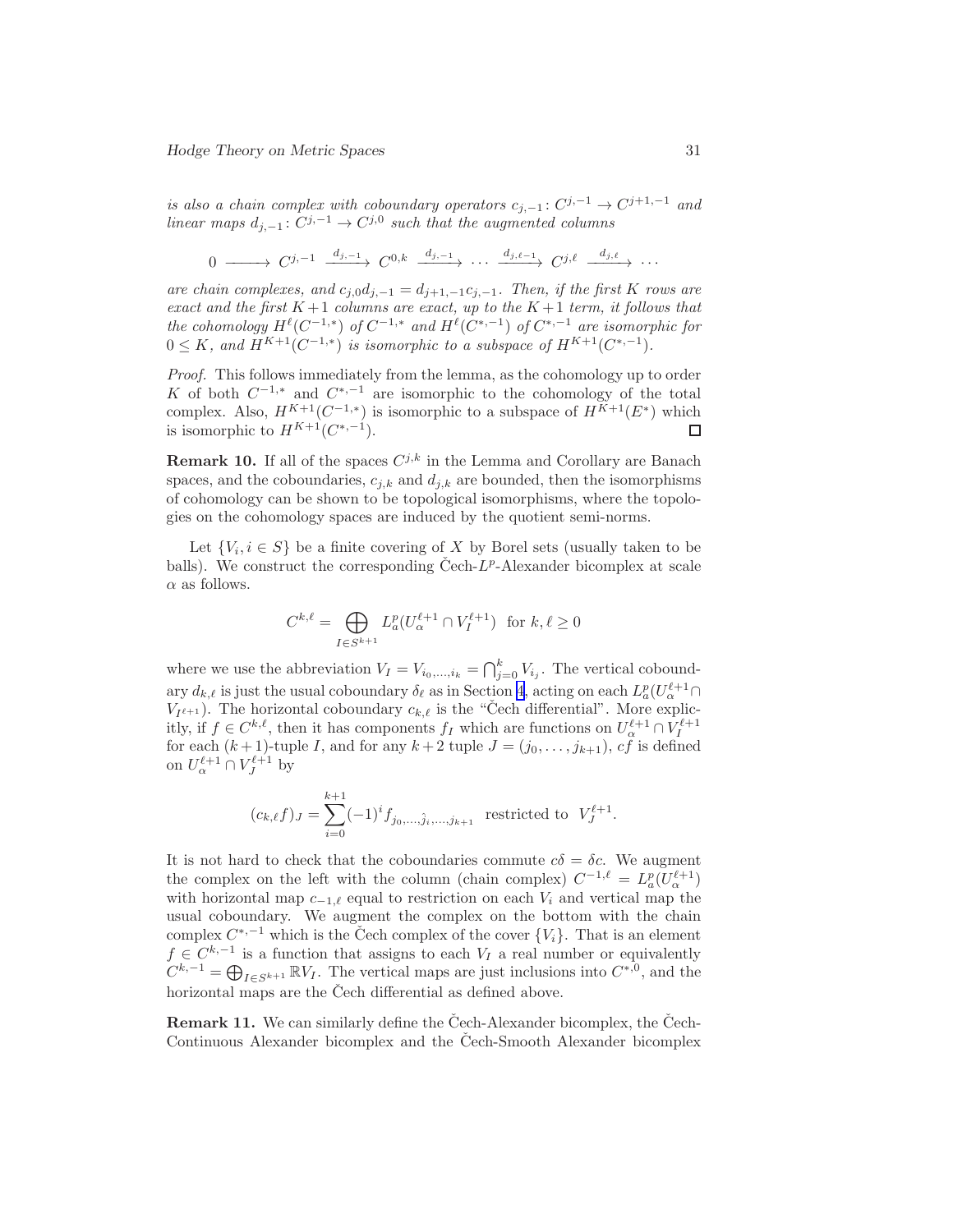<span id="page-31-0"></span>(in case X is a smooth Riemannian manifold) by replacing  $L_a^p$  everywhere in the above complex with  $F_a$ ,  $C_a$  and  $C_a^{\infty}$  respectively.

**Remark 12.** The cohomology spaces of  $C^{*,-1}$  are finite dimensional since the cover  ${V_i}$  is finite. This is called the Čech cohomology of the cover, and is the same as the simplicial cohomology of the simplicial complex that is the nerve of the cover  $\{V_i\}$ .

We will use the above complex to show, under some conditions, that  $H_{\alpha,L^p}^{\ell}$ ,  $H^{\ell}_{\alpha}$  and  $H^{\ell}_{\alpha, cont}$  are isomorphic to the Čech cohomology of an appropriate finite open cover of X and thus finite dimensional.

**Theorem 7.** Let  $\{V_i\}_{i \in S}$  be a finite cover of X by Borel sets as above, and assume that  $\{V_i^{K+1}\}_{i\in S}$  is a cover for  $U_{\alpha}^{K+1}$  for some  $K \geq 0$ . Assume also that the first  $K + 1$  columns of the corresponding Čech- $L^p$ -Alexander complex are exact up to the  $K + 1$  term. Then  $H_{\alpha,L^p}^{\ell}$  is isomorphic to  $H^{\ell}(C^{*,-1})$  for  $\ell \leq K$  and is thus finite dimensional. Also  $H_{\alpha,L^p}^{K+1}$  is isomorphic to a subspace of  $H^{K+1}(C^{*,-1})$ . If  $\{V_i\}_{i\in S}$  is an open cover, then the same conclusion holds for  $H_{\alpha}^{\ell}$ ,  $H_{\alpha, cont}^{\ell}$  and  $H_{\alpha, smooth}^{\ell}$  (in case X is a smooth Riemannian manifold), and hence all are isomorphic to each other. Those isomorphisms are induced by the natural inclusion maps of smooth functions into continuous functions into  $L^q$ -functions into  $L^p$ -functions  $(q \geq p)$  into arbitrary real valued functions.

*Proof.* In light of the corollary above, it suffices to show that the first  $K$  rows of the bicomplex are exact. Indeed, we are computing the sheaf cohomology of  $U_{\alpha}^{k+1}$  for a flabby sheaf (the sheaf of smooth or continuous or  $L^p$  or arbitrary functions) which vanishes. We write out the details: Note that for  $\ell \leq K$ ,  $\{V_i^{\ell+1}\}\text{ covers }U_\alpha^{\ell+1}\text{ and therefore }c_{-1,\ell}\colon L_a^p(U_\alpha^{\ell+1})\to \bigoplus_{i\in S}L_a^p(U_\alpha^{\ell+1}\cap V_i^{\ell+1})$ is injective (as  $c_{-1,\ell}$  is restriction), and therefore we have exactness at the first term. In general, we construct a chain contraction h on the  $\ell$ th row. Let  $\{\phi_i\}$  be a measurable partition of unity for  $U_{\alpha}^{\ell+1}$  subordinate to the cover  $\{U_{\alpha}^{\ell+1} \cap V_{i}^{\ell+1}\}\$ (thus support  $\phi_i \subset U^{\ell+1}$   $\cap V^{\ell+1}$  and  $\sum_i \phi_i(x) = 1$  for all x). Then define

$$
h\colon \bigoplus_{I\in S^{k+1}} L_a^p(U_\alpha^{\ell+1}\cap V_I^{\ell+1})\to \bigoplus_{I\in S^k} L_a^p(U_\alpha^{\ell+1}\cap V_I^{\ell+1})
$$

for each k by  $(hf)_{i_0,\ldots,i_{k-1}} = \sum_{\mathbf{y}\in S} \phi_j f_{j,i_0,\ldots,i_{k-1}}$ . We show that h is a chain contraction, that is  $ch + hc = Id$ :

$$
(c(hf))_{i_0,\dots,i_k-1} = \sum_{n=0}^{k-1} (-1)^n (hf)_{i_0,\dots,\hat{i}_n,\dots,i_{k-1}} = \sum_{j,n} (-1)^n \phi_j f_{j,i_0,\dots,\hat{i}_n,\dots,i_{k-1}}.
$$

Now,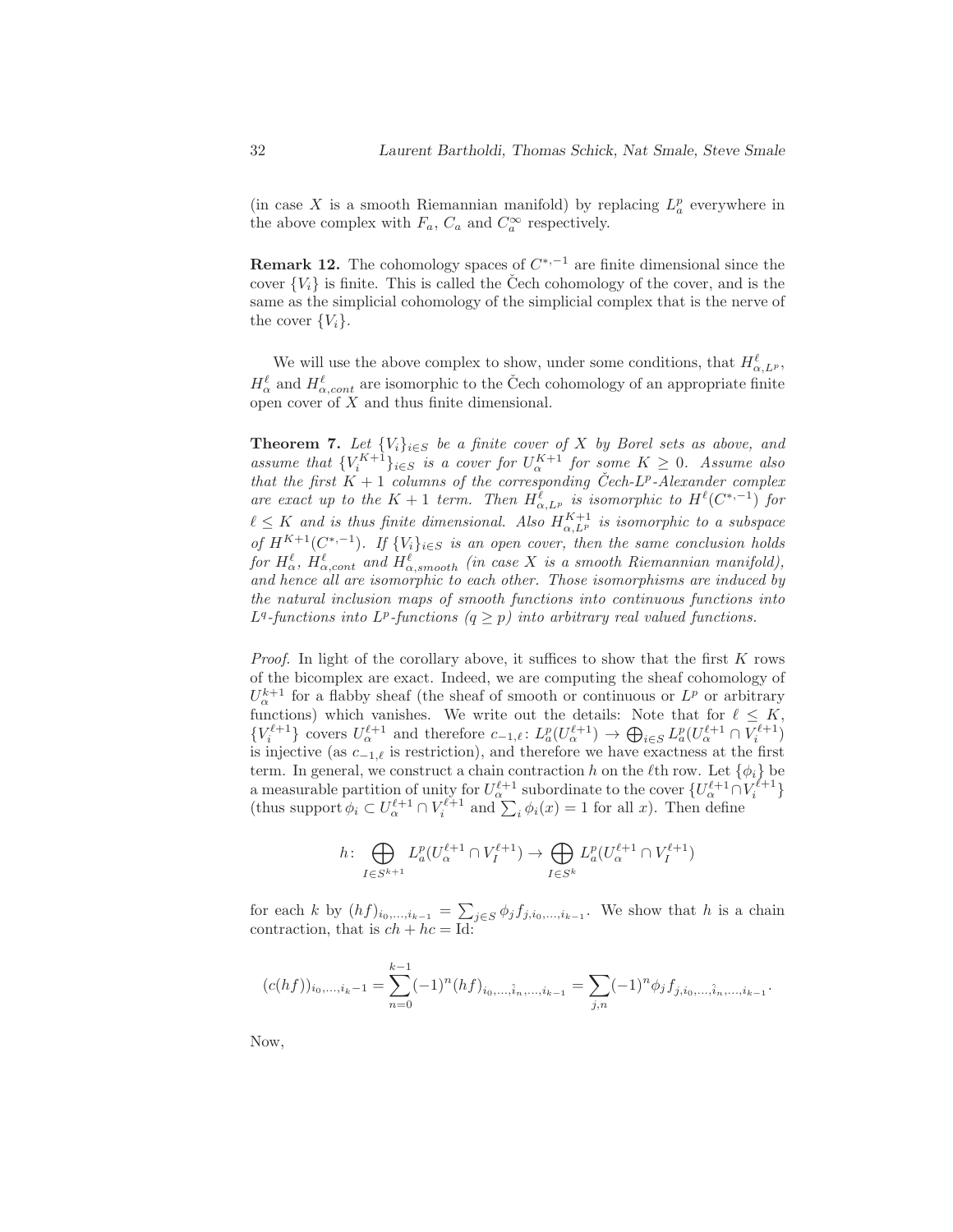<span id="page-32-0"></span>
$$
(h(cf))_{i_0,\dots,i_k-1} = \sum_{j \in S} \phi_j(cf)_{j,i_0,\dots,i_{k-1}}
$$
  
= 
$$
\sum_j \phi_j(f_{i_0,\dots,i_{k-1}} - \sum_n^{k-1} (-1)^n f_{j,i_0,\dots,\hat{i}_n,\dots,i_{k-1}})
$$
  
= 
$$
f_{i_0,\dots,i_{k-1}} - (c(hf))_{i_0,\dots,i_{k-1}}.
$$

Thus  $h$  is a chain contraction for the  $\ell$ th row, proving exactness (note that exactness follows, since if  $cf = 0$  then from above  $c(hf) = f$ . If  $\{V_i\}$  is an open cover, then the partition of unity  $\{\phi_i\}$  can be chosen to be continuous, or even smooth in case  $X$  is a smooth Riemannian manifold. Then  $h$  as defined above is a chain contraction on the corresponding complexes with  $L_a^p$  replaced by  $F_a$ ,  $C_a$  or  $C_a^{\infty}$ .

Observe that the inclusions  $C^{\infty} \hookrightarrow C^0 \hookrightarrow L^q \hookrightarrow L^p \hookrightarrow F$  (where F stands for arbitrary real valued functions) extend to inclusions of the augmented bicomplexes, whose restriction to the Čech column  $C^{*,-1}$  is the identity. As the identity clearly induces an isomorphism in cohomology, and the inclusion of this augmented bottom row into the (non-augmented) bicomplex also does, by naturality the various inclusions of the bicomplexes induce isomorphisms in cohomology. The same argument applied backwards to the inclusions of the Alexander-Spanier-Cech rows into the bicomplexes shows that the inclusions of the smaller function spaces into the larger function spaces induce isomorphisms in  $\alpha$ -cohomology.

This finishes the proof of the theorem.

 $\Box$ 

We can use Theorem [7](#page-31-0) to prove finite dimensionality of the cohomologies in general, for  $\ell = 0$  and 1.

**Theorem 8.** For any compact X and any  $\alpha > 0$ ,  $H_{\alpha,L^p}^{\ell}$ ,  $H_{\alpha}^{\ell}$ ,  $H_{\alpha,cont}^{\ell}$ , and  $H^{\ell}_{\alpha,smooth}$  (X a smooth manifold) are finite dimensional and are isomorphic, for  $\ell = 0, 1$ .

Let  ${V_i}$  be a covering of X by open balls of radius  $\alpha/3$ . Then the first row  $(\ell = 0)$  of the Čech- $L^p$ -Alexander Complex is exact from the proof of Theorem [7](#page-31-0) (taking  $K = 0$ ). It suffices to show that the columns are exact. Note that  $V_I^{\ell+1} \subset U_\alpha^{\ell+1}$  trivially, for each  $\ell$  and  $I \in S^{k+1}$  because diam $(V_I) < \alpha$ . For k fixed, and  $I \in S^{k+1}$  we define  $g: L_a^p(V_I^{\ell+1}) \to L_a^p(V_I^{\ell})$  by

$$
gf(x_0,...,x_{\ell-1}) = \frac{1}{\mu(V_I)} \int_{V_I} f(t,x_0,...,x_{\ell-1}) d\mu(t).
$$

We check that  $q$  defines a chain contraction:

$$
\delta(gf)(x_0, \dots, x_\ell) = \sum_i (-1)^i (gf)(x_0, \dots, \hat{x}_i, \dots, x_\ell)
$$
  
= 
$$
\sum_i (-1)^i \frac{1}{\mu(V_I)} \int_{V_I} f(t, x_0, \dots, \hat{x}_i, \dots, x_\ell) d\mu(t).
$$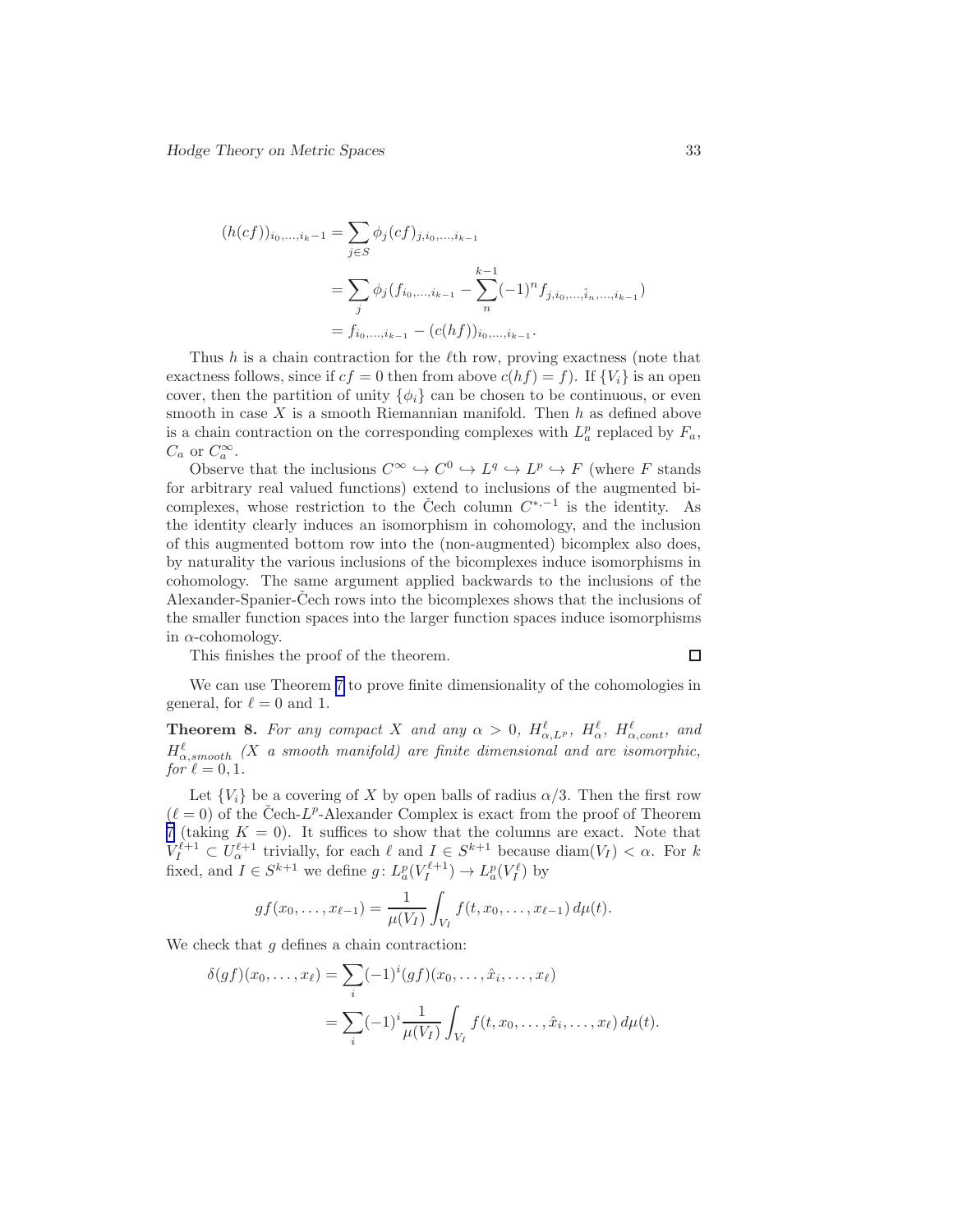But,

$$
g(\delta f)(x_0, ..., x_\ell) = \frac{1}{\mu(V_I)} \int_{V_I} \delta f(t, x_0, ..., x_\ell) d\mu(t)
$$
  
= 
$$
\frac{1}{\mu(V_I)} \left( \int_{V_I} f((x_0, ..., x_\ell) d\mu(t) - \sum_i (-1)^i \int_{V_I} f(t, ..., \hat{x}_i, ..., x_\ell) d\mu)t) \right)
$$
  
= 
$$
f(x_0, ..., x_\ell) - \delta(gf)(x_0, ..., x_\ell).
$$

Thus q defines a chain contraction on the k<sup>th</sup> column and the columns are exact. For the corresponding Alexander, continuous and smooth bicomplexes, a chain contraction can be defined by fixing for each  $V_I$ ,  $I \in S^{k+1}$  a point  $p \in V_I$ and setting  $gf(x_0, \ldots, x_{\ell-1}) = f(p, x_0, \ldots, x_{\ell-1})$ . This is easily verified to be a chain contraction, finishing the proof of the theorem.

Recall that for  $x = (x_0, \ldots, x_{\ell-1}) \in U_\alpha^{\ell}$  we define the slice  $S_x = \{t \in X :$  $(t, x_0, \ldots, x_{\ell-1}) \in U_{\alpha}^{\ell+1}$ . We consider the following hypothesis on  $X, \alpha > 0$ and non-negative integer K:

**Definition 2. Hypothesis (\*):** There exists a  $\delta > 0$  such that whenever  $V = \bigcap_i V_i$  is a non-empty intersection of finitely many open balls of radius  $\alpha + \delta$ , then there is a Borel set W of positive measure such that for each  $\ell \leq K + 1$ 

$$
W \subset V \cap \left(\bigcap_{x \in U_{\alpha}^{\ell} \cap V^{\ell}} S_x\right).
$$

**Theorem 9.** Assume that X,  $\alpha > 0$  and K satisfy hypothesis (\*). Then, for  $\ell \leq K$ ,  $H_{\alpha, L^p}^{\ell}$ ,  $H_{\alpha}^{\ell}$ ,  $H_{\alpha, cont}^{\ell}$ , and  $H_{\alpha, smooth}^{\ell}$  (in the case X is a smooth Riemannian manifold) are all finite dimensional, and are isomorphic to the Cech cohomology of some finite covering of X by open balls of radius  $\alpha + \delta$ . Furthermore, the Hodge theorem for X at scale  $\alpha$  holds (Theorem [4](#page-16-0) of Section [4\)](#page-15-0).

*Proof.* Let  $\{V_i\}$ ,  $i \in S$  be a finite open cover of X by balls of radius  $\alpha + \delta$ such that  $\{V_i^{K+1}\}\$ is a covering for  $U_{\alpha}^{K+1}$ . This can always be done since  $U_{\alpha}^{K+1}$ is compact. We first consider the case of the Cech- $L^p$ -Alexander bicomplex corresponding to the cover. By Theorem [7,](#page-31-0) it suffices to show that there is a chain contraction of the columns up to the K<sup>th</sup> term. For each  $I \in S^{k+1}$ , and  $\ell \leq K + 1$  let W be the Borel set of positive measure assumed to exist in  $(*)$ with  $V_I$  playing the role of V in (\*). Then we define  $g: L_a^p(U_\alpha^{\ell+1} \cap V_I^{\ell+1}) \to$  $L_a^p(U_\alpha^{\ell} \cap V_I^{\ell})$  by

$$
gf(x_0,...,x_{\ell-1}) = \frac{1}{\mu(W)} \int_W f(t,x_0,...,x_{\ell-1}) d\mu(t).
$$

The hypothesis  $(*)$  implies that g is well defined. The proof that g defines a chain contraction on the kth column (up to the Kth term) is identical to the one in the proof of Theorem [8.](#page-32-0) As in the proof of Theorem [8](#page-32-0), the chain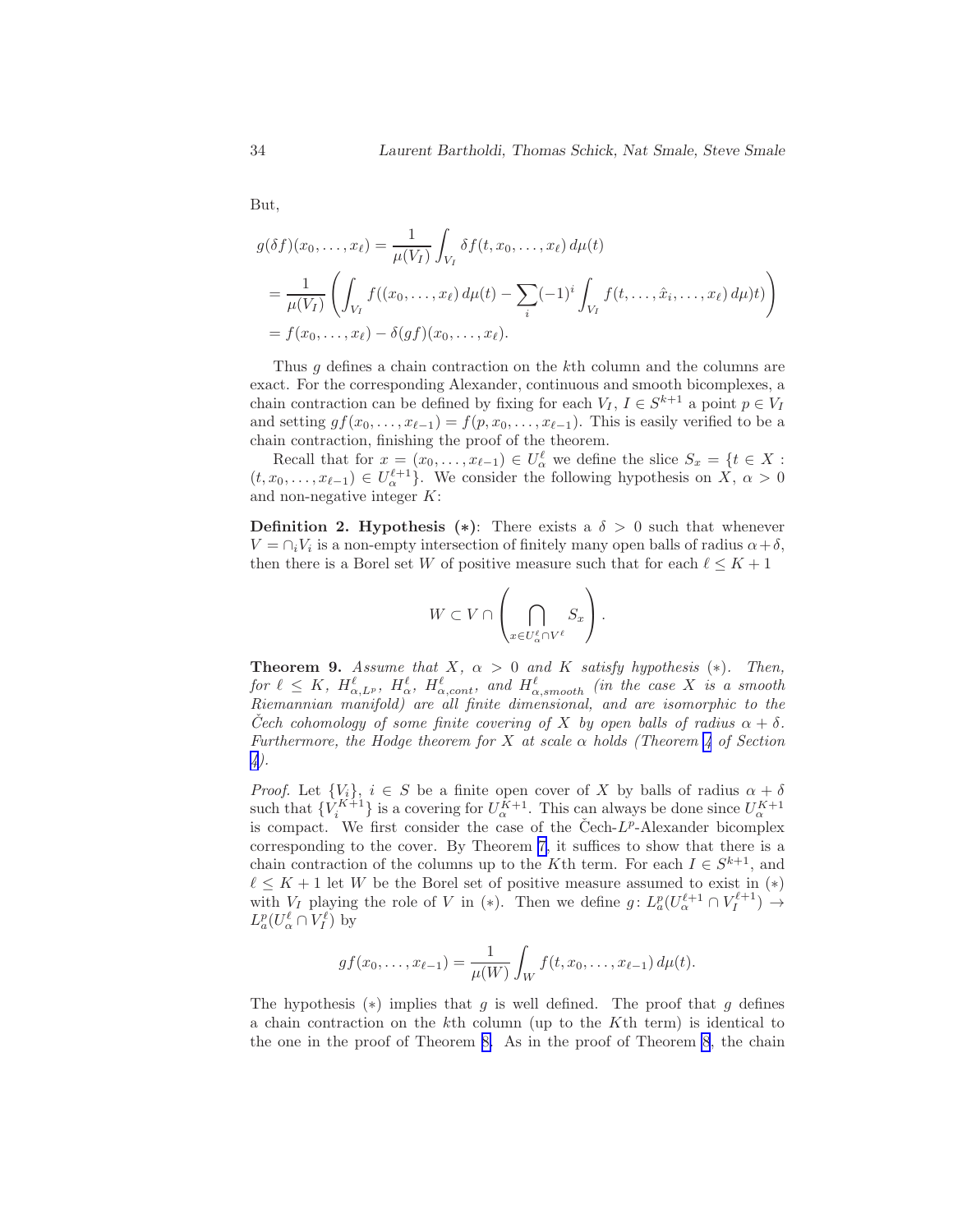<span id="page-34-0"></span>contraction for the case when  $L_a^p$  is replaced by  $F_a$ ,  $C_a$  and  $C_a^{\infty}$  can be taken to be  $gf(x_0, \ldots, x_{\ell-1}) = f(p, x_0, \ldots, x_{\ell-1})$  for some fixed  $p \in W$ . Note that in these cases, we don't require that  $\mu(W) > 0$ , only that  $W \neq \emptyset$ . these cases, we don't require that  $\mu(W) > 0$ , only that  $W \neq \emptyset$ .

Remark 13. If X satisfies certain local conditions as in Wilder[[38\]](#page-49-0), then the Cech cohomology of the cover, for small  $\alpha$ , is isomorphic to the Cech cohomology of  $X$ .

Our next goal is to give somewhat readily verifiable conditions on X and  $\alpha$ that will imply (∗). This involves the notion of midpoint and radius of a closed set in X.

Let  $\Lambda \subset X$  be closed. We define the radius  $r(\Lambda)$  by  $r(\Lambda) = \inf \{ \beta :$  $\bigcap_{x\in\Lambda}B_{\beta}(x)\neq\emptyset$  where  $B_{\beta}(x)$  denotes the closed ball of radius  $\beta$  centered at x.

**Proposition 18.**  $\bigcap_{x \in \Lambda} B_{r(\Lambda)}(x) \neq \emptyset$ . Furthermore, if  $p \in \bigcap_{x \in \Lambda} B_{r(\Lambda)}(x)$ , then  $\Lambda \subset B_{r(\Lambda)}(p)$ , and if  $\Lambda \subset B_{\beta}(q)$  for some  $q \in \Lambda$ , then  $r(\Lambda) \leq \beta$ .

Such a p is called a midpoint of  $\Lambda$ .

*Proof.* Let  $J = \{\beta \in \mathbb{R} : \cap_{x \in \Lambda} B_{\beta}(x) \neq \emptyset\}$ . For  $\beta \in J$  define  $R_{\beta} = \cap_{x \in \Lambda} B_{\beta}(x)$ . Note that if  $\beta \in J$  and  $\beta < \beta'$ , then  $\beta' \in J$ , and  $R_{\beta} \subset R_{\beta'}$ .  $R_{\beta}$  is compact, and therefore  $\cap_{\beta \in J} R_{\beta} \neq \emptyset$ . Let  $p \in \cap_{\beta \in J} R_{\beta}$ . Then, for  $x \in \Lambda$ ,  $p \in B_{\beta}(x)$  for all  $\beta \in J$  and so  $d(p, x) \leq \beta$ . Taking the infimum of this over  $\beta \in J$  yields  $d(p, x) \leq r(\Lambda)$  or  $p \in R_{r(\Lambda)}$  proving the first assertion of the proposition. Now, if  $x \in \Lambda$  then  $p \in B_{r(\Lambda)}(x)$  which implies  $x \in B_{r(\Lambda)}(p)$  and thus  $\Lambda \subset B_{r(\Lambda)}(p)$ . Now suppose that  $\Lambda \subset B_{\beta}(q)$  for some  $q \in \Lambda$ . Then for every  $x \in \Lambda$ ,  $q \in B_{\beta}(x)$  and thus  $\cap_{x \in \Lambda} B_{\beta}(x) \neq \emptyset$  which implies  $\beta > r(\Lambda)$  finishing the proof. and thus  $\cap_{x \in \Lambda} B_{\beta}(x) \neq \emptyset$  which implies  $\beta \geq r(\Lambda)$  finishing the proof.

We define  $\mathcal{K}(X) = \{ \Lambda \subset X : \Lambda \text{ is compact} \}$ , and we endow  $\mathcal{K}(X)$  with the Hausdorff metric  $D(A, B) = \max\{\sup_{t \in B} d(t, A), \sup_{t \in A} d(t, B)\}\.$  We also define, for  $x = (x_0, \ldots, x_\ell) \in U_\alpha^{\ell+1}$ , the witness set of x by  $w_\alpha(x) = \bigcap_i B_\alpha(x_i)$ (we are suppressing the dependence of  $w_{\alpha}$  on  $\ell$ ). Thus  $w_{\alpha} : U_{\alpha}^{\ell+1} \to \mathcal{K}(X)$ . We have

**Theorem 10.** Let X be compact, and  $\alpha > 0$ . Suppose that  $w_{\alpha} : U_{\alpha}^{\ell+1} \to \mathcal{K}(X)$ is continuous for  $\ell \leq K+1$ , and suppose there exists  $\delta_0 > 0$  such that whenever  $\Lambda = \cap_{i=0}^k B_i$  is a finite intersection of closed balls of radius  $\alpha + \delta$ ,  $\delta \in (0, \delta_0]$ then  $r(\Lambda) \leq \alpha + \delta$ . Then Hypothesis (\*) holds.

The proof will follow from

**Proposition 19.** Under the hypotheses of Theorem 10, given  $\epsilon > 0$ , there exists  $\delta > 0$ ,  $\delta \leq \delta_0$  such that for all  $\beta \in [\alpha, \alpha + \delta]$  we have  $D(w_\alpha(\sigma), w_\beta(\sigma)) \leq \epsilon$  for all simplices  $\sigma \in U_{\alpha}^{\ell+1} \subset U_{\beta}^{\ell+1}$ .

*Proof of Theorem 10.* Fix  $\epsilon < \alpha$ , and let  $\delta > 0$  be as in Proposition 19. Let  ${V_i}$  be a finite collection of open balls of radius  $\alpha + \delta$  such that  $\cap_i V_i \neq \emptyset$ , and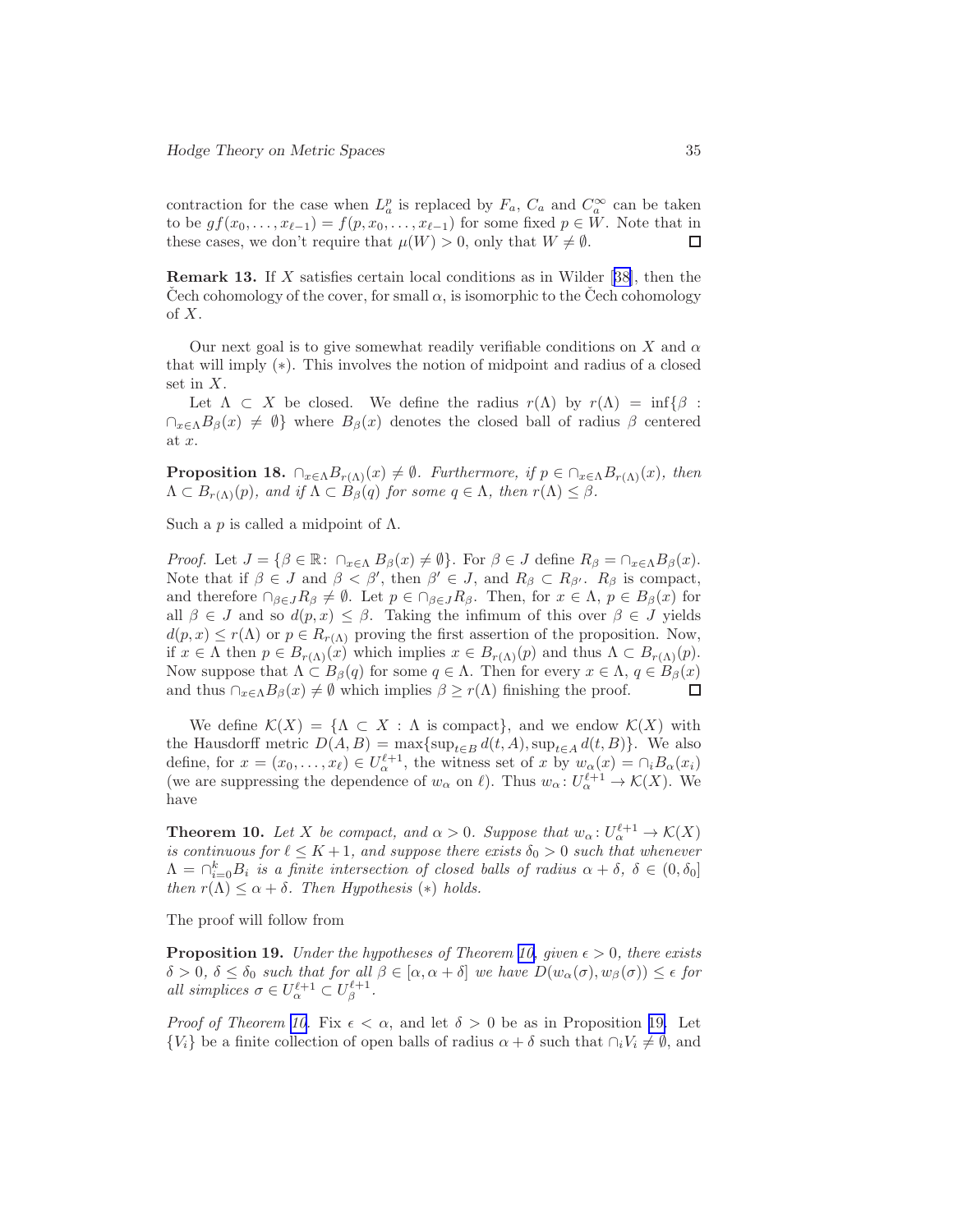<span id="page-35-0"></span>let  ${B_i}$  be the corresponding collection of closed balls of radius  $\alpha + \delta$ . Define  $\Lambda$  to be the closure of  $\cap_i V_i$  and thus

$$
\Lambda = \overline{\cap_i V_i} \subset \cap_i \overline{V_i} \subset \cap_i B_i.
$$

Let p be a midpoint of Λ. We will show that  $d(p, w_{\alpha}(\sigma)) \leq \epsilon$  for any  $\sigma =$  $(x_0,\ldots,x_{\ell+1})\in \Lambda^{\ell+1}$ . We have

$$
p \in \cap_{x \in \Lambda} B_{r(\Lambda)}(x) \subset \cap_{i=0}^{\ell+1} B_{r(\Lambda)}(x_i) = w_{r(\Lambda)}(\sigma) \subset w_{\alpha+\delta}(\sigma)
$$

since  $r(\Lambda) \leq \alpha + \delta$ . But  $D(w_\alpha(\sigma), w_{\alpha+\delta}(\sigma)) \leq \epsilon$  from Proposition [19,](#page-34-0) and so  $d(p, w_{\alpha}(\sigma)) \leq \epsilon$ . In particular, there exists  $q \in w_{\alpha}(\sigma)$  with  $d(p,q) \leq \epsilon$ . Now, if  $x \in B_{\alpha-\epsilon}(p) \cap \Lambda$ , then  $d(x,q) \leq d(x,p) + d(p,q) \leq \alpha - \epsilon + \epsilon = \alpha$ . Therefore  $(x, x_0, \ldots, x_\ell) \in U_\alpha^{\ell+2}$  and so  $x \in S_\sigma \cap \Lambda$ . Thus  $B_{\alpha-\epsilon}(p) \cap \Lambda \subset \bigcap_{\sigma \in U^{\ell+1} \cap \Lambda^{\ell+1}} S_\sigma$ . Let  $B'_{s}(p)$  denote the open ball of radius s and let  $V = \bigcap_i V_i$ . Then define  $W = B'_{\alpha-\epsilon}(p) \cap V$ . Then W is a nonempty open set (since  $p \in V$ ),  $\mu(W) > 0$ and  $W \subset \bigcap_{\sigma \in U_{\alpha}^{\ell+1} \cap V^{\ell+1}} S_{\alpha}$  and Hypothesis  $(*)$  is satisfied finishing the proof of Theorem [10.](#page-34-0)

Proof of Proposition [19](#page-34-0). Let  $\epsilon > 0$ . Note that for  $\beta \geq \alpha$ , and  $\sigma \in U_{\alpha}^{\ell+1}$ ,  $w_{\alpha}(\sigma) \subset w_{\beta}(\sigma)$ . It thus suffices to show that there exists  $\delta > 0$  such that

$$
\sup_{x \in w_{\beta}(\sigma)} d(x, w_{\alpha}(\sigma)) \le \epsilon \text{ for all } \beta \in [\alpha, \alpha + \delta].
$$

Suppose that this is not the case. Then there exists  $\beta_j \downarrow \alpha$  and  $\sigma_j \in U^{\ell+1}_{\alpha}$  such that

$$
\sup_{x \in w_{\beta_j}(\sigma)} d(x, w_{\alpha}(\sigma_j)) > \epsilon
$$

and thus there exists  $x_n \in w_{\beta_n}(\sigma_n)$  with  $d(x_n, w_\alpha(\sigma_n)) \ge \epsilon$ . Let  $\sigma_n = (y_0^n, \ldots, y_\ell^n)$ . Thus  $d(x_n, y_i^n) \leq \beta_n$  for all *i*. By compactness, after taking a subsequence, we can assume  $\sigma_n \to \sigma = (y_0, \ldots, y_\ell)$  and  $x_n \to x$ . Thus  $d(x, y_i) \leq \alpha$  for all i and  $\sigma \in U_{\alpha}^{\ell+1}$ , and  $x \in w_{\alpha}(\sigma)$ . However, by continuity of  $w_{\alpha}, w_{\alpha}(\sigma_n) \to w_{\alpha}(\sigma)$ which implies  $d(x, w_\alpha(\sigma)) \ge \epsilon$  (since  $d(x_n, w_\alpha(\sigma_n)) \ge \epsilon$ ) a contradiction, finishing the proof of the proposition. ing the proof of the proposition.

We now turn to the case where  $X$  is a compact Riemannian manifold of dimension  $n$ , with Riemannian metric  $q$ , We will always assume that the metric d on X is induced from g. Recall that a set  $\Lambda \subset X$  is strongly convex if given  $p, q \in \Lambda$ , then the length minimizing geodesic from p to q is unique, and lies in  $\Lambda$ . The strong convexity radius at a point  $x \in X$  is defined by  $\rho(x) = \sup\{r : B_r(x) : \text{is strongly convex}\}\.$  The strong convexity radius of X is defined as  $\rho(X) = \inf \{ \rho(x) : x \in X \}$ . It is a basic fact of Riemannian geometry that for X compact,  $\rho(X) > 0$ . Thus for any  $x \in X$  and  $r < \rho(X)$ ,  $B_r(x)$  is strongly convex.

**Theorem 11.** Assume as above that  $X$  is a compact Riemannian manifold. Let  $k > 0$  be an upper bound for the sectional curvatures of X and let  $\alpha <$  $\min\{\rho(X), \frac{\pi}{2\sqrt{}}\}$  $\frac{\pi}{2\sqrt{k}}$ . Then Hypothesis (\*) holds.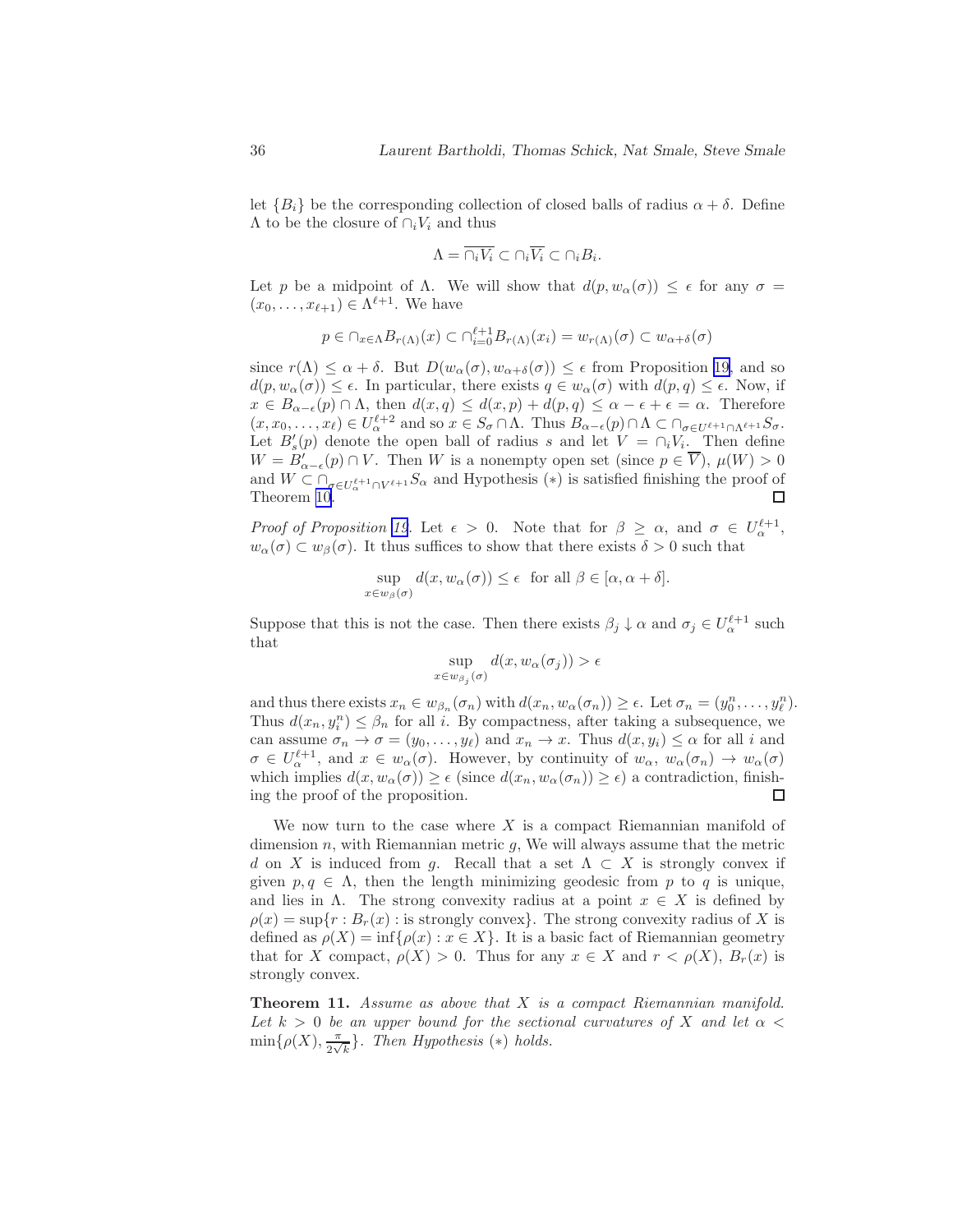<span id="page-36-0"></span>**Corollary 4.** In the situation of Theorem [11](#page-35-0), the cohomology groups  $H_{\alpha,L^p}^{\ell}$ ,  $H_\alpha^\ell$ ,  $H_{\alpha,cont}^\ell$ , and  $H_{\alpha,smooth}^\ell$  are finite dimensional and isomorphic to each other and to the ordinary cohomology of  $X$  with real coefficients (and the natural inclusions induce the isomorphisms). Moreover, Hodge theory for X at scale  $\alpha$ holds.

Proof of Theorem [11.](#page-35-0) From Theorem [10](#page-34-0), it suffices to prove the following propositions.

**Proposition 20.** Let  $\alpha < \min\{\rho(X), \frac{\pi}{2\sqrt{2}}\}$  $\frac{\pi}{2\sqrt{k}}$ . Then  $w_\alpha: U_\alpha^{\ell+1} \to \mathcal{K}(X)$  is continuous for  $\ell \leq K$ .

**Proposition 21.** Let  $\delta > 0$  such that  $\alpha + \delta < \min\{\rho(X), \frac{\pi}{2\sqrt{\rho}}\}$  $\frac{\pi}{2\sqrt{k}}$ . Whenever  $\Lambda$ is a closed, convex set in some  $B_{\alpha+\delta}(z)$ , then  $r(\Lambda) \leq \alpha + \delta$ .

Of course, the conclusion of Proposition 21 is stronger than the second hy-pothesis of Theorem [10](#page-34-0), since the finite intersection of balls of radius  $\alpha + \delta$  is convex and  $\alpha + \delta < \rho(X)$ .

#### Proof of Proposition 20. We start with

**Claim 1.** Let  $\sigma = (x_0, \ldots, x_\ell) \in U_\alpha^{\ell+1}$ , and suppose that  $p, q \in w_\alpha(\sigma)$  and that x is on the minimizing geodesic from p to q (but not equal to p or q). Then  $B_{\epsilon}(x) \subset w_{\alpha}(\sigma)$  for some  $\epsilon > 0$ .

*Proof of Claim.* For points  $r, s, t$  in a strongly convex neighborhood in X we define  $\angle$ rst to be the angle that the minimizing geodesic from s to r makes with the minimizing geodesic from s to t. Let  $\gamma$  be the geodesic from p to q, and for fixed *i* let  $\phi$  be the geodesic from *x* to *x<sub>i</sub>*. Now, the angles that  $\phi$  makes with  $\gamma$ at x satisfy  $\angle pxx_i + \angle x_ixq = \pi$  and therefore one of these angles is greater than or equal to  $\pi/2$ . Assume, without loss of generality that  $\theta = \angle pxx_i \geq \pi/2$ . Let  $c = d(x, x_i)$ ,  $r = d(p, x)$  and  $d = d(p, x_i) \leq \alpha$  (since  $p \in w_\alpha(\sigma)$ ). Now consider a geodesic triangle in the sphere of curvature k with vertices  $p'$ ,  $x'$ , and  $x'_{i}$  such that

$$
d(p',x')=d(p,x)=r,\quad d(x',x_i')=d(x,x_i)=c\quad\text{and}\quad\angle p'x'x_i'=\theta,
$$

and let  $d' = d(p', x'_i)$ . Then, the hypotheses on  $\alpha$  imply that the Rauch Comparison Theorem (see for example do-Carmo[[12\]](#page-47-0)) holds, and we can conclude that  $d' \leq d$ . However, with  $\theta \geq \pi/2$ , it follows that on a sphere, where  $p', x', x'_i$  are inside a ball of radius less than the strong convexity radius, that  $c' < d'$ . Therefore we have  $c = c' < d' \leq d \leq \alpha$  and there is an  $\epsilon > 0$  such that  $y \in B_{\epsilon}(x)$ implies  $d(y, x_i) \leq \alpha$ . Taking the smallest  $\epsilon > 0$  so that this is true for each  $i = 0, \ldots, \ell$  finishes the proof of the claim.  $i = 0, \ldots, \ell$  finishes the proof of the claim.

**Corollary 5** (Corollary of Claim). For  $\sigma \in U_{\alpha}^{\ell+1}$ , either  $w_{\alpha}(\sigma)$  consists of a single point, or every point of  $w_\alpha(\sigma)$  is an interior point or the limit of interior points.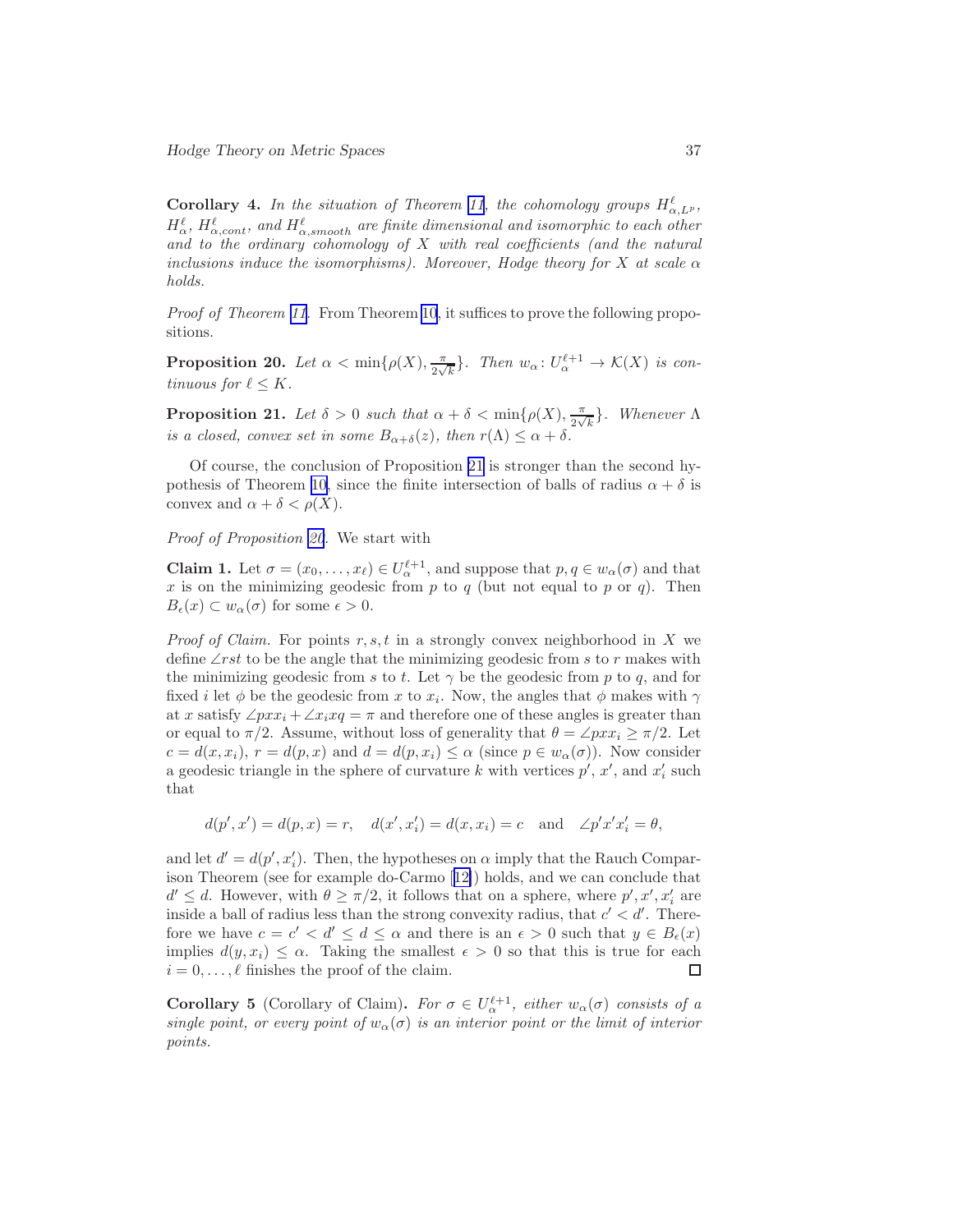Now suppose that  $\sigma_j \in U_{\alpha}^{\ell+1}$  and  $\sigma_j \to \sigma$  in  $U_{\alpha}^{\ell+1}$ . We must show  $w_{\alpha}(\sigma_j) \to$  $w_\alpha(\sigma)$ , that is

- (a)  $\sup_{x \in w_\alpha(\sigma_j)} d(x, w_\alpha(\sigma)) \to 0$ ,
- (b)  $\sup_{x \in w_\alpha(\sigma)} d(x, w_\alpha(\sigma_j)) \to 0.$

In fact (a) holds for any metric space and any  $\alpha > 0$ . Suppose that (a) was not true. Then there exists a subsequence (still denoted by  $\sigma_i$ ), and  $\eta > 0$  such that

$$
\sup_{x \in w_{\alpha}(\sigma_j)} d(x, w_{\alpha}(\sigma)) \ge \eta
$$

and therefore there exists  $y_j \in w_\alpha(\sigma_j)$  with  $d(y_j, w_\alpha(\sigma)) \geq \eta/2$ . After taking another subsequence, we can assume  $y_j \to y$ . But if  $\sigma_j = (x_0^j, \dots, x_\ell^j)$ , and  $\sigma = (x_0, \ldots, x_\ell)$ , then  $d(y_j, x_i^j) \leq \alpha$  which implies  $d(y, x_i) \leq \alpha$  for each i and thus  $y \in w_\alpha(\sigma)$ . But this is impossible given  $d(y_j, w_\alpha(\sigma)) \geq \eta/2$ .

We use the corollary to the Claim to establish (b). First, suppose that  $w_\alpha(\sigma)$ consists of a single point p. We show that  $d(p, w_\alpha(\sigma_j)) \to 0$ . Let  $p_j \in w_\alpha(\sigma_j)$ such that  $d(p, p_j) = d(p, w_\alpha(\sigma_j))$ . If  $d(p, p_j)$  does not converge to 0 then, after taking a subsequence, we can assume  $d(p, p_j) \geq \eta > 0$  for some  $\eta$ . But after taking a further subsequence, we can also assume  $p_j \to y$  for some y. However, as in the argument above it is easy to see that  $y \in w_\alpha(\sigma)$  and therefore  $y = p$ , a contradiction, and so (b) holds in this case.

Now suppose that every point in  $w_\alpha(\sigma)$  is either an interior point, or the limit of interior points. If  $(b)$  did not hold, there would be a subsequence (still denoted by  $\sigma_i$ ) such that

$$
\sup_{x \in w_{\alpha}(\sigma)} d(x, w_{\alpha}(\sigma_j)) \ge \eta > 0
$$

and thus there exists  $p_i \in w_\alpha(\sigma)$  such that  $d(p_i, w_\alpha(\sigma_i)) \geq \eta/2$ . After taking another subsequence, we can assume  $p_j \to p$  and  $p \in w_\alpha(\sigma)$ , and, for j sufficiently large  $d(p, w_\alpha(\sigma_j)) \geq \eta/4$ . If p is an interior point of  $w_\alpha(\sigma)$  then  $d(p, x_i) < \alpha$  for  $i = 0, \ldots, \ell$ . But then, for all j sufficiently large  $d(p, x_i^j) \leq \alpha$ for each i. But this implies  $p \in w_\alpha(\sigma_j)$ , a contradiction. If p is not an interior point, then p is a limit point of interior points  $q_m$ . But then, from above,  $q_m \in w_\alpha(\sigma_{j_m})$  for  $j_m$  large which implies  $d(p, w_\alpha(\sigma_{j_m})) \to 0$ , a contradiction, thus establishing (b) and finishing the proof of Proposition 20. thus establishing (b) and finishing the proof of Proposition [20.](#page-36-0)

*Proof of Proposition [21](#page-36-0).* Let  $\delta$  be such that  $\alpha + \delta < \min\{\rho(X), \frac{\pi}{2\sqrt{1-\rho^2}}\}$  $\frac{\pi}{2\sqrt{k}}\},\$ and let  $\Lambda$ be any closed convex set in  $B_{\alpha+\delta}(z)$ . We will show  $r(\Lambda) \leq \alpha + \delta$ . If  $z \in \Lambda$ , we are done for then  $\Lambda \subset B_{\alpha+\delta}(z)$  implies  $r(\Lambda) \leq \alpha+\delta$  by Proposition [18.](#page-34-0) If  $z \notin \Lambda$ let  $z_0 \in \Lambda$  such that  $d(z, z_0) = d(z, \Lambda)$  (the closest point in  $\Lambda$  to z). Now let  $y_0 \in \Lambda$  such that  $d(z_0, y_0) = \max_{y \in \Lambda} d(z_0, y)$ . Let  $\gamma$  be the minimizing geodesic from  $z_0$  to  $y_0$ , and  $\phi$  the minimizing geodesic from  $z_0$  to z. Since  $\Lambda$  is convex  $γ$  lies on Λ. If  $θ$  is the angle between  $γ$  and  $φ$ ,  $θ = ∠zz<sub>0</sub>y<sub>0</sub>$ , then, by the First VariationFormula of Arc Length [[12\]](#page-47-0),  $\theta \geq \pi/2$ ; otherwise the distance from z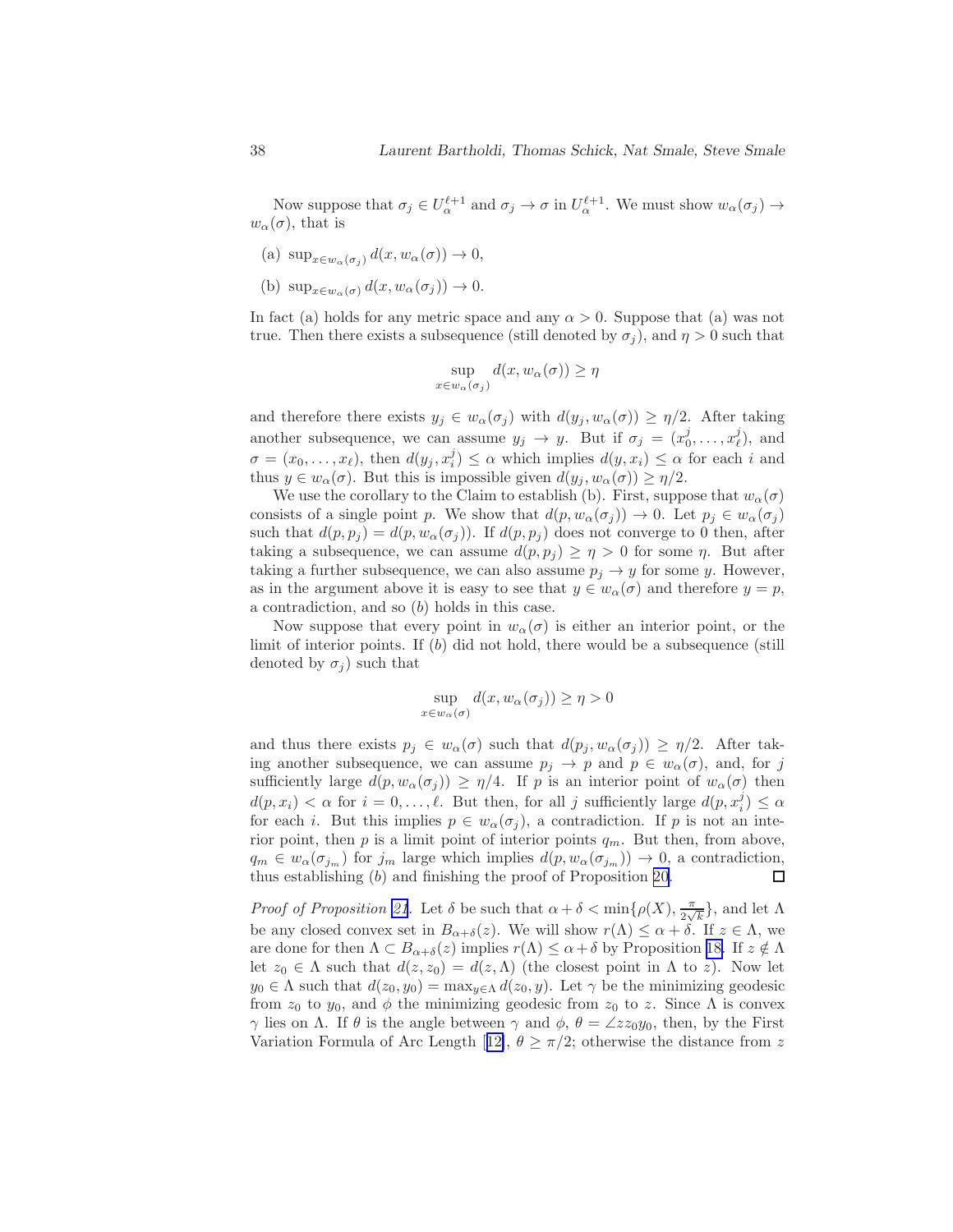<span id="page-38-0"></span>to points on  $\gamma$  would be initially decreasing. Let  $c = d(z, z_0)$ ,  $d = d(z_0, y_0)$  and  $R = d(z, y_0)$ . In the sphere of constant curvature k, let  $z'$ ,  $z'_0$ ,  $y'_0$  be the vertices of a geodesic triangle such that  $d(z', z'_0) = d(z, z_0) = c, d(z'_0, y'_0) = d(z_0, y_0) = d$ and  $\angle z'z'_0y'_0 = \theta$ . Let  $R' = d(z', y'_0)$ . Then by the Rauch Comparison Theorem,  $R' \leq R$ . However, it can easily be checked that on the sphere of curvature k holds  $d' < R'$ , since z', z'<sub>0</sub> and y'<sub>0</sub> are all within a strongly convex ball and  $\theta \geq \pi/2$ . Therefore  $d = d' < R' \leq R \leq \alpha + \delta$ . Thus  $\Lambda \subset B_{\alpha+\delta}(z_0)$  with  $z_0 \in \Lambda$ , which implies  $r(\Lambda) \leq \alpha + \delta$  by Proposition [18](#page-34-0). This finishes the proof of Proposition 21. of Proposition [21.](#page-36-0)

The proof of Theorem [11](#page-35-0) is finished.

### $\Box$

# A An example whose codifferential does not have closed range

For convenience, we fix the scale  $\alpha = 10$ ; any large enough value is suitable for our construction. We consider a compact metric measure space  $X$  of the following type:

As metric space, it has three cluster points  $x_{\infty}, y_{\infty}, z_{\infty}$  and discrete points  $(x_n)_{n\in\mathbb{N}}, (y_n)_{n\in\mathbb{N}}, (z_n)_{n\in\mathbb{N}}$  converging to  $x_\infty, y_\infty, z_\infty$ , respectively.

We set  $K_x := \{x_k : k \in \mathbb{N} \cup \{\infty\}\}, K_y := \{y_k : k \in \mathbb{N} \cup \{\infty\}\},\$ and  $K_z := \{z_k : k \in \mathbb{N} \cup \{\infty\}\}\.$  Then X is the disjoint union of the three "clusters"  $K_x, K_y, K_z$ .

We require:

$$
d(x_{\infty}, y_{\infty}) = d(y_{\infty}, z_{\infty}) = \alpha \text{ and } d(x_{\infty}, z_{\infty}) = 2\alpha.
$$

We also require

 $d(x_k, y_n) < \alpha$  precisely when  $n \in \{2k, 2k+1, 2k+2\}, n \in \mathbb{N}, k \in \mathbb{N} \cup \{\infty\},\$  $d(z_k, y_n) < \alpha$  precisely when  $n \in \{2k-1, 2k, 2k+1\}, n \in \mathbb{N}, k \in \mathbb{N} \cup \{\infty\}.$ We finally require that the clusters  $K_x, K_y, K_z$  have diameter  $\lt \alpha$ , and that the

distance between  $K_x$  and  $K_y$  as well as between  $K_z$  and  $K_y$  is  $\geq \alpha$ . Such a configuration can easily be found in an infinite dimensional Banach space such as  $l^1(\mathbb{N})$ . For example, in  $l^1(\mathbb{N})$  consider the canonical basis vectors  $e_0, e_1, \ldots$ , and set

$$
x_{\infty}:=-\alpha e_0, y_{\infty}:=0, z_{\infty}:=\alpha e_0.
$$

Define then

$$
x_k := -\left(\alpha + \frac{1}{10k} - \frac{1}{2k} - \frac{1}{2k+1} - \frac{1}{2k+2}\right)e_0 + \frac{1}{2k}e_{2k} + \frac{1}{2k+1}e_{2k+1} + \frac{1}{2k+2}e_{2k+2},
$$
  
\n
$$
y_k := \frac{1}{k}e_k,
$$
  
\n
$$
z_k := \left(\alpha + \frac{1}{10k} - \frac{1}{2k-1} - \frac{1}{2k} - \frac{1}{2k+1}\right)e_0 + \frac{1}{2k-1}e_{2k-1} + \frac{1}{2k}e_{2k} + \frac{1}{2k+1}e_{2k+1}.
$$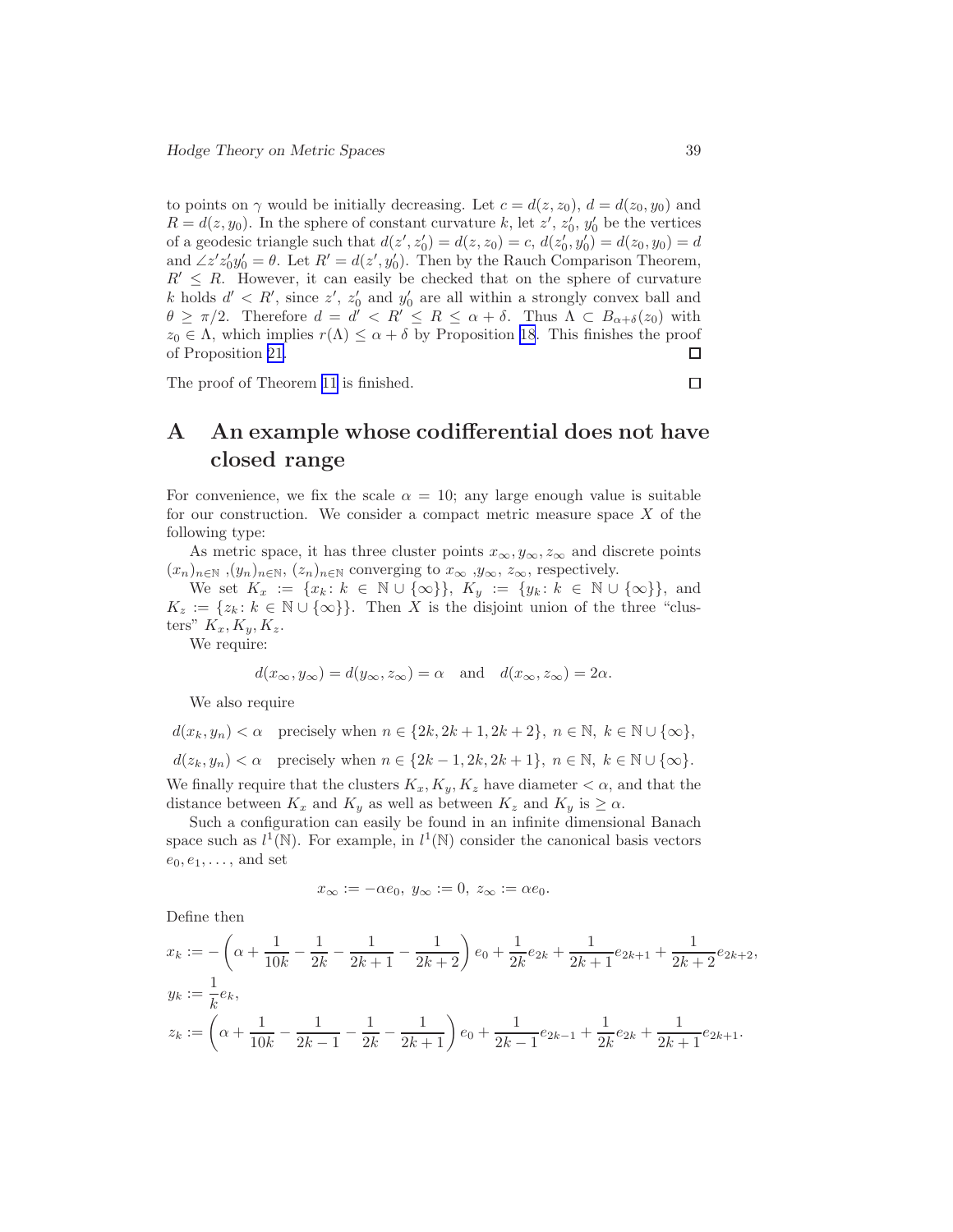We can now give a very precise description of the open  $\alpha$ -neighborhood  $U_d$ of the diagonal in  $X^d$ . It contains all the tuples whose entries

- all belong to  $K_x \cup \{y_{2k}, y_{2k+1}, y_{2k+2}\}$  for some  $k \in \mathbb{N}$ ; or
- all belong to  $K_y \cup \{x_k, x_{k+1}, z_{k+1}\}$  for some  $k \in \mathbb{N}$ ; or
- all belong to  $K_y \cup \{x_k, z_k, z_{k+1}\}\$  for some  $k \in \mathbb{N}$ ; or
- all belong to  $K_z \cup \{y_{2k-1}, y_{2k}, y_{2k+1}\}$  for some  $k \in \mathbb{N}$ .

For the closed  $\alpha$ -neighborhood, one has to add tuples whose entries all belong to  $K_y \cup \{x_\infty\}$  or to  $K_y \cup \{z_\infty\}.$ 

This follows by looking at the possible intersections of  $\alpha$ -balls centered at our points.

In this topology, every set is a Borel set. We give  $x_{\infty}$ ,  $y_{\infty}$ ,  $z_{\infty}$  measure zero. When considering  $L^2$ -functions on the  $U_d$  we can therefore ignore all tuples containing one of these points.

We specify  $\mu(x_n) := \mu(z_n) := 2^{-n}$  and  $\mu(y_n) := 2^{-2^n}$ ; in this way, the total mass is finite.

We form the  $L^2$ -Alexander chain complex at scale  $\alpha$  and complement it by  $C^{-1} := \mathbb{R}^3 = \mathbb{R}x \oplus \mathbb{R}y \oplus \mathbb{R}z$ ; the three summands standing for the three clusters. The differential  $c^{-1}: C^{-1} \to L^2(X)$  is defined by  $(\alpha, \beta, \gamma) \mapsto \alpha \chi_{K_x} + \beta \chi_{K_y} +$  $\gamma \chi_{K_z}$ , where  $\chi_{K_j}$  denotes the characteristic function of the cluster  $K_j$ .

Restriction to functions supported on  $K_x^{*+1}$  defines a bounded surjective cochain map from the  $L^2$ -Alexander complex at scale  $\alpha$  for X to the one for  $K_x$ . Note that  $\text{diam}(K_x) < \alpha$ , consequently its Alexander complex at scale  $\alpha$  is contractible.

Looking at the long exact sequence associated to a short exact sequence of Banach cochain complexes, therefore, the cohomology of  $X$  is isomorphic (as topological vector spaces) to the cohomology of the kernel of this projection, i.e. to the cohomology of the Alexander complex of functions vanishing on  $K_x^{k+1}$ .

This can be done two more times (looking at the kernels of the restrictions to  $K_y$  and  $K_z$ ), so that finally we arrive at the chain complex  $C^*$  of  $L^2$ -functions on  $X^{k+1}$  vanishing at  $K_x^{k+1} \cup K_y^{k+1} \cup K_z^{k+1}$ .

In particular,  $C^{-1} = 0$  and  $C^0 = 0$ .

We now construct a sequence in  $C^1$  whose differentials converge in  $C^2$ , but such that the limit point does not lie in the image of  $c<sup>1</sup>$ .

Following the above discussion, the  $\alpha$ -neighborhood of the diagonal in  $X^2$ contains in particular the "one-simplices"  $v_k := (x_k, z_k)$  and  $v'_k := (x_k, z_{k+1}),$ and their "inverses"  $\overline{v_k}$ :  $-(z_k, x_k)$ ,  $v'_k := (z_{k+1}, x_k)$ .

We define  $f_{\lambda} \in C^1$  with  $f_{\lambda}(\overline{v_k}) := f_{\lambda}(\overline{v'_k}) := -f_{\lambda}(v_k)$ ,  $f_{\lambda}(v'_k) := f_{\lambda}(v_k) :=$  $b_{\lambda,k} := 2^{\lambda k}$  and  $f_n(v) = 0$  for all other simplices.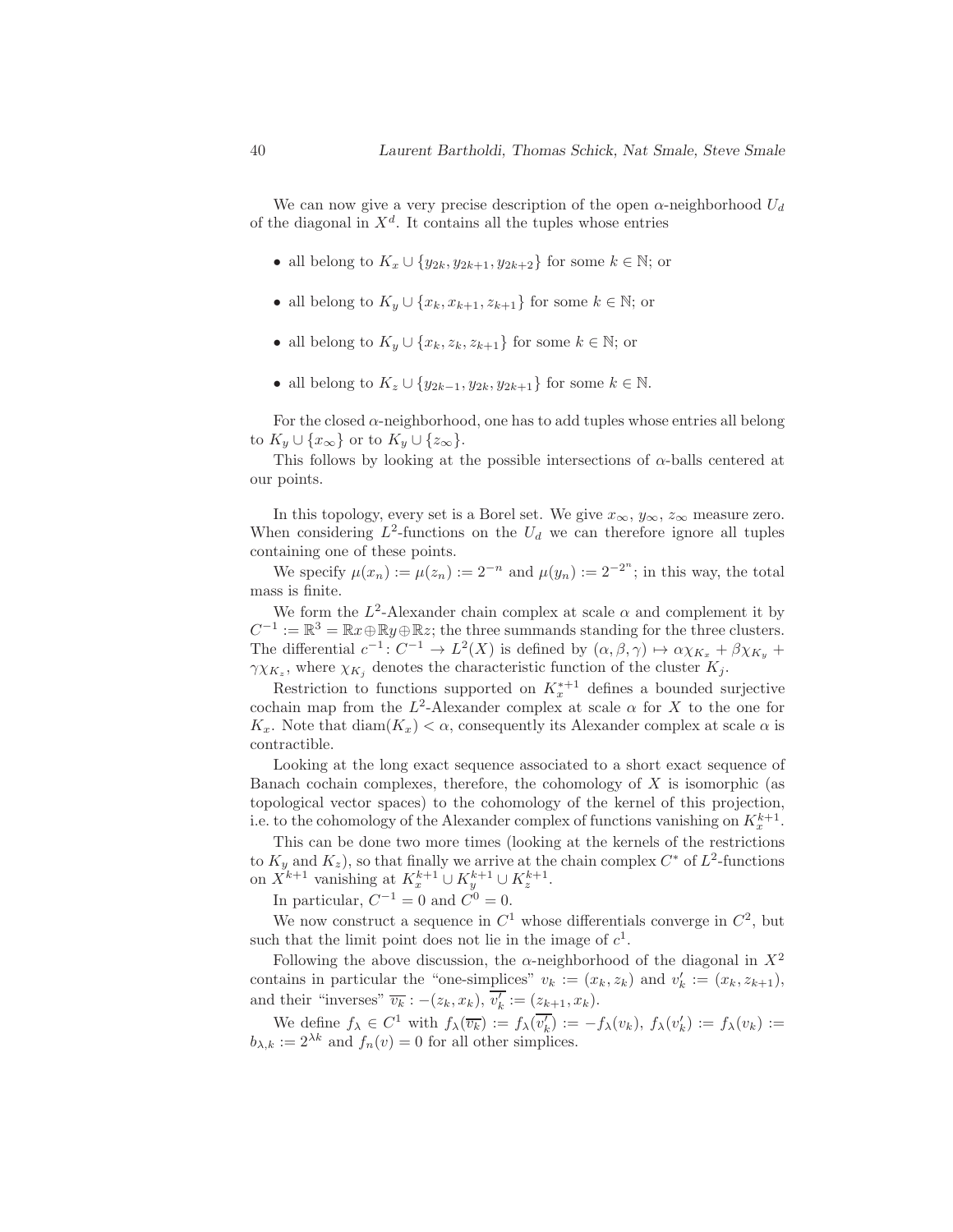Note that for  $0 < \lambda < 1$ 

$$
\int_{X^2} |f|^2 = \sum_{k=1}^{\infty} |f(v_k)|^2 \mu(v_k) + |f(v'_k)|^2 \mu(v'_k) + |f(\overline{v_k})|^2 \mu(v_k) + |f(\overline{v'_k})|^2 \mu(v'_k)
$$

$$
= \sum_{k=1}^{\infty} 2 \cdot (2^{2\lambda k} 2^{-2k} + 2^{2\lambda k} 2^{-2k-1})
$$

which is a finite sum, whereas for  $\lambda = 1$  the sum is not longer finite.

Let us now consider  $g_{\lambda} := c^1(f_{\lambda})$ . It vanishes on all "2-simplices" (points in  $(X^2)$  except those of the form

- $d_k := (x_k, z_k, z_{k+1})$  and more generally  $d_k^{\sigma} := \sigma(x_k, z_k, z_{k+1})$  for  $\sigma \in S_3$  a permutation of three entries
- $e_k := (x_{k-1}, z_k, x_k)$  or more generally  $d_k^{\sigma}$  as before
- on degenerate simplices of the form  $(x_k, z_k, x_k)$  etc. g vanishes because  $f(x_k, z_k) = -f(z_k, x_k).$

We obtain

$$
g_{\lambda}(d_k) = -f(v'_k) + f(v_k) = 0, g_{\lambda}(e_k) = f(\overline{v_k}) + f(v'_{k-1}) = -2^{\lambda k} + 2^{\lambda(k-1)} = 2^{\lambda k} \cdot (2^{-\lambda} - 1).
$$

Similarly,  $g_{\lambda}(d_k^{\sigma}) = 0$  and  $g_{\lambda}(e_k^{\sigma}) = \text{sign}(\sigma)g_{\lambda}(e_k)$ .

We claim that  $g_1$ , defined with these formulas, belongs to  $L^2(X^3)$  and is the limit in  $L^2$  of  $g_\lambda$  as  $\lambda$  tends to 1.

To see this, we simply compute the  $L^2$ -norm

$$
\int_{X^3} |g_1 - g_\lambda|^2 = 6 \sum_{k=1}^{\infty} |2^{k-1} - 2^{\lambda k} (1 - 2^{-\lambda})|^2 2^{1-3k}
$$
  
\n
$$
\leq 6 \left( \sup_{k \in \mathbb{N}} 2^{-k/2} |2^{-1} - 2^{(\lambda - 1)k} (1 - 2^{-\lambda})|^2 \right) \cdot \sum_{k=1}^{\infty} 2^{1 - k/2}
$$
  
\n
$$
\xrightarrow{\lambda \to 1} 0
$$

(the factor 6 comes from the six permutations of each non-degenerate simplex which each contribute equally).

The supremum tends to zero because each individual term does so even without the factor  $2^{-k/2}$  and the sequence is bounded.

Now we study which properties an  $f \in C^1$  with  $c^1(f) = g_1$  has to have.

Observe that for an arbitrary  $f \in C^1$ ,  $c^1 f(e_k^{\sigma})$  is determined by  $f(v_k)$ ,  $f(\overline{v_k})$ ,  $f(v'_{k-1}), f(v'_{k-1})$  (as f vanishes on  $K_x$ ).

If  $c^1 f$  has to vanish on degenerate simplices (and this is the case for  $g_1$ ), then  $f(v_k) = -f(\overline{v_k})$  and  $f(v'_k) = -f(v'_k)$ .

 $c^1 f(d_k^{\sigma}) = 0$  then implies that  $f(v_k) = f(v'_k)$ .

It is now immediate from the formula for  $c^1 f(d_k)$  and  $c^1 f(e_k)$  that the values of f at  $v_k$ ,  $v'_k$  are determined by  $c^1 f(d_k)$ ,  $c^1 f(e_k)$  up to addition of a constant.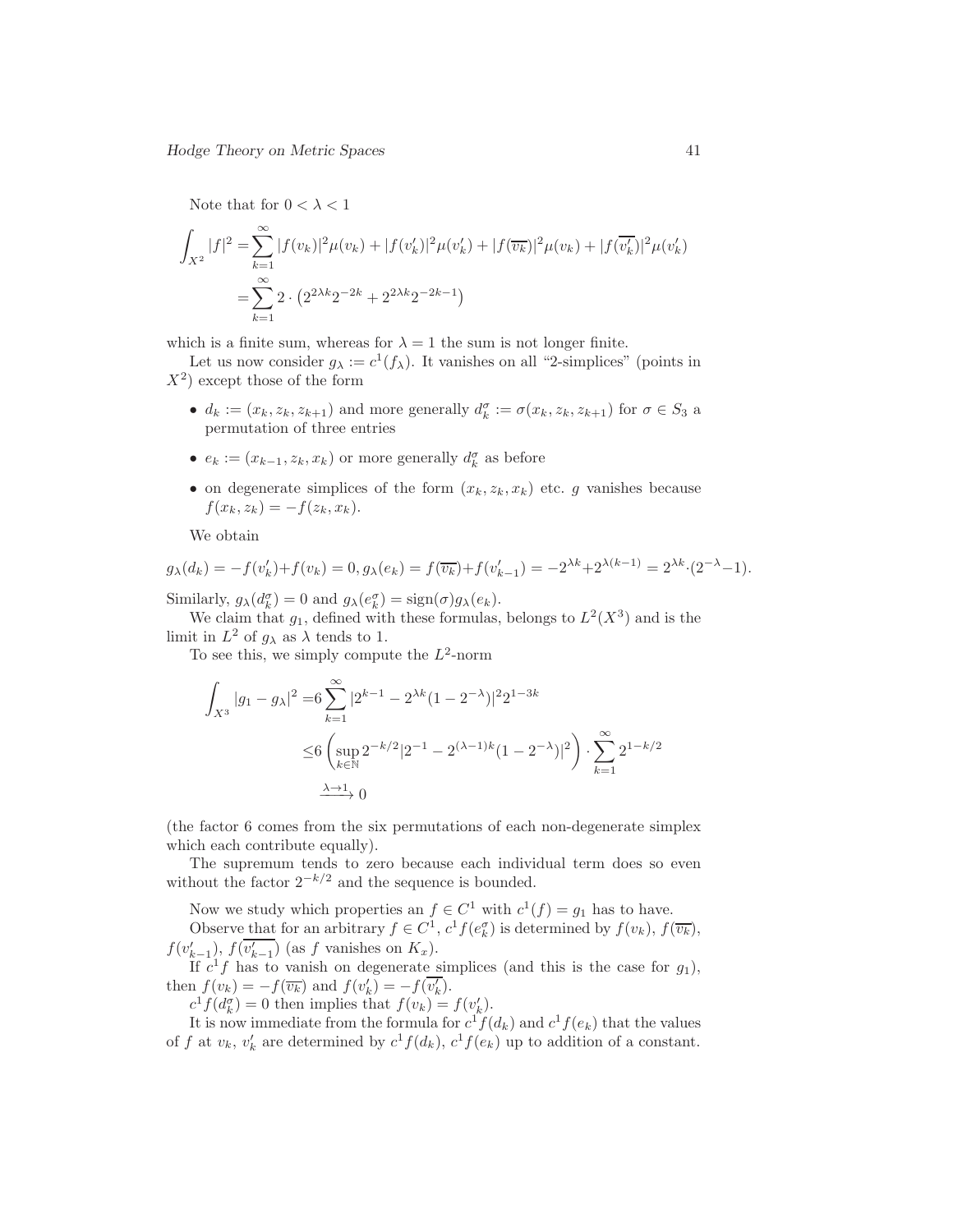Finally, observe that (in the Alexander cochain complex without growth conditions)  $f_1$  (which is not in  $L^2$ ) satisfies  $c^1(f_1) = g_1$ .

As constant functions are in  $L^2$ , we observe that  $f_1 + K$  is not in  $L^2$  for any  $K \in \mathbb{R}$ . Nor is any function f on  $X^2$  which coincides with  $f_1 + K$  on  $v_k, v'_k, \overline{v_k}$ ,  $v'_k.$ 

But these are the only candidates which could satisfy  $c^1(f) = g_1$ . It follows that  $g_1$  is not in the image of  $c^1$ . On the other hand, we constructed it in such a way that it is in the closure of the image. Therefore the image is not closed.

### A.1 A modified example where volumes of open and closed balls coincide

The example given has one drawback: although at the chosen scale  $\alpha$  open and closed balls coincide in volume (and even as sets, except for the balls around  $x_{\infty}, y_{\infty}, z_{\infty}$  for other balls this is not the case — and necessarily so, as we construct a zero-dimensional object.

We modify our example as follows, by replacing each of the points  $x_k, y_k, z_k$ by a short interval: inside  $X \times [0,1]$ , with  $l^1$  metric (that is,  $d_Y((x,t),(y,u)) =$  $d_X(x, y) + |t - u|$ , consider

$$
Y = \bigcup_{k \in \mathbb{N} \cup \{\infty\}} \{x_k, y_k, z_k\} \times [0, 1/(12k)].
$$

For conveniency, let us write  $I_{x,k}$  for the interval  $\{x_k\} \times [0,1/(12k)]$ , and similarly for the  $y_k$  and  $z_k$ . We then put on each of these intervals the standard Lebesgue measure weighted by a suitable factor, so that  $\mu_Y(I_{x,k}) = \mu(x_k)$ , and similarly for the  $y_k$  and  $z_k$ .

Now, if two points  $x_k, y_n$  are at distance less than  $\alpha$  in X, then they are at distance  $\langle \alpha - 1/k \rangle$ ; the corresponding statement holds for all other pairs of points. On the other hand, because of our choice of metric,  $d((x_k, t), (y_n, s)) \geq$  $d(x_k, y_n)$  and again the corresponding statement holds for all other pairs of points in Y. It follows that the  $\alpha$ -neighborhood of the diagonal in  $Y^k$  is the union of products of the corresponding intervals, and exactly those intervals show up where the corresponding tuple is contained in the 1-neighborhood of the diagonal in  $X^k$ .

It is now quite hard to explicitly compute the cohomology of the  $L^2$ -Alexander cochain complex at scale  $\alpha$ .

However, we do have a projection  $Y \to X$ , namely the projection on the first coordinate. By the remark about the  $\alpha$ -neighborhoods, this projection extends to a map from the  $\alpha$ -neighborhoods of  $Y^k$  onto those of  $X^k$ , which is compatible with the projections onto the factors.

It follows that pullback of functions defines a bounded cochain map (in the reverse direction) between the  $L^2$ -Alexander cochain complexes at scale  $\alpha$ . Note that this is an isometric embedding by our choice of the measures.

This cochain map has a one-sided inverse given by integration of a function on (the  $\alpha$ -neighborhood of the diagonal in)  $Y^k$  over a product of intervals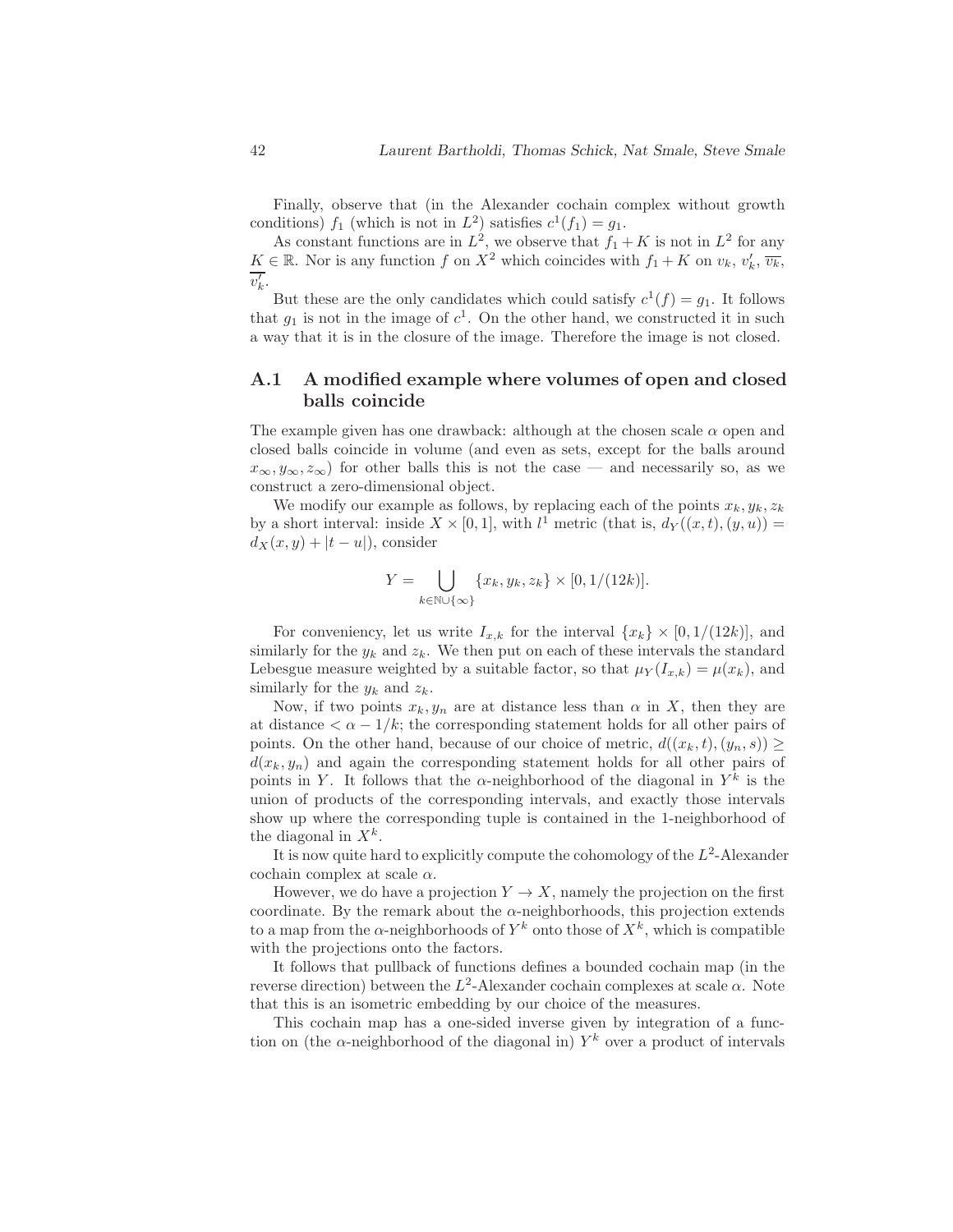(divided by the measure of this product) and assigning this value to the corresponding tuple in  $X^k$ . By Cauchy-Schwarz, this is bounded with norm 1.

As pullback along projections commutes with the weighted integral we are using, one checks easily that this local integration map also is a cochain map for our  $L^2$ -Alexander complexes at scale  $\alpha$ .

Consequently, the induced maps in cohomology give an isometric inclusion with inverse between the cohomology of  $X$  and of  $Y$ .

We have shown that in  $H^2(X)$  there are non-zero classes of norm 0. Their images (under pullback) are non-zero classes (because of the retraction given by the integration map) of norm 0. Therefore, the cohomology of  $Y$  is non-Hausdorff, and the first codifferential doesn't have closed image, either.

## B An example of a space with infinite dimensional  $\alpha$ -scale homology

The work in in the main body of this paper has inspired the question of the existence of a separable, compact metric space with infinite dimensional  $\alpha$ -scale homology. This appendix provides one such example and further shows the sensitivity of the homology to changes in  $\alpha$ .

Let X be a separable, complete metric space with metric d, and  $\alpha > 0$ a "scale". Define an associated (generally infinite) simplicial complex  $C_{X,\alpha}$  to  $(X, d, \alpha)$ . Let  $X^{\ell+1}$ , for  $\ell > 0$ , be the  $(\ell+1)$ -fold Cartesian product, with metric denoted by  $d, d: X^{\ell+1} \times X^{\ell+1} \to \mathbb{R}$  where  $d(x; y) = \max_{i=0,\dots,\ell} d(x_i; y_i)$ . Let

$$
U_{\alpha}^{\ell+1}(X) = U_{\alpha}^{\ell+1} = \{ x \in X^{\ell+1} : d(x; D^{\ell+1}) \le \alpha \}
$$

where  $D^{\ell+1} \subset X^{\ell+1}$  is the diagonal, so  $D^{\ell+1} = \{t \in X : (t, \ldots, t), \ell + 1 \text{ times}\}.$ Let  $C_{X,\alpha} = \bigcup_{t=0}^{\infty} U_{\alpha}^{\ell+1}$ . This has the structure of a simplicial complex whose  $\ell$ simplices consist of points of  $U_{\alpha}^{\ell+1}$ .

The  $\alpha$ -scale homology is that homology generated by the simplicial complex above.

The original exploration of example compact metric spaces resulted in low dimensional  $\alpha$ -scale homology groups. Missing from the results were any examples with infinite dimensional homology groups. In addition examination of the first  $\alpha$ -scale homology group was less promising for infinite dimensional results; the examination resulted in the proof that the first homology group is always finite, as shown in Section [9](#page-27-0).

The infinite dimensional example in this paper was derived through several failed attempts to prove that the  $\alpha$ -scale homology was finite. The difficulty that presented itself was the inability to slightly perturb vertices and still have the perturbed object remain a simplex. This sensitivity is derived from the "equality" in the definition of  $U^{\ell+1}_{\alpha}$ . It is interesting to note the contrast between the first homology group and higher homology groups. In the case of first homology group all 1-cycles can be represented by relatively short simplices; there is no equivalent statement for higher homology groups: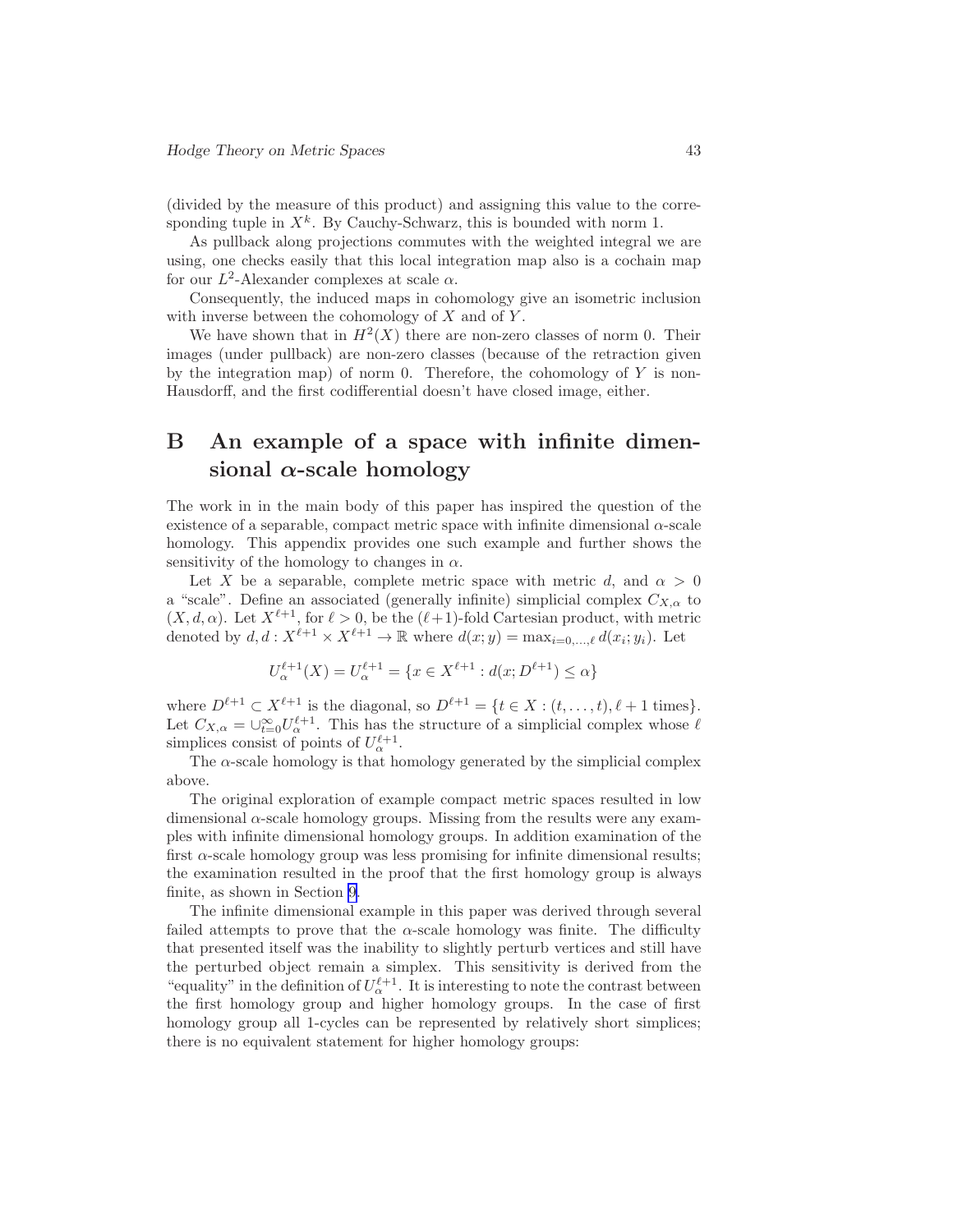**Lemma 5.** A 1-cycle in  $\alpha$ -scale homology can be represented by simplices with length less than or equal to  $\alpha$ .

*Proof.* For any  $[x_i, x_j]$  simplex with length greater than  $\alpha$  there exists a point p such that  $d(x_i, p) \leq \alpha$  and  $d(x_j, p) \leq \alpha$ . This indicates  $[x_i, p]$ ,  $[p, x_j]$ , and  $[x_i, p, x_j]$  are simplices. Since  $[x_i, p, x_j]$  is a simplex we can substitute  $[x_i, p]$  + П  $[p, x_j]$  for  $[x_i, x_j]$  and remain in the original equivalence class.

In the section that follows we present an example that relies on the rigid nature of the definition to produce an infinite dimensional homology group. The example is a countable set of points in  $\mathbb{R}^3$ . One noteworthy point is that from this example it is easy to construct a 1-manifold embedded in  $\mathbb{R}^3$  with infinite  $\alpha$ -scale homology. In addition to showing that for a fixed  $\alpha$  the homology is infinite, we consider the sensitivity of the result around that fixed  $\alpha$ .

The existence of an infinite dimensional example leads to the following question for future consideration: are there necessary and sufficient conditions on  $(X, d)$  for the  $\alpha$ -scale homology to be finite.

#### B.1 An Infinite Dimensional Example

The following example illustrates a space such that the second homology group is infinite. For the discussion below fix  $\alpha = 1$ .

Consider the set of point  $\{A, B, C, D\}$  in the diagram below such that



The lines in the diagram suggest the correct structure of the  $\alpha$ -simplices for  $\alpha = 1$ . The 1-simplices are  $\{\{A, B\}, \{B, C\}, \{C, D\}, \{A, D\}, \{A, C\}, \{B, D\}\}.$ The 2-simplices are the faces  $\{\{A, B, C\}, \{A, B, D\}, \{A, C, D\}, \{B, C, D\}\}.$  There are no (non-degenerate) 3-simplices. A 3-simplex would imply a point such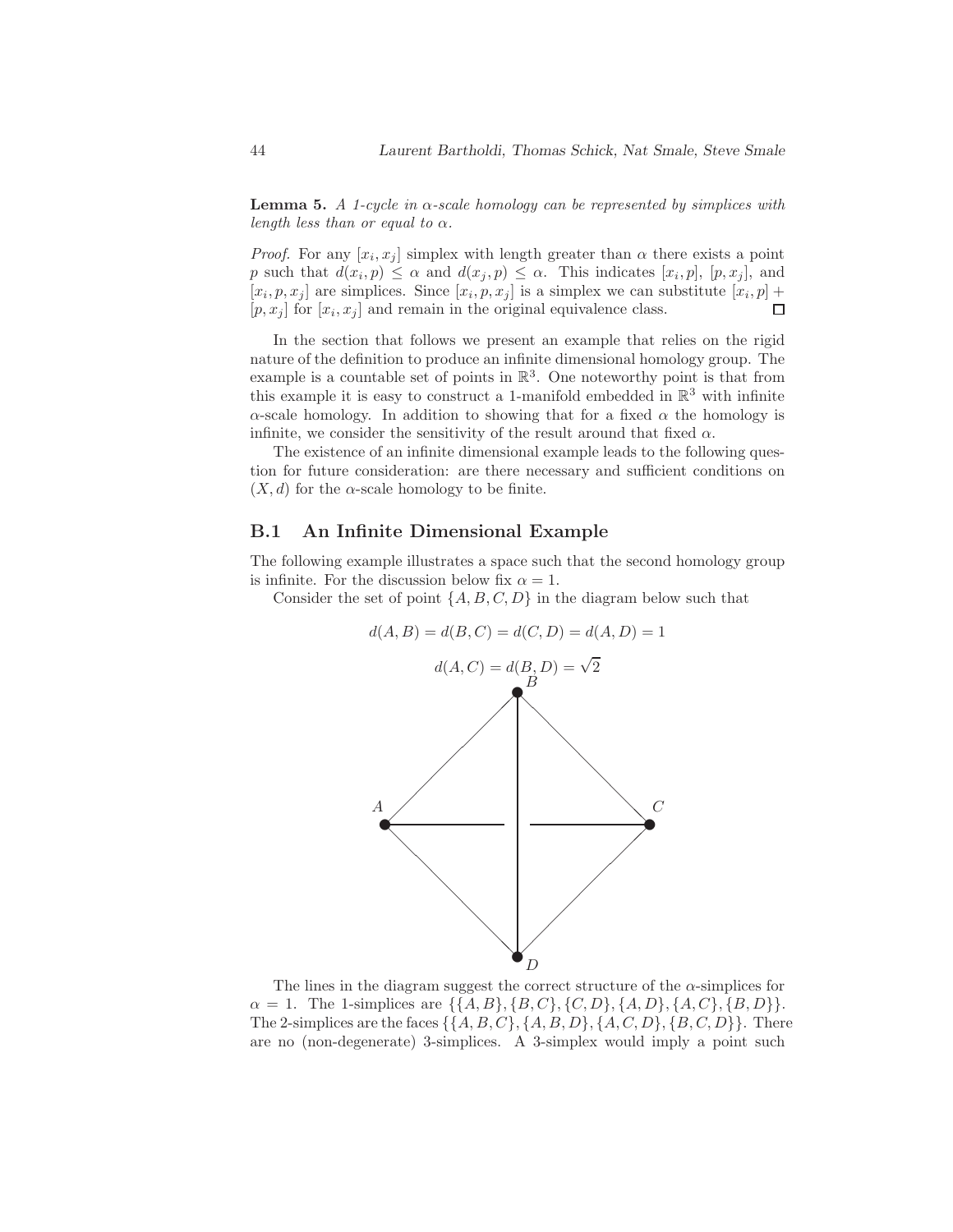that all of the points are within  $\alpha = 1$  — no such point exists. The chain  $[ABC] - [ABD] + [ACD] - [BCD]$  is a cycle with no boundary.

Define R as  $R = \{r \in [0, 1, 1/2, 1/3, \ldots]\}.$  Note in this example R acts as an index set and the dimension of the homology is shown to be at least that of R.

Let  $X = \{A, B, C, D\} \times R$ . Define  $A_r = (A, r)$ ,  $B_r = (B, r)$ ,  $C_r = (C, r)$ , and  $D_r = (D, r)$ .

We can again enumerate the 1-simplices for X. Let  $r, s, t, u \in R$ . The 1-simplices are

$$
\{\{A_r, B_s\}, \{B_r, C_s\}, \{C_r, D_s\}, \{A_r, D_s\},\
$$

$$
\{A_r, A_s\}, \{B_r, B_s\}, \{C_r, C_s\}, \{D_r, D_s\},\
$$

$$
\{\mathbf{B_r}, \mathbf{D_r}\}, \{\mathbf{A_r}, \mathbf{C_r}\}\}.
$$

The last two 1-simplices (highlighted) must have the same index in  $R$  due to the distance constraint.

The 2-simplices are

$$
\{\{A_r, B_s, C_r\}, \{A_s, B_r, D_r\}, \{A_r, C_r, D_s\}, \{B_r, C_s, D_r\},\
$$

$$
\{A_r, B_s, B_r\}, \{B_r, C_s, C_r\}, \{C_r, D_s, D_r\}, \{A_r, D_s, D_r\},\
$$

$$
\{A_s, A_r, B_s\}, \{B_s, B_r, C_s\}, \{C_s, C_r, D_s\}, \{A_r, A_r, D_s\},\
$$

$$
\{A_r, A_s, A_t\}, \{B_r, B_s, B_t\}, \{C_r, C_s, C_t\}, \{D_r, D_s, D_t\}\}.
$$

The 3-simplices are

$$
\{\{A_r, B_s, B_t, C_r\}, \{A_s, A_t, B_r, D_r\}, \{A_r, C_r, D_s, D_t\}, \{B_r, C_s, C_t, D_r\},\
$$

$$
\{A_r, B_t, B_s, B_r\}, \{B_r, C_t, C_s, C_r\}, \{C_r, D_t, D_s, D_r\}, \{A_r, D_t, D_s, D_r\},\
$$

$$
\{A_t, A_s, A_r, B_s\}, \{B_t, B_s, B_r, C_s\}, \{C_t, C_s, C_r, D_s\}, \{A_t, A_r, A_r, D_s\},\
$$

$$
\{A_r, A_s, A_t, A_u\}, \{B_r, B_s, B_t, B_u\}, \{C_r, C_s, C_t, C_u\}, \{D_r, D_s, D_t, D_u\}\}.
$$

Define  $\sigma_r := [A_r B_r C_r] - [A_r B_r D_r] + [A_r C_r D_r] - [B_r C_r D_r]$ . By calculation,  $\sigma_r$  is shown to be a cycle. Suppose that there existed a chain of 3-simplices such that the  $\sigma_r$  is the boundary then  $\gamma = [A_r A_s B_r D_r]$  must be included in the chain to eliminate  $[A_r B_r D_r]$ . Since the boundary of  $\gamma$  contains  $[A_s B_r D_r]$  there must be a term to eliminate this term. The only term with such a boundary is of the form  $[A_s A_t B_r D_r]$ . Again, a new simplex to eliminate the extra boundary term is in the same form. Either this goes on ad infinitum, impossible since the chain is finite, or it returns to  $A_r$  in which case the boundary of the original chain is 0 (contradicting that the  $[A_rB_rD_r]$  term is eliminated). For all  $r \in R$ ,  $\sigma_r$  is a generator for homology.

If  $s \neq t$  then  $\sigma_s$  and  $\sigma_t$  are not in the same equivalence class. Suppose they are. The same argument above shows that any term with the face  $[A_t B_t D_t]$ will necessarily have a face  $[A_u B_t D_t]$  for some  $u \in R$ . Such a term needs to be eliminated since it cannot be in the final image but such an elimination would cause another such term or cancel out the  $[A_t B_t D_t]$ . In either case the chain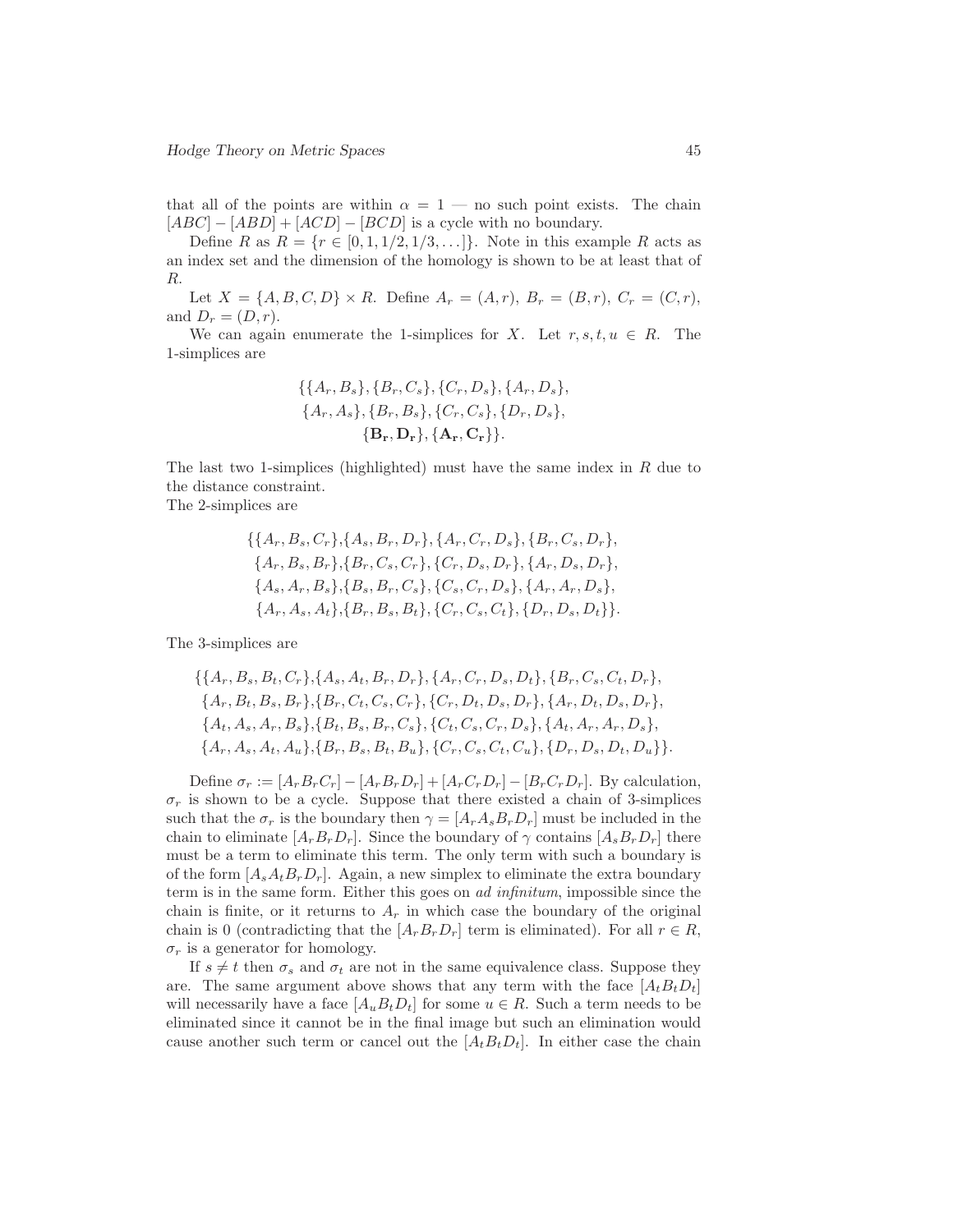would not satisfy the boundary condition necessary to equivalence  $\sigma_s$  and  $\sigma_t$ together.

Each  $\sigma_s$  is a generator of homology and, therefore, the dimension of the homology is at least the cardinality of  $R$  which in this case is infinite.

**Theorem 12.** For  $\alpha = 1$ , the second  $\alpha$ -scale homology group for

$$
X = \{A, B, C, D\} \times R
$$

is infinite dimensional.

### B.2 Consideration for  $\alpha < 1$

The example above is tailored for scale  $\alpha = 1$ . In this metric space the nature of the second  $\alpha$ -scale homology group changes significantly as  $\alpha$  changes.

Consider when  $\alpha$  falls below one. In this case the structure of the simplices collapses to simplices restricted to a line (with simplices of the form  $\{\{A_r, A_s, A_t\}, \{B_r, B_s, B_t\}, \{C_r, C_s, C_t\}, \{D_r, D_s, D_t\}\}\)$ . These are clearly degenerate simplices resulting in a trivial second homology group.

In this example the homology was significantly reduced as  $\alpha$  decreased. This is not necessarily always the case. The above example could be further enhanced by replicating smaller versions of itself in a fractal-like manor so that as  $\alpha$ decreases the  $\alpha$ -scale homology encounters many values with infinite dimensional homology.

### B.3 Consideration for  $\alpha > 1$

There are two cases to consider when  $\alpha > 1$ . The first is the behavior for very large  $\alpha$  values. In this case the problem becomes simple as illustrated by the lemma below.

Define  $\alpha$  large with respect to d if there exists an  $\rho \in X$  such that  $d(\rho, y) \leq \alpha$ for all  $y \in X$ .

**Lemma 6.** Let X be a separable, compact metric space with metric d. If  $\alpha$  is large with respect to d then the  $\alpha$ -scale homology of X is trivial.

*Proof.* Let  $\rho \in X$  satisfy the attribute above. Then  $U_{\alpha}^{\ell+1} = X^{\ell+1}$  since

$$
d((\rho,\ldots,\rho),(x_0,x_1,\ldots,x_\ell))\leq\alpha
$$

for all values of  $x_i$ .

Let  $\sigma = \sum_{j=1}^{k} c_j (a_0^j, a_1^j, \dots, a_n^j)$  be an *n*-cycle. Define

$$
\sigma_{\rho} = \sum_{j=1,k} c_j(a_0^j, a_1^j, \dots, a_n^j, \rho).
$$

The  $n + 1$ -cycle,  $\sigma_{\rho}$ , acts as a cone with base  $\sigma$ . Since  $\sigma$  is a cycle the terms in the boundary of  $\sigma_{\rho}$  containing  $\rho$  cancel each other out to produce zero. The terms without  $\rho$  are exactly the original  $\sigma$ . Therefore there exists no cycles without boundaries. This proves that for  $\alpha$  large and X infinite the homology of  $X$  is trivial.  $\Box$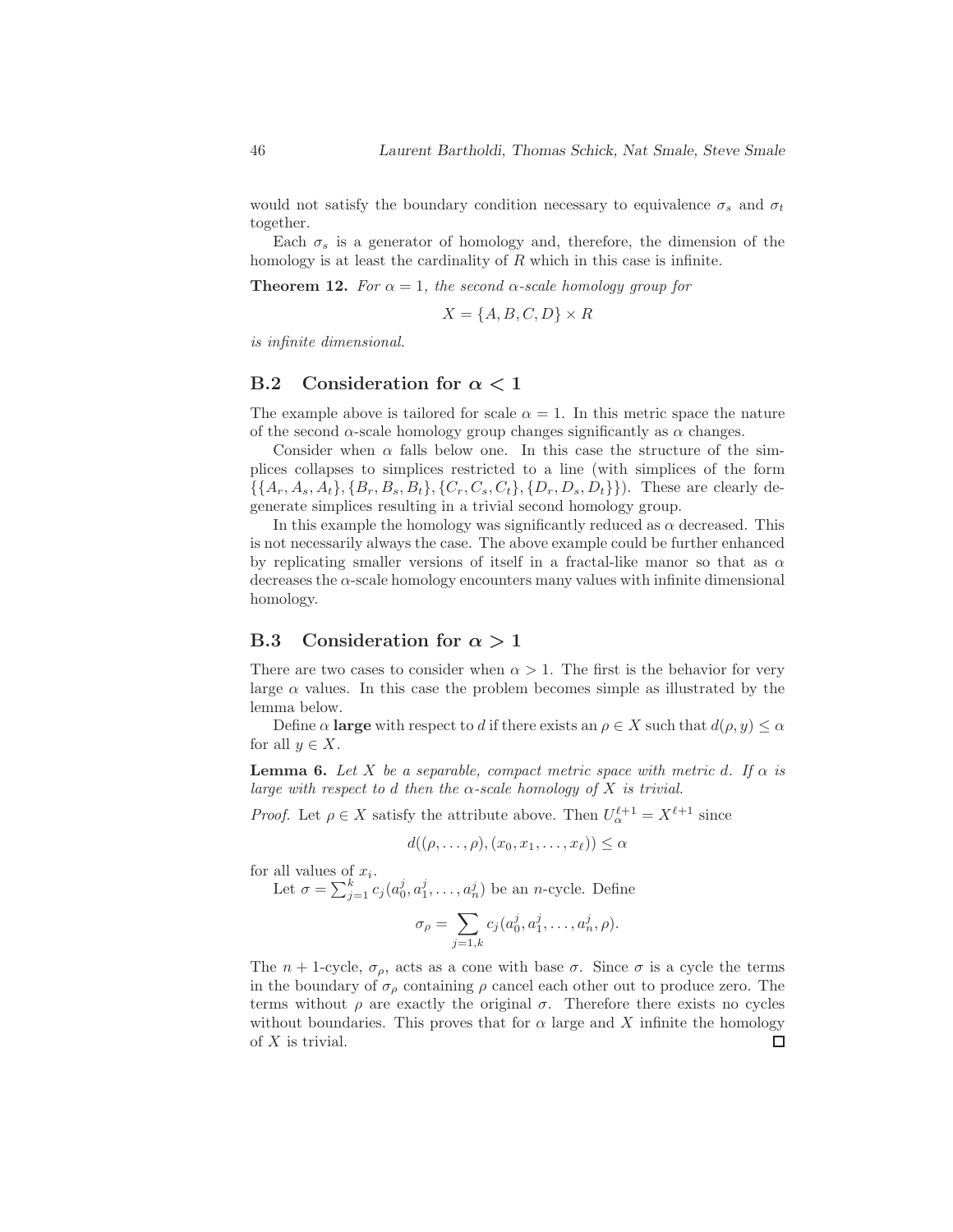In the case that  $\alpha > 1$  but is still close to 1, the second homology group changes significantly but does not completely disappear. In the example, simplices that existed only by the equality in the definition of  $\alpha$ -scale homology when  $\alpha = 1$  now find neighboring 2-simplices joined by higher dimensional 3simplices. The result is larger equivalence classes of 2-cycles. This reduces the infinite dimensional homology for  $\alpha = 1$  to a finite dimension for  $\alpha$  slightly larger than 1. As  $\alpha$  gets closer to 1 from above the dimension of the homology increases without bound.

It is interesting to note that the infinite characteristics for  $\alpha = 1$  are tied heavily to the fact that the simplices that determined the structure lived on the bounds of being simplices. As  $\alpha$  changes from 1, the rigid restrictions on the simplices is no longer present in this example. The result is a significant reduction in the dimension of the homology.

## C Open problems and remarks

Throughout the text, we have attempted to give indications to promising areas of future research. Here we summarize some of the main points.

- How do the methods of this paper apply to concrete examples, in particular, to the data in Carlsson et al. [\[5](#page-47-0)]? Specifically, can we recognize surfaces? Which substitutes for torsion do we have at hand?
- For non-oriented manifolds, can one introduce a twisted version of the coefficients that would make the top-dimensional Hodge cohomology visible?
- Is the Hodge cohomology independent of the choice of neighborhoods (Vietoris-Rips or ours)? Under which properties of metric spaces are the images of the corestriction maps (mentioned in Remark [5](#page-16-0) independent of these choices?
- The Cohomology Identification Problem (Question [1:](#page-25-0) To what extent are  $H_{L^2,\alpha}^{\ell}(X)$  and  $H_{\alpha}^{\ell}(X)$  isomorphic?
- The Continuous Hodge Decomposition (Question [2:](#page-26-0) Under what conditions on X and  $\alpha > 0$  is it true that there is an orthogonal direct sum decomposition of  $C_{\alpha}^{\ell+1}$  in boundaries, coboundaries, and harmonic functions?
- The Poisson Regularity Problem (Question [3:](#page-26-0) For  $\alpha > 0$  and  $\ell > 0$ , suppose that  $\Delta f = g$  where  $g \in C_{\alpha}^{\ell+1}$  and  $f \in L^2_{\alpha}(U^{\ell+1})$ . Under what conditions on  $(X, d, \mu)$  is f continuous?
- The Harmonic Regularity Problem (Question [4:](#page-27-0) qHRP For  $\alpha > 0$ , and  $\ell > 0$ , suppose that  $\Delta f = 0$  where  $f \in L^2_a(U_\alpha^{\ell+1})$ . What conditions on  $(X, d, \mu)$  would imply f is continuous?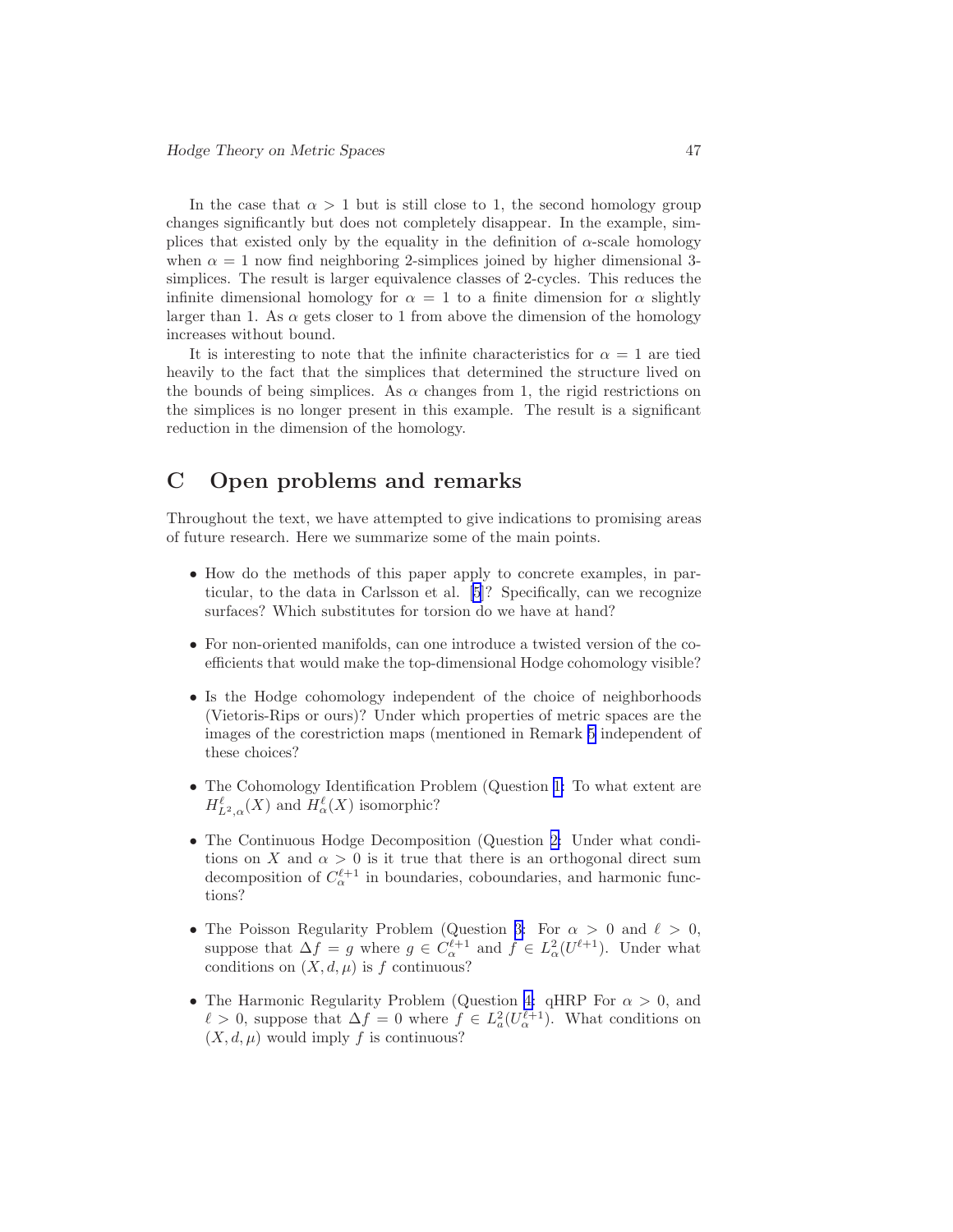## <span id="page-47-0"></span>References

- [1] M. F. Atiyah. Elliptic operators, discrete groups and von Neumann algebras. In Colloque "Analyse et Topologie" en l'Honneur de Henri Cartan  $(Orsay, 1974)$ , pages 43–72. Astérisque, No. 32–33. Soc. Math. France, Paris, 1976.
- [2] M. Belkin and P. Niyogi. Convergence of laplacian eigenmaps. preprint, May 2008.
- [3] M. Belkin, E. De Vito, and L. Rosasco. Random estimates of operators and their spectral properties for learning. working paper.
- [4] Raoul Bott and Loring W. Tu. Differential forms in algebraic topology, volume 82 of Graduate Texts in Mathematics. Springer-Verlag, New York, 1982.
- [5] G. Carlsson, T. Ishkhanov, V. de Silva, and A. Zomorodian. On the local behavior of spaces of natural images. International Journal of Computer Vision, 76 $(1):1-12$ , 2008.
- [6] Gunnar Carlsson. Topology and data. Bull. Amer. Math. Soc. (N.S.), 46(2):255–308, 2009.
- [7] Frédéric Chazal and Steve Y. Oudot. Towards persistence-based reconstruction in Euclidean spaces. In Computational geometry (SCG'08), pages 232–241. ACM, New York, 2008.
- [8] Jeff Cheeger and Mikhael Gromov.  $L_2$ -cohomology and group cohomology. Topology, 25(2):189–215, 1986.
- [9] Fan R. K. Chung. Spectral graph theory, volume 92 of CBMS Regional Conference Series in Mathematics. Published for the Conference Board of the Mathematical Sciences, Washington, DC, 1997.
- [10] Ronald R. Coifman and Mauro Maggioni. Diffusion wavelets. Appl. Comput. Harmon. Anal., 21(1):53–94, 2006.
- [11] Warren Dicks and Thomas Schick. The spectral measure of certain elements of the complex group ring of a wreath product. Geom. Dedicata, 93:121– 137, 2002.
- [12] Manfredo Perdig˜ao do Carmo. Riemannian geometry. Mathematics: Theory & Applications. Birkhäuser Boston Inc., Boston, MA, 1992. Translated from the second Portuguese edition by Francis Flaherty.
- [13] Jozef Dodziuk. Finite-difference approach to the Hodge theory of harmonic forms. Amer. J. Math., 98(1):79–104, 1976.
- [14] Jozef Dodziuk. de Rham-Hodge theory for  $L^2$ -cohomology of infinite coverings. Topology, 16(2):157–165, 1977.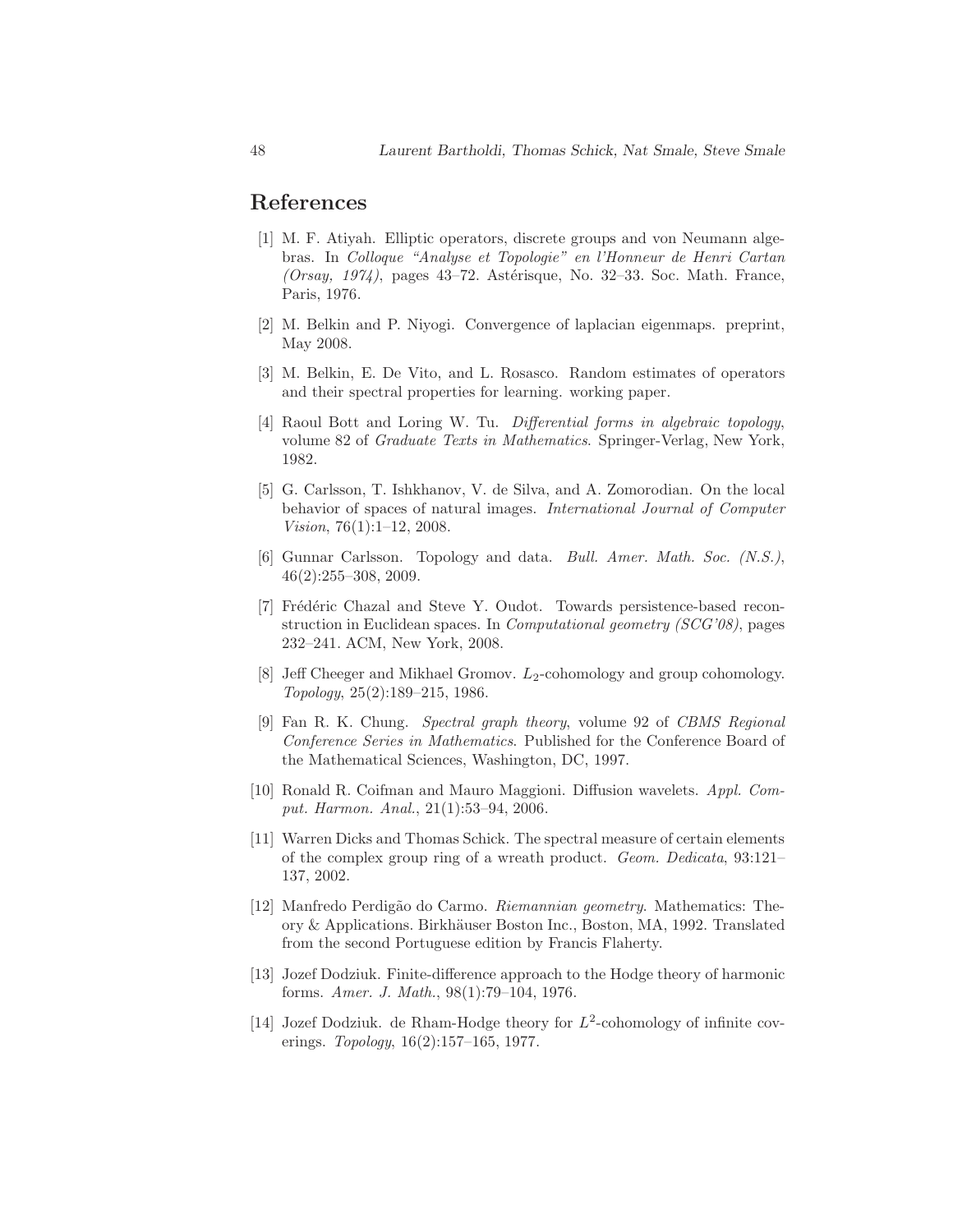- <span id="page-48-0"></span>[15] Józef Dodziuk, Peter Linnell, Varghese Mathai, Thomas Schick, and Stuart Yates. Approximating  $L^2$ -invariants and the Atiyah conjecture. Comm. *Pure Appl. Math.*,  $56(7):839-873, 2003$ . Dedicated to the memory of Jürgen K. Moser.
- [16] Beno Eckmann. Harmonische Funktionen und Randwertaufgaben in einem Komplex. Comment. Math. Helv., 17:240–255, 1945.
- [17] Herbert Edelsbrunner, David Letscher, and Afra Zomorodian. Topological persistence and simplification. Discrete Comput. Geom., 28(4):511–533, 2002. Discrete and computational geometry and graph drawing (Columbia, SC, 2001).
- [18] Robin Forman. A user's guide to discrete Morse theory. Sém. Lothar. Combin., 48:Art. B48c, 35 pp. (electronic), 2002.
- [19] Joel Friedman. Computing Betti numbers via combinatorial Laplacians. In Proceedings of the Twenty-eighth Annual ACM Symposium on the Theory of Computing (Philadelphia, PA, 1996), pages 386–391, New York, 1996. ACM.
- [20] Guy Gilboa and Stanley Osher. Nonlocal operators with applications to image processing. Multiscale Model. Simul., 7(3):1005–1028, 2008.
- [21] Jean-Claude Hausmann. On the Vietoris-Rips complexes and a cohomology theory for metric spaces. In Prospects in topology (Princeton, NJ, 1994), volume 138 of Ann. of Math. Stud., pages 175–188. Princeton Univ. Press, Princeton, NJ, 1995.
- [22] W. V. D. Hodge. The Theory and Applications of Harmonic Integrals. Cambridge University Press, Cambridge, England, 1941.
- [23] X. Jiang, L-H. Lim, Y. Yao, and Y. Ye. Statistical ranking and combinatorial hodge theory. Mathematical Programming, 127(1):203–244, 2011.
- [24] Serge Lang. Analysis II. Addison-Wesley, Reading, Mass, 1969.
- [25] A. B. Lee, K. S. Pedersen, and D. Mumford. The non-linear statistics of high-contrast patches in natural images. International Journal of Computer Vision, 54:83–103, 2003.
- [26] Peter Linnell and Thomas Schick. Finite group extensions and the Atiyah conjecture. J. Amer. Math. Soc., 20(4):1003–1051 (electronic), 2007.
- [27] John Lott and Wolfgang Lück.  $L^2$ -topological invariants of 3-manifolds. Invent. Math., 120(1):15–60, 1995.
- [28] W. Lück. Approximating  $L^2$ -invariants by their finite-dimensional analogues. Geom. Funct. Anal., 4(4):455–481, 1994.